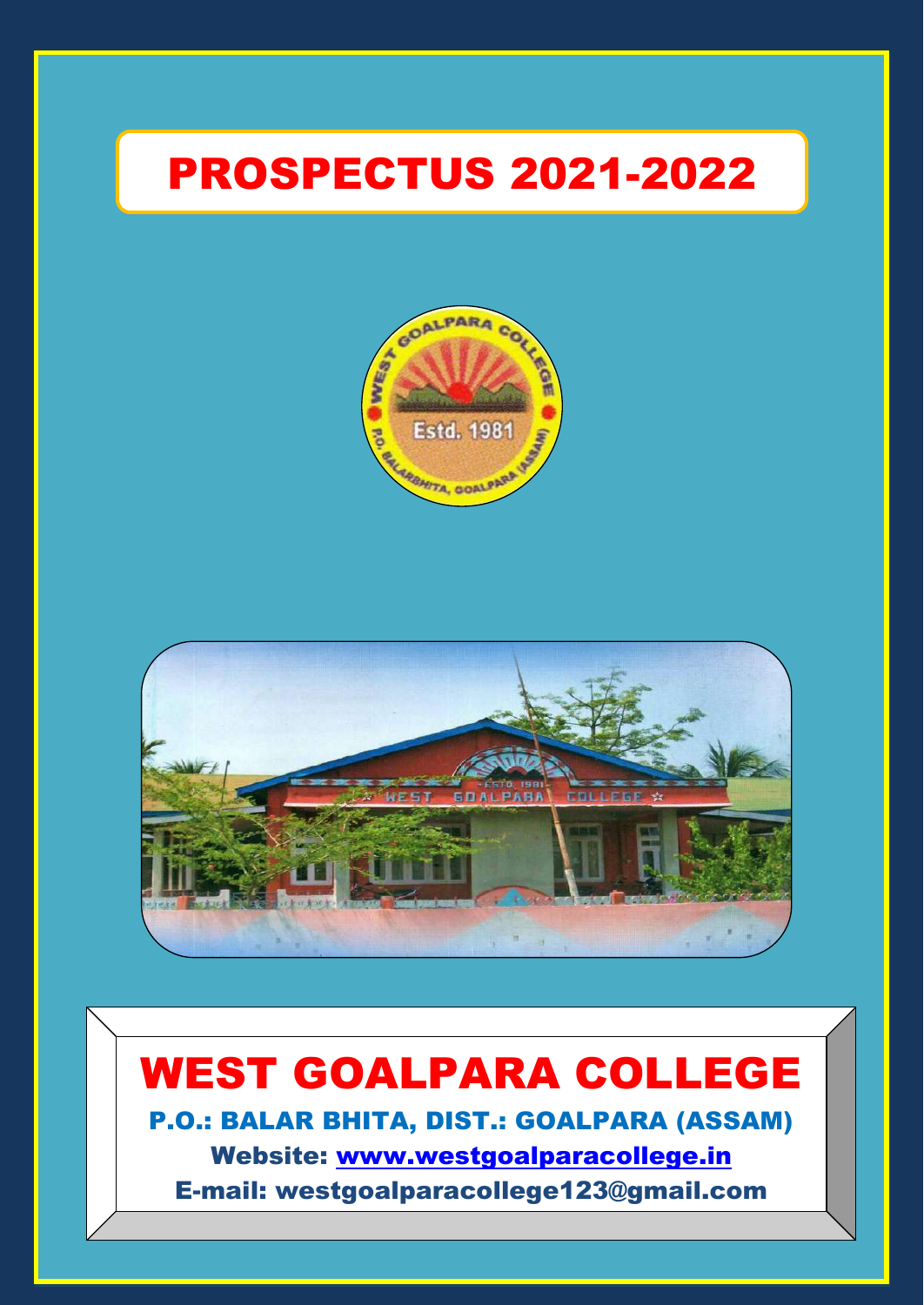### PRINCIPAL'S PAGE



**I, on behalf of college authority, welcome the students who prefer to get themselves admitted into West Goalpara College, Ambari. The college came into being in 1981 as the cumulative consequences of the noble initiatives and painstaking efforts collectively undertaken by a host of leading citizens and the general public of 38 Goalpara West Constituency. The college can now boast of a student enrolment of nearly 2000 and a faculty strength of nearly 70 and a alumni of several thousand students well established in different fields.**

**The college has two streams i.e. Arts and Science, up to Degree level with Major in all subjects. The college has Boys' and Girls' hostel separately. There is a magnificent library in the college where more than 17000 books of various subjects are available.**

**The college has two study centers namely KKHSOU (Krishna Kanta Handique State Open University) and GUIDOL (Guwahati University Institute of Distance and Open Learning) under Guwahati University. The main purpose of these universities is to promote education among the downtrodden and the backward sections of the society through open and distance learning at minimum and affordable fees. The study centers offer various courses up to master degree level.**

 **The present infra-structures of the college comprises spacious classrooms, well equipped library and laboratories, hostel provisions, play ground for sports and many more support services. Besides the academic pursuit the college encourages and promotes departmental seminars, workshops, study tours and NSS and Scout and Guide programme.**

**This is true that without the co-operation of Governing Body, Teaching and Non-teaching staff, the students as well as well- wishers and benevolent public, it is not possible for us to achieve the best for the overall development of the college.**

**It is our vision that West Goalpara College shall be at par in academic excellence with national standard which can be translated into practice with full co-operation of our students and learned teachers.**

**The success of any mission depends on the collective efforts, co-operation and concerted action of all stakeholders.**

**It is my earnest appeal to all to come forward and help us in achieving our goal. Let us join hands to make our college one of the Institute and to make the dream of the founding fathers a reality.**

**Abdul Wahhab Miah**

 Principal i/c West Goalpara College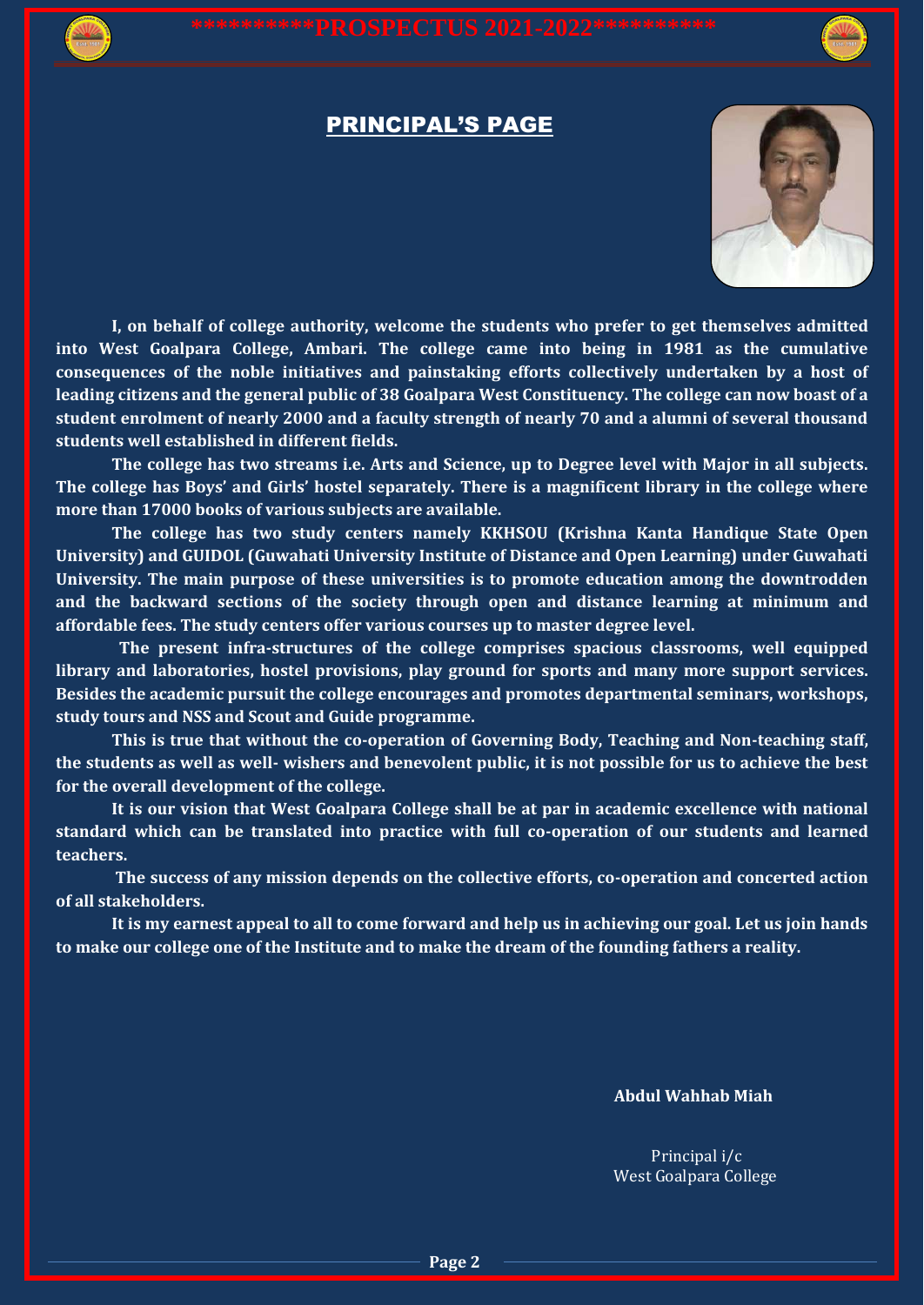

## **CONTENTS**

## **CHAPTER I Status of Goalpara District Location Important Features About the College The College Emblem College at a glance Mission & Vision Motto CHAPTER II Admission Procedure Medium of Instruction CHAPTER III Courses and Programmes Departments CHAPTER IV Teaching Methodology Academic Calendar Attendance Rules regarding Internal & Final Examination Students' Union College Magazine Library Discipline Hostel Accommodation Daycare Centre Medical Health Care Centre Computer Laboratory Remedial / Tutorial Classes Scholarship Incentives Study Tour Other Facilities Organizations and Associations CHAPTER V College Governing Body Teaching & Non-teaching Staff Students' Union Various Committee & Office Bearer Important Note**

# **CHAPTER VI**

**SWOT (Stand, Weakness, Opportunities and Threat)**

**Page 3**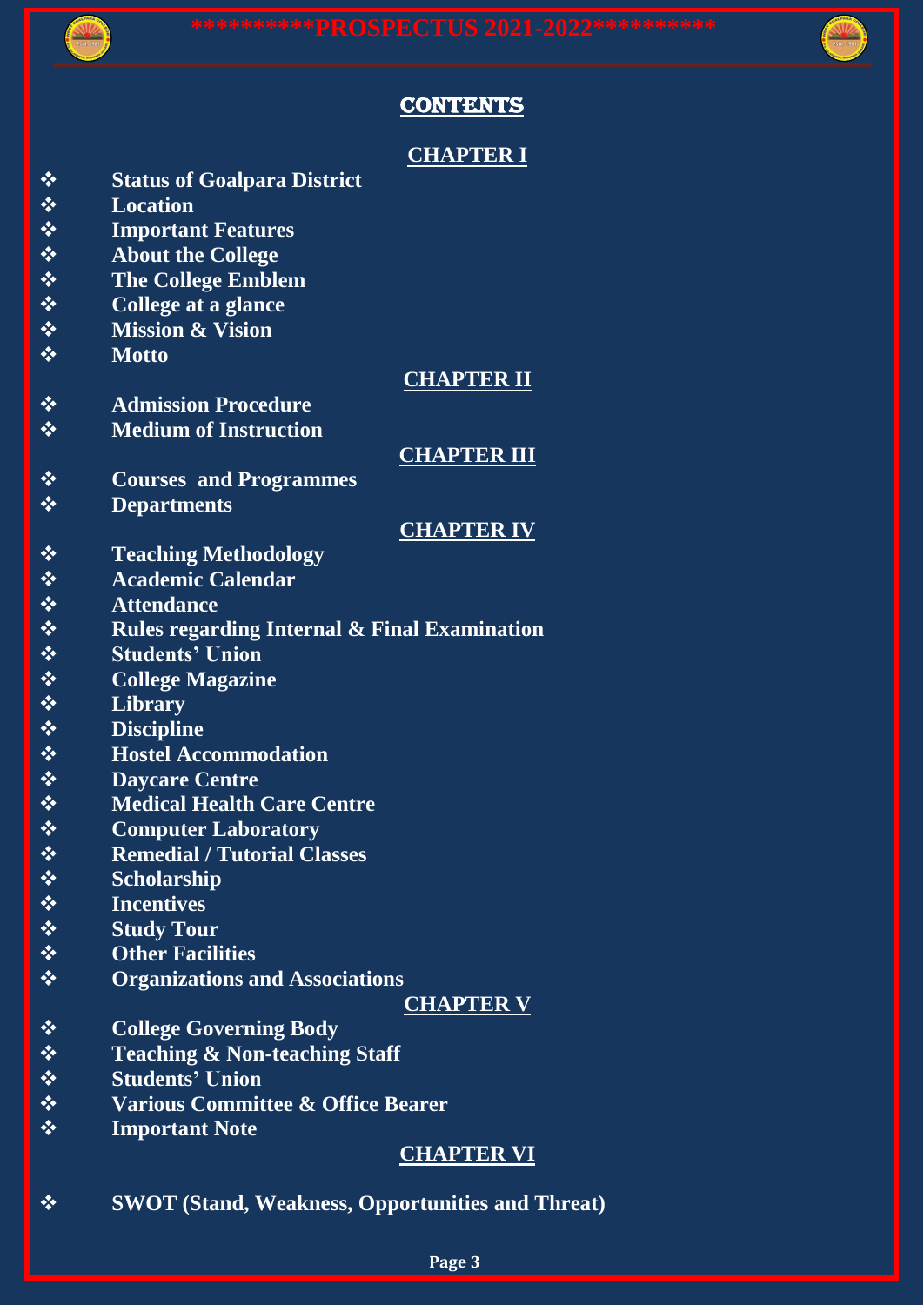



# **CHAPTER – I**

## **GOALPARA DISTRICT: AT A GLANCE:**

 The present, Goalpara District was created in the year 1983 with two sub-divisions viz. Goalpara and North Salmara, carving out from erstwhile Goalpara district (H.Q.Dhubri) consisting of Dhubri, Kokrajhar, Bongaigaon and Goalpara. However, the same was again reconstituted in the year 1989 with only Sadar sub-division of Goalpara. At present the jurisdiction of Goalpara district covers the area entirely on the south bank of river Brahmaputra. The district covers an area of 1,911 Sq.km and is bounded by West and East Garo Hill districts of the state of Meghalaya to the south and Kamrup district to the East, Dhubri district to the West and mighty river Brahmaputra all along the North. The district has five Revenue Circles like – (1) Lakhipur, (2) Balijana (3) Dudhnoi (4) Matia (5) Rangjuli. There are eleven Police stations – Goalpara PS, Lakhipur PS, Baguan PS, Agia PS, Krishnai PS, Dudhnoi PS, Rangjuli PS, Dhupdhara PS, Mornai PS, Matia PS and Pancharatna River PS as well as eight Community Development Blocks - Jaleswar, Lakhipur, Kharmuza, Balijana, Krishnai, Kochdhowa, Rangjuli and Matia in Goalpara. 81 Goan Panchayats, 8 Anchalik Panchayats. There are two notified towns and 3 revenue towns in the district.

## **LOCATION:**

The present Goalpara district is located between latitudes 25.53 and 26.30 degree North and longitudes 91.05 degree east.

# **Provincialized Colleges in Goalpara Districts:**

- 1. Goalpara College
- 2. Habraghat Mahavidyalaya
- 3. Dudhnoi College
- 4. Bikali College
- 5. Dolgoma Anchalik College
- 6. West Goalpara College
- 7. Lakhipur College
- 8. Topoban College, Jaleswar
- 9. PDUAM, Amjonga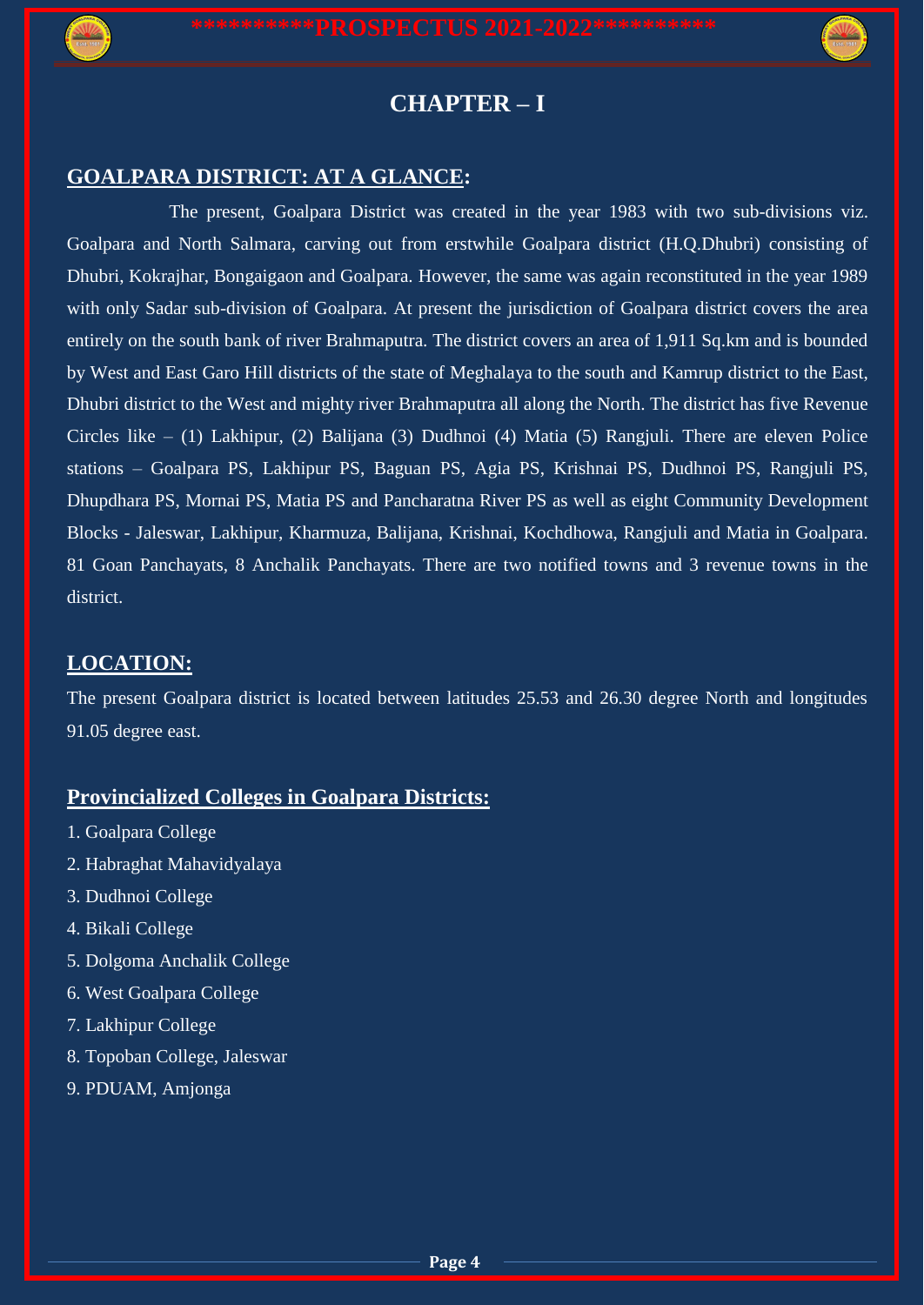

### **ABOUT OUR COLLEGE:**

 No religion is greater than service. Teaching and learning is not only for the sake of livelihood but also for the welfare of society, that relates 'serving humanity is serving God'-that is the basic philosophy of education. Over the 35 years West Goalpara College has been facilitating higher education over 70 thousand students since 1981, the establishment of the college. Students quench thirst of knowledge to use in their lives, the kind of education imparted in our Institute lasts forever which is deep rooted in encouraging our students to be self-reliant livelihood, inquisitive knowledge hunt, positive productive in work and in mindset tolerant in attitude. The education that we impart gives the students enormous scope for independent thinking and faces the different challenges they confront in the society. We try to impart knowledge having relevance to character and personality building, discipline and co-existence, empowerment for standing on own footing and realities in practical life. Hence, we infuse the spirit of inquisitiveness into the minds of young students to stand in a better position when confronted with crisis. We not only empower the students but see that their inherent strength is tapped and nurtured and enriched to sustain them forever. We insist on the facilities to involve beyond teaching in impact research undertaken with the available resources; we also strive to emphasize in extension of research output for the benefit of the society. We groom the students to cope up with global learning, high thinking and motivate them to work together for the good of the society. We make tireless efforts to build up capacity of our students to become responsible citizens in the making of modern India.

### **THE COLLEGE EMBLEM:**

Symbolized the bacon of light to remove darkness from the earth scattering a sweet aspiration and ignited knowledge, brightness, discipline and excellence.

### **COLLEGE AT A GLANCE:**

| 1. Name of College :      | West Goalpara College.                                       |
|---------------------------|--------------------------------------------------------------|
| 2. Location<br>÷          | Situated at Ambari at a distance of 25 KM West from Goalpara |
|                           | Town and on the South bank of river Brahmaputra.             |
| 3. Postal Address<br>÷    | P.O.-Balarbhita, P.S. -Baguan, Pin-783129, Dist. - Goalpara, |
|                           | Assam, India.                                                |
| 4. Date of establishment: | $21st$ August, 1981.                                         |
| 5. Category of College:   | Provincialised.                                              |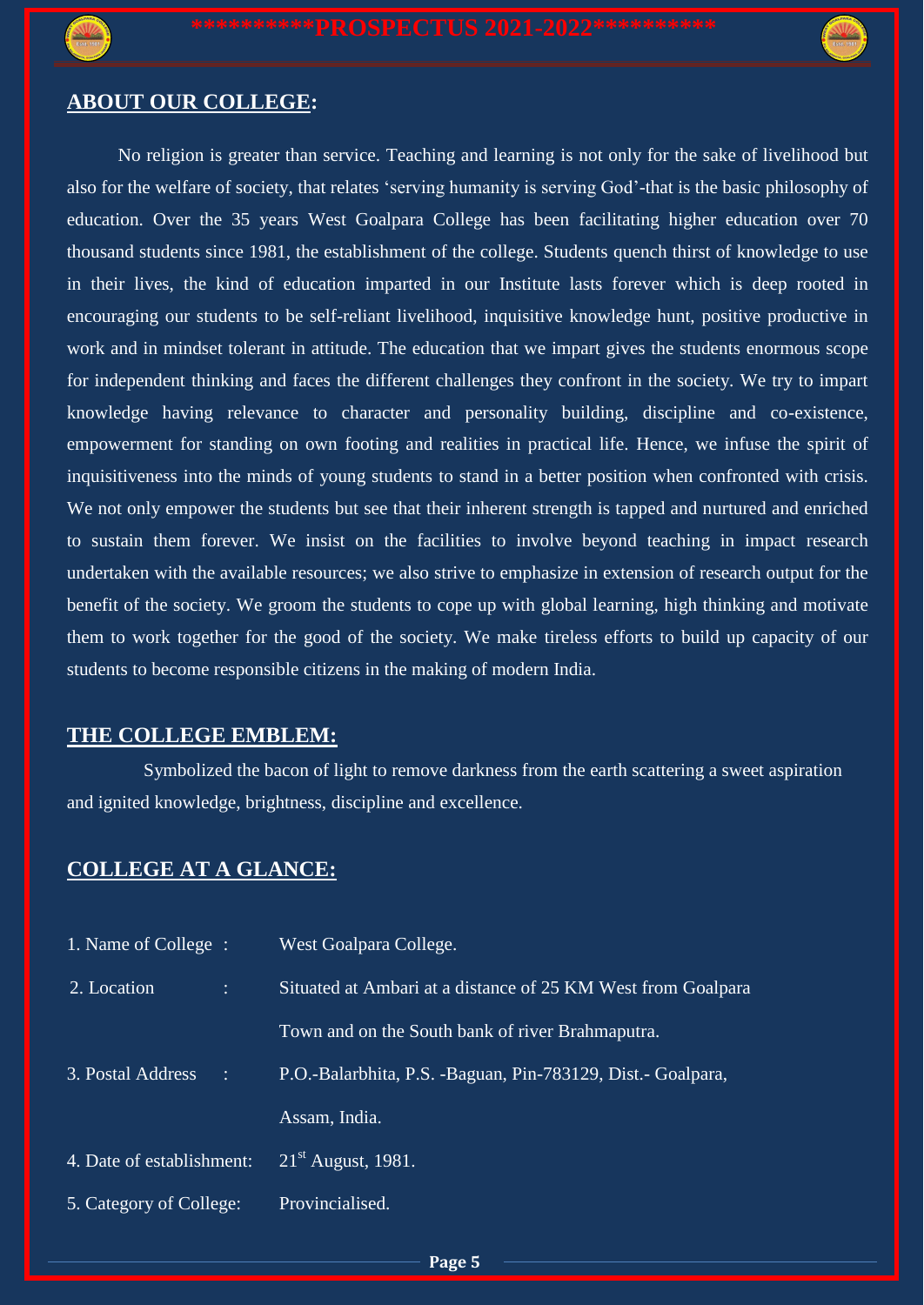| Estd. 1981 |  |
|------------|--|
|            |  |

| 6. Nature of affiliation :      | Permanent                                                     |
|---------------------------------|---------------------------------------------------------------|
| 7. University affiliated:       | Gauhati University, AHSEC, Assam and KKHSOU                   |
| 8. Financial category:          | Govt. of Assam and University Grants Commission.              |
| 9. Course offered<br>$\sim 100$ | +2 Years H.S. (Arts & Science) &, TDC Semester Courses / CBCS |
| (Arts & Science)                |                                                               |
| 10. UGC recognition:            | Inclusion $2(F) \& 12B$ .                                     |
| 11. NAAC Accredited:            | $B^{(+)}$ Grade in 2016 (Cycle-II)                            |

## **MISSION AND VISION:**

Our mission is to facilitate comprehensive and integrated development of individuals for an effective function as social beings be honesty, integrity and civilized discourse and behaviors. Throw light on hitter to neglected section of women community and translated the dream of women's education into reality in the part of our country and our vision is to become a centre of excellence of learning.

### **MOTTO:**

Discipline, Excellence, Hard work, and service. We offer education to our students to overcome many challenges.

1. Think independently, 2. Write independently,

3. Speak independently, 4. Live independently (Self dependent)

To face the challenges in the life to serve not only his / her family but also whole Nation / Mankind. We also emphasize on purposeful education based on four pillars of learning.

- 1. Learning to know;
- 2. Learning to do;
- 3. Learning to live together and
- 4. Learning to be.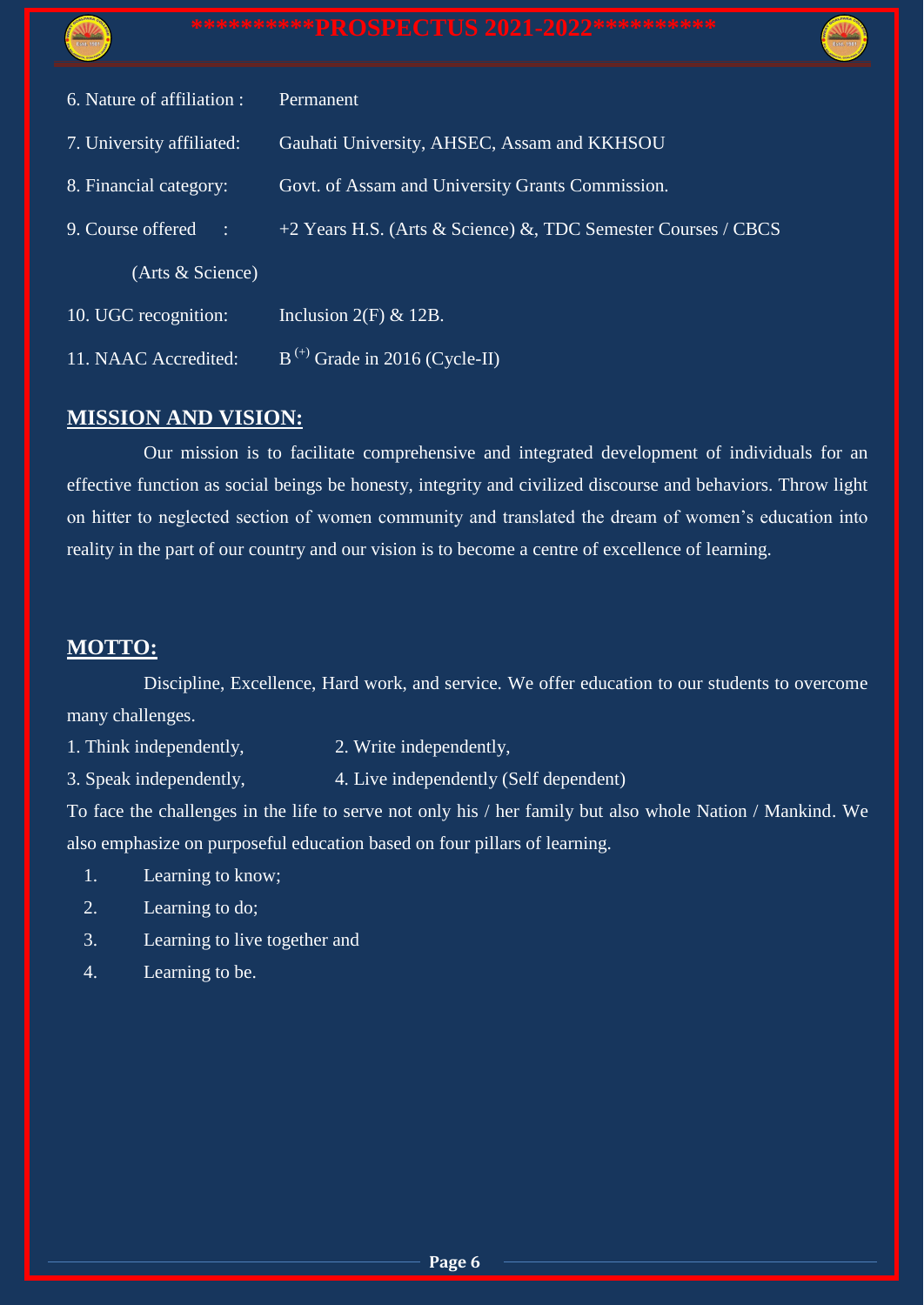

# **CHAPTER – II**

### **1. ADMISSION PROCEDURE :**

 Applications for admission into various courses of study for the academic session 2021-2022 to the College should be submitted online in the prescribed college website. Admission into any course will be strictly done on the basis of merit. The college provides the reservation facilities for SC/ST/OBC/MOBC, especially able and the candidates having talent co-curricular activities. Besides, the college has already announced the admission procedure through college website in details as notification.

### **NOTICE**

It is for general information that the Admission Form for admission into respective classes for the session 2021-2022 is hereby uploaded in the college website and students can download it from the college website and filled up forms be submitted in the college before specified in the college admission announcement notice.

### **COURSE OF STUDY:-**

H. S.  $1^{st}$  Year – Arts & Science H. S.  $2^{nd}$  Year – Arts & Science TDC– (1<sup>st</sup> Semester to 6<sup>th</sup> Semester) Arts & Science (Hons & Regular)

### **CBCS COURSE IS INTRODUCED BY GAUHATI UNIVERSITY FROM SESSION 2019-2020:**

### **SUBJECTS:-**

**ARTS IN H. S. –** English, MIL (Assamese) / Alternative English, Political Science, Economics, History, Education, Logic & Philosophy, Geography, Arabic, Advance Assamese and Mathematics. Environmental Studies is compulsory.

**SCIENCE IN H.S.** – English, MIL (Assamese / Alternative English), Physics, Chemistry, Biology, and Mathematics.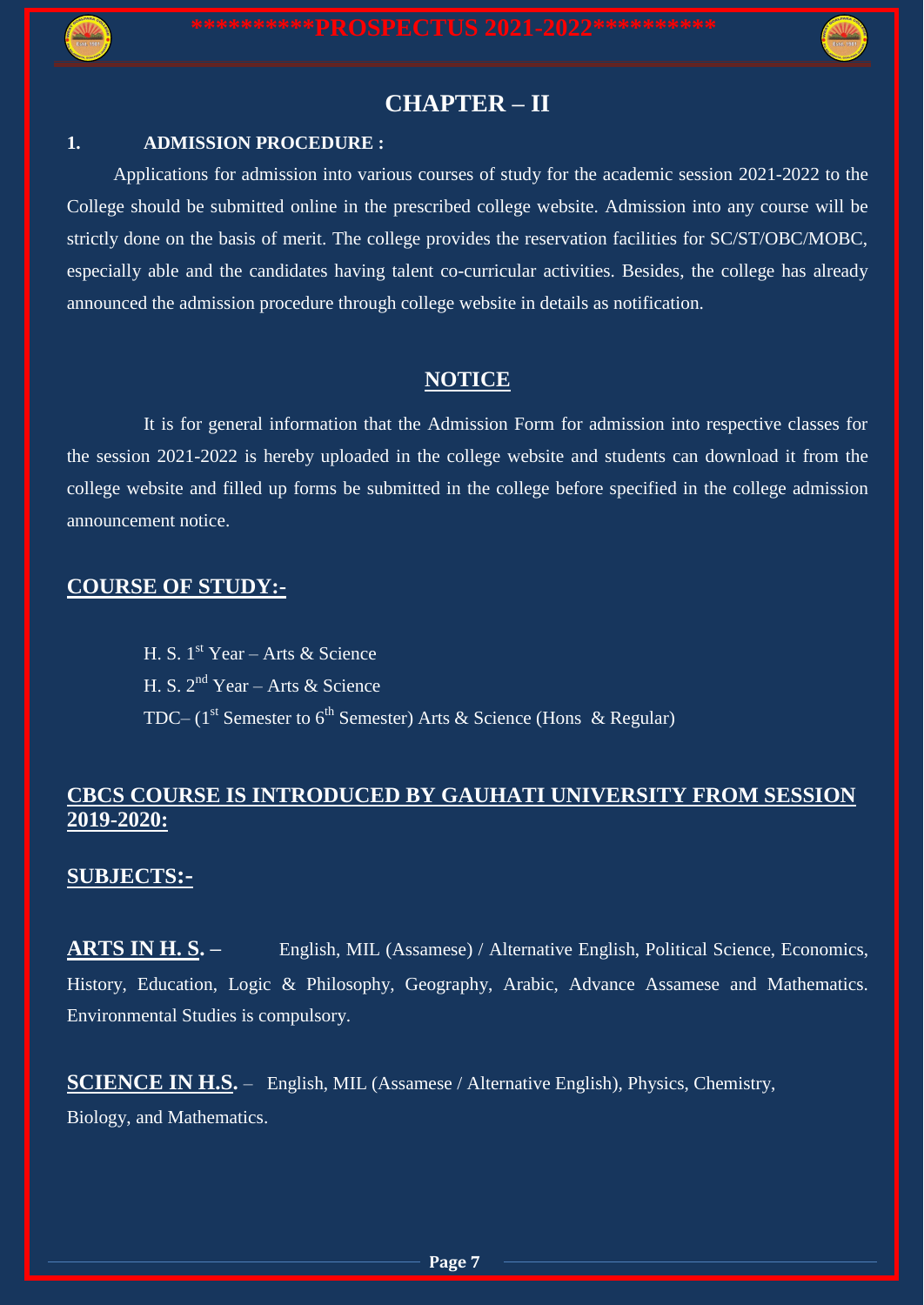**B. A. – (Regular**) – English & MIL (Both Compulsory), Political Science, Economics, History, Education, Logic & Philosophy, Geography, Arabic, Advance Assamese and Mathematics, Environmental Studies (Compulsory in Third & Fourth Semester).

**(Hons) -** English, Assamese, Political Science, Economics, History, Education, Logic & Philosophy, Geography, Arabic and Mathematics.

**B. Sc.** – (Regular) – Functional English, Physics, Chemistry, Zoology, Botany and Mathematics.

(Hons) - Chemistry, Zoology, Botany, Physics and Mathematics.

### **ADMISSION ANNOUNCEMENT: SESSION 2020-21**

**Admissions of various classes for the session 2020-21 is notified stated as:**

| <b>Class</b>                            | <b>Starting Date</b><br>of online<br>application | <b>Last date of</b><br>online<br>submission of<br>application<br>form | Date of<br><b>Declaration of</b><br><b>Merit List</b> | Date of<br><b>Admission</b>                 |
|-----------------------------------------|--------------------------------------------------|-----------------------------------------------------------------------|-------------------------------------------------------|---------------------------------------------|
| H S 1 <sup>st</sup> Year<br>(ARTS)      | $11th$ August, 2021                              | $25th$ August, 2021                                                   | $31th$ August, 2021                                   | $2nd$ September,<br>2021, Onwards           |
| H S 1 <sup>st</sup> Year<br>(SCIENCE)   | $11th$ August, 2021                              | $25th$ August, 2021                                                   | $31th$ August, 2021                                   | 1 <sup>st</sup> September,<br>2021, Onwards |
| B.A.1 <sup>st</sup><br><b>Semester</b>  | $11th$ August, 2021                              | $30th$ August, 2021                                                   | $6th$ September, 2021                                 | 8 <sup>th</sup> September,<br>2021, Onwards |
| B.Sc.1 <sup>st</sup><br><b>Semester</b> | $11th$ August, 2021                              | $30th$ August, 2021                                                   | $6th$ September, 2021                                 | 8 <sup>th</sup> September,<br>2021, Onwards |

- **1. Applicants are strictly advised not to come to the college till the government guidelines in this respect are otherwise issued or notified.**
- **2. Each applicant must have an email id, a bank account and a Mobile/Whatsapp number.**
- **3. Govt. of Assam guidelines regarding admission will be strictly followed in all admissions.**

**The schedule may be changed on the basis of Govt. guidelines.**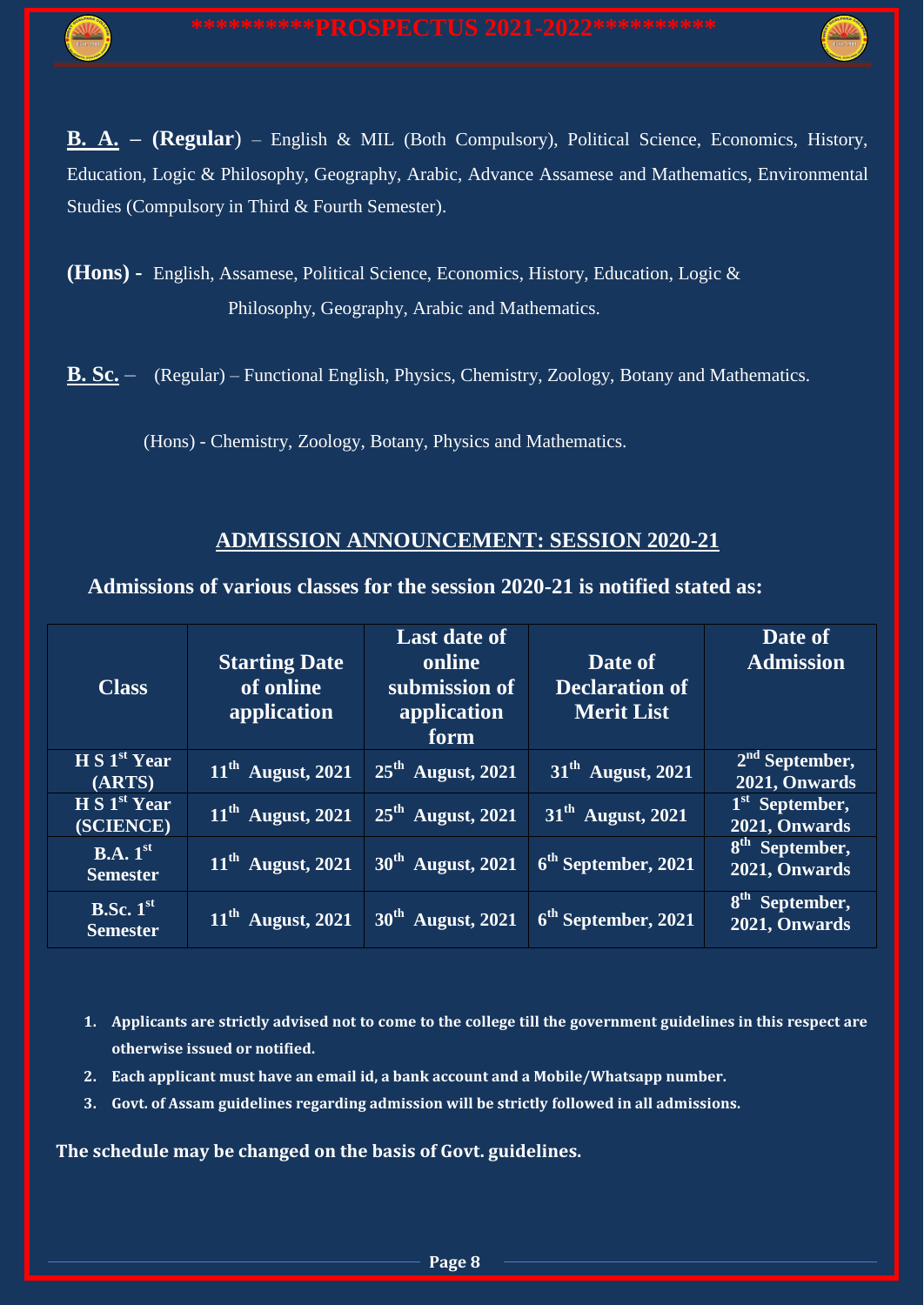### **NB :**

- Admission forms and prospectus are available in the college website.
	- No Admission Form will be received after the last date of submission.
	- Admission will be strictly on merit.
- $\triangleright$  Seats in Major subjects are limited.
- Free Admission to all students in Arts stream for the session 2021-2022 will be as per Govt.

### notification.

Science Stream is self financing course. All fees must be deposited as per fixed by the authority.

## $\div$  FEE STRUCTURE :

Fee structure will be notified later on the basis of Govt. guidelines.

# **MEDIUM OF INSTRUCTION :**

The medium of instruction is either Assamese or English in both general and major Courses.

## **FEES TO BE PAID FOR HOSTEL ADMISSION:**

Boys Hostel: Total Rs. 2000.00 Girls' Hostel: Total Rs. 3600.00

## **UNIFORM DRESS OF COLLEGE:**

The prescribed uniform pattern for all students of the college

- A. Boys Cream color shirt & deep coffee color pant with college badge is compulsory.
- B.Girls Cream color Kamij & deep Coffee color Salwar / Boarder deep Coffee color Sharee with body cream color with Deep Coffee color blouse and college badge is compulsory.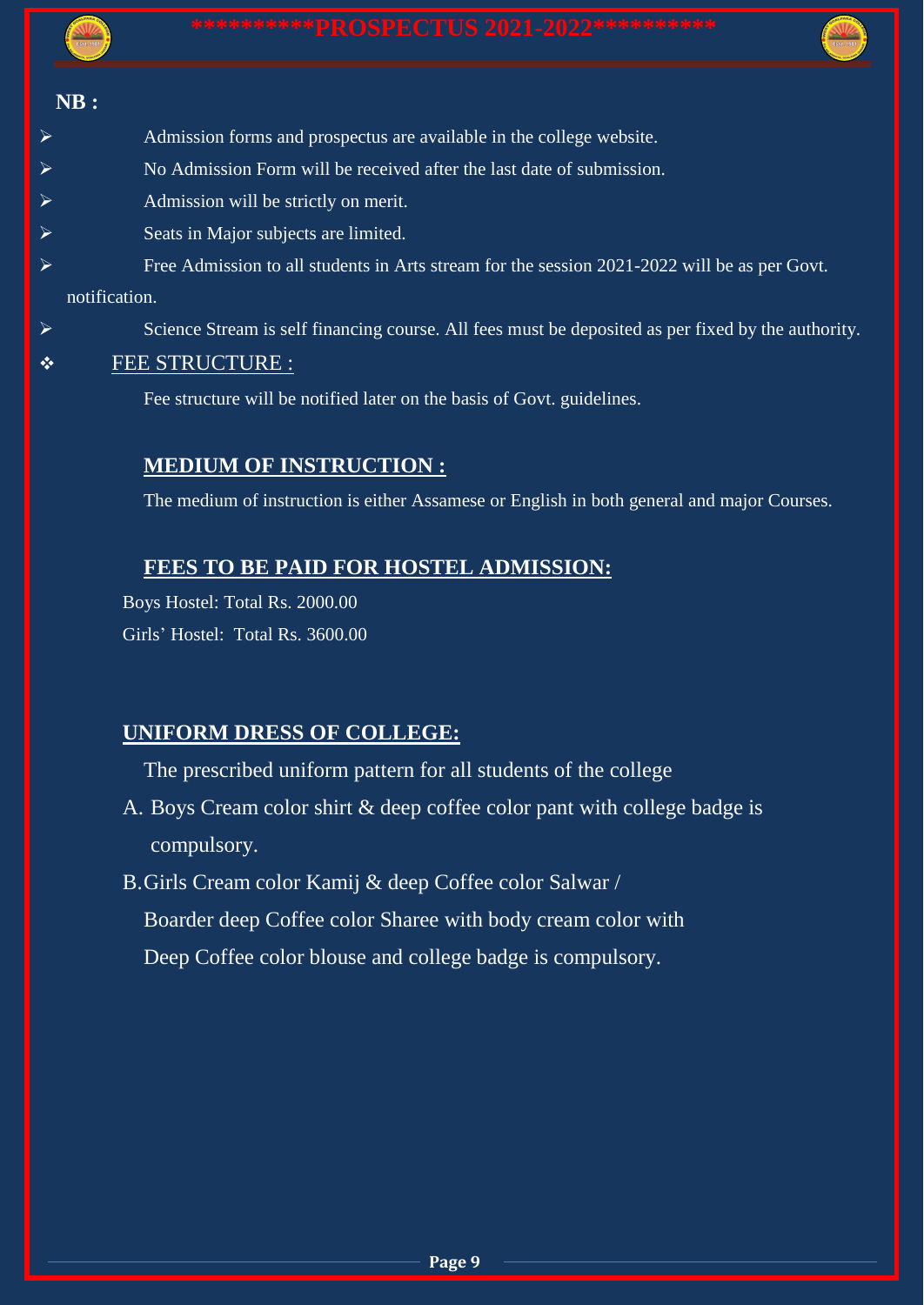



# **CHAPTER - III**

### **1. COURSES AND PROGRAMMES:**

The College offers following courses of studies:

- i. Two years Higher Secondary in ARTS & SCIENCE
- ii. Three years degree Course ( TDC ) in ARTS & SCIENCE ( Pass & Major )
- iii. HS Level Certificate Course under AHSCE (State Open School) under KKHSOU.
- iv. P.G. in English, Assamese, Eco, Pol. Science, History, Education and Mathematics. ( Under GUIDOL & KKHSOU)

### **2. SEAT CAPACITY:**

### **Under AHSEC**

| <b>Course</b>           | <b>Duration</b> | <b>Seat</b> | <b>Eligibility</b> |
|-------------------------|-----------------|-------------|--------------------|
| <b>HS</b> (Arts)        | 2 Years         | <b>300</b>  | <b>HSLC/AHM</b>    |
| <b>HS</b> (Science)     | 2 Years         | <b>180</b>  | <b>HSLC/AHM</b>    |
| <b>HS</b> (Open School) | 1 Years         | 120         | <b>HSLC/AHM</b>    |

### **Under Gauhati University**

| <b>BA (Pass &amp; Major)</b> 3 years |         | <b>350</b>             | $HS/10 + 2$      |
|--------------------------------------|---------|------------------------|------------------|
| <b>B.Sc.</b> (Pass)                  | 3 Years | 50/Departments         | H.Sc. $/ 10 + 2$ |
| <b>B.Sc.</b> (Major)                 | 3 Years | <b>30/ Departments</b> | $H.Sc. / 10 + 2$ |

### **Under Krishna Kanta Handique State Open University**

| <b>BA</b>                 | <b>3 Years</b> | 150     | HS          |
|---------------------------|----------------|---------|-------------|
| $PG$ (Ass, Edu $\&$ P.Sc) | 2 Years        | 120/120 | <b>B.A.</b> |
| <b>HS</b> (Open School)   | 1 Years        | 120     | HSLC/HS (F) |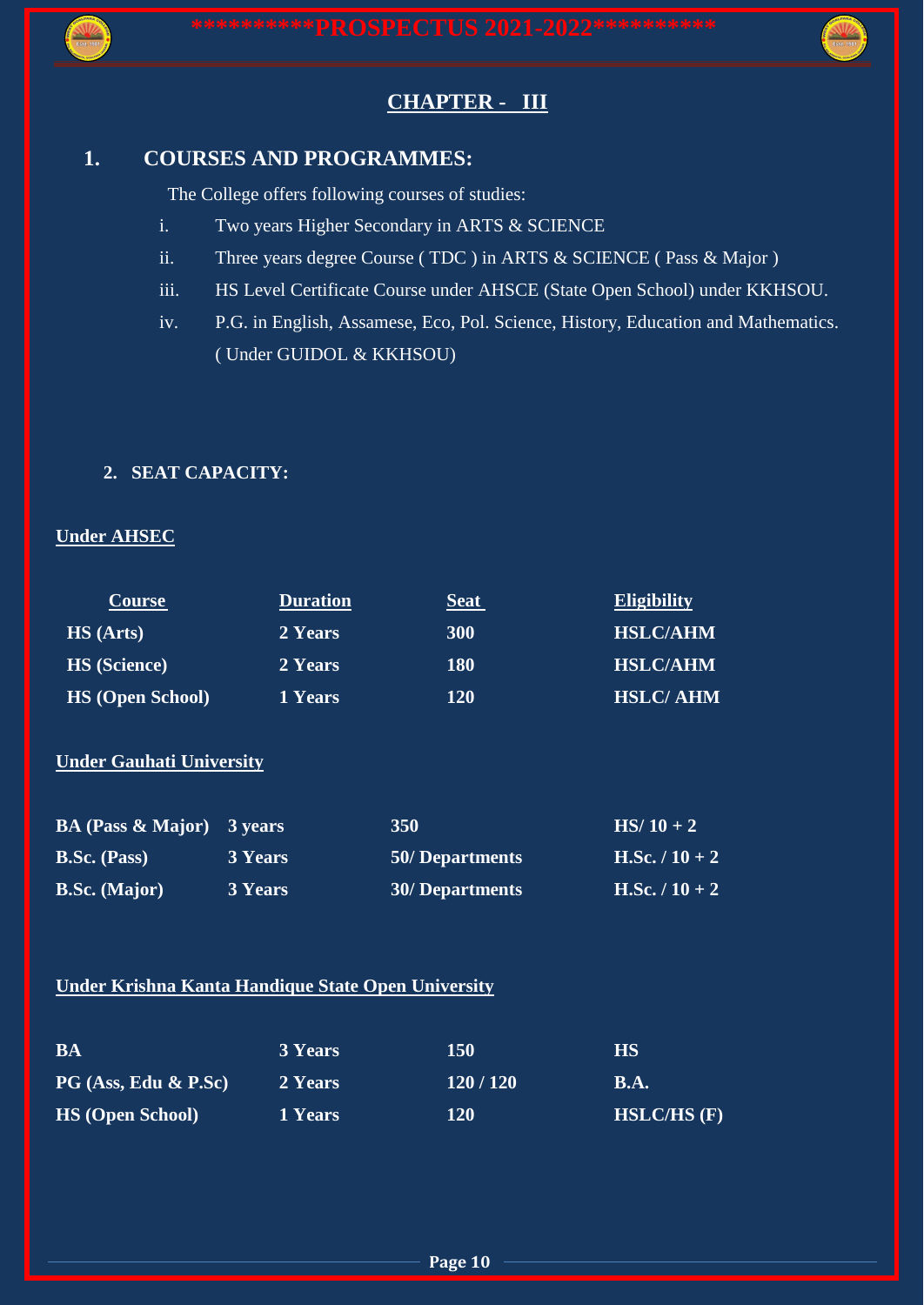

# **COURSE OFFERED:**

# **A. HS (Arts & Science):**

- **1. English and Environmental Science is compulsory for HS First Year**
- **2. In admission a student will have to opt for a Modern Indian Language (MIL) or Alt. English.**
- **3. A student can select maximum four subjects from the following, three of them are compulsory & one is additional**
- **For ARTS: i. Political Science, ii. Education, iii. Economics, IV. History, v. Arabic, VI. Geography, vii. Mathematics, viii. Logic & Philosophy, ix. Swadesh Adhayan, x. Bihu**

**For SCIENCE: i. Physics, ii. Chemistry, iii. Biology, iv. Mathematics.**

# **B. TDC: BA / B.Sc. (Semester):**

**CBCS COURSE IS INTRODUCED UNDER GU W.E.F. From 2019-2020 Session**

## **Major Course:**

**I. BA - (Seats are limited)**

**The College offers major course in the following subjects: Assamese (ASL), English (ESL), Political Science, Economics, Education, Economics, History, Arabic, Mathematics, Geography and Philosophy.** 

**II. B.SC – (30 No's of Seats in each Deptt.) Chemistry, Botany, Zoology, Physics, and Mathematics.**

## **General Course:**

**The College offers general course in the following subjects:**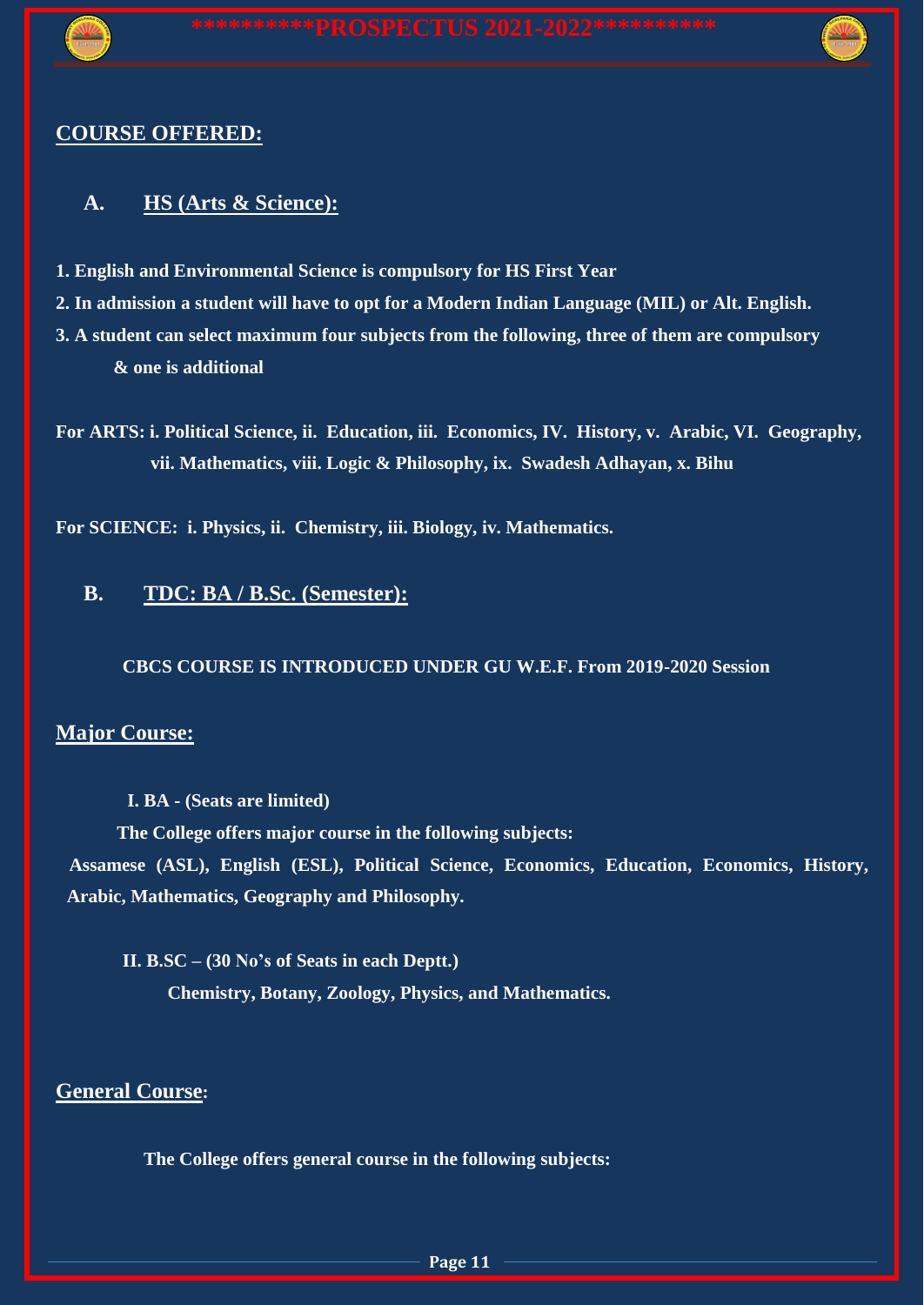

# **BA – (Regular) :**

**English, MIL (Assamese & Bengali), Political Science, Economics, Education, History, Arabic, Mathematics, Geography, Philosophy.**

## **B.Sc. - (Regular) :**

**Functional English, Physics, Chemistry, Botany, Zoology, and Mathematics.**

**In the case of MIL / Alt English students offering Major in language will have to take one more subject as Elective.**

### **GUIDOL under Guwahati University:**

**The following subjects are permitted for pursuing PG in GUIDOL study centre.**

- **A. English**
- **B. Assamese**
- **C. Economics,**
- **D. Pol. Science,**
- **E. History,**
- **F. Education and**
- **G. Mathematics.**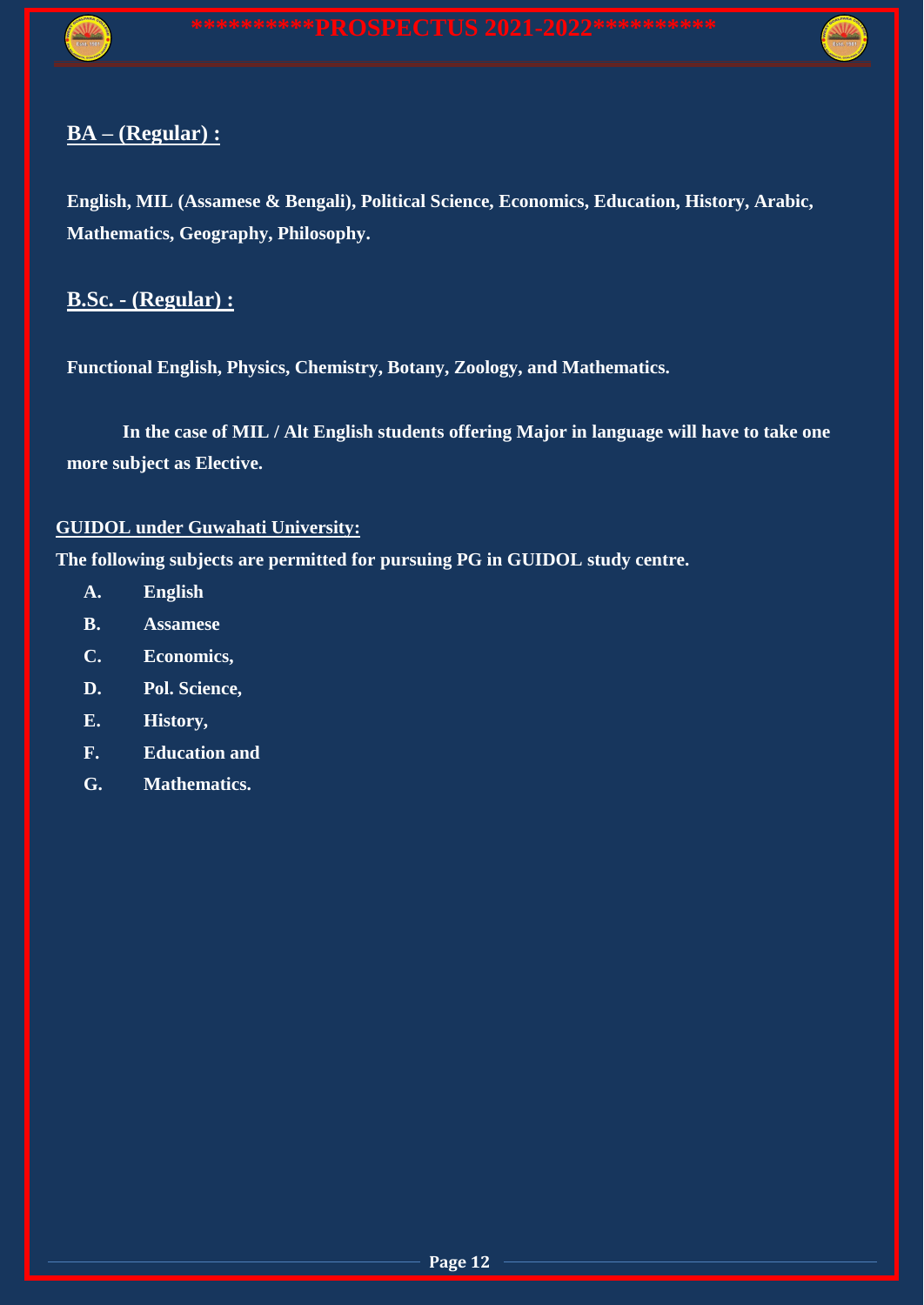

### **DEPARTMENT PROFILE (ARTS STREAM):**

### **(WEST GOALPARA COLLEGE)**

The Department of Assamese of West Goalpara College had come in to existence in the year of establishment 1981. Major course were Introduced from the 1994-95. In the year of Its existence the pioneering efforts by these early incumbents of the Department help enormously in transforming it into full fledged and one of the best department of the college.

The Mission of the Department is to impart knowledge and create consciousness by instilling sociopolitical awareness through learning and practice, thereby building a politically aware and socially responsible society.

The students are main Assets. Besides this, Department has its own Library with around 2000 books, Computer with internet facility.

|                      | H.S. UNDER AHSE COUNCIL                                 |
|----------------------|---------------------------------------------------------|
| <b>CORSE OFFERED</b> | THREE YEARS (SIX SEMESTERS) DEGREE COURSE UNDER GAUHATI |
|                      | UNIVERSITY                                              |
|                      | PG IN ASSAMESE UNDER KKHSOU AND IDOL                    |

The Department does not have any separate administrative policy for the general course. After passing  $12<sup>th</sup>$  classes final examination of marks the intending students are take up the Assamese as the general course. There are 50 seats in major course where admission is given to on the basis of cut of 50% it will differ from session to session. In case of number of the eligible candidates exceeds the intake capacity the Department given performance to the meritorious students.

### **DETAILS OF TEACHING STAFF UNDER THE DEPARTMENT OF ASSAMESE**



**ABDUS SOBUR AHMED,M.A.** ASSOCIATE PROFESSOR & HoD **M-**8638589789 Email Id-ahmedabdussobur@gmail.com



**DR. KANTA CHAKRABORTI, M.A, PhD** ASSISTANT PROFESSOR M-7002388950 Email Id-chakrabartykanta@gmail.com



**DR. RINA RANI DAS, M.A, PhD** ASSOCIATE PROFESSOR **M-**9401397896 Email Id-rinaranidas00@gmail.com



**NITA MONI NATH, M.A, SLET** ASSISTANT PROFESSOR **M-**9678071322 Email Id- nitanath3@gmail.com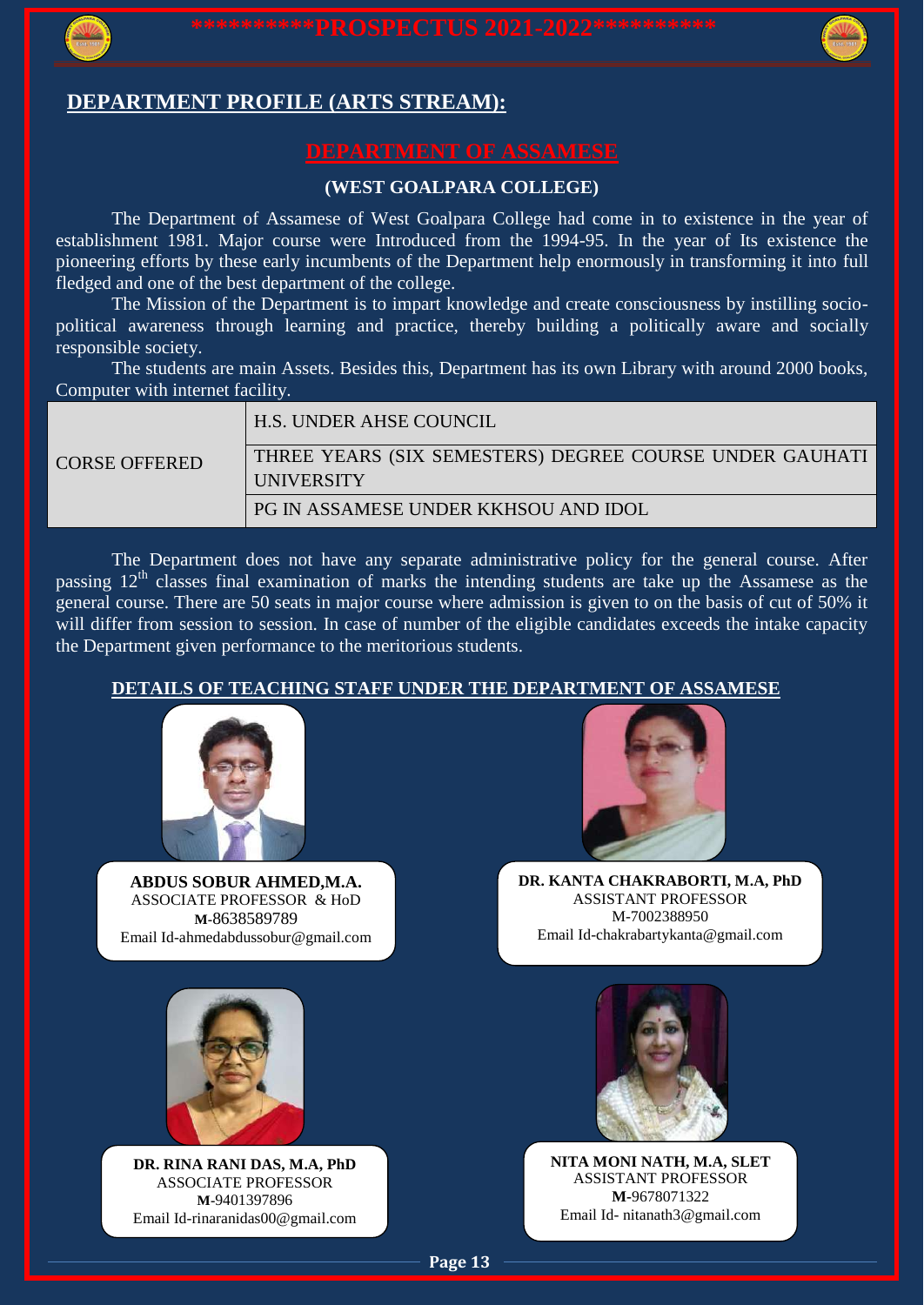



### **ABOUT THE DEPARTMENT OF ENGLISH**

The department of English at West Goalpara College was established in 1981. The department offers undergraduate level in General course from the inception and it introduced Honors' course in 2007 and it has been continuing till date. The department has three numbers of teaching staff now as listed below. A few numbers of eminent persons like Prof. Asad Uddin, HoD English, Jamia Millia Islamia, New Delhi, Prof Yamuna Prasad, HoD in English from Hazaribagh University, Jharkhand and many more visited our department. One National level seminar on Post Colonialism in Indian Perspectives was held by the department in 2011 sponsored by UGC. Departmental seminars and lectures are arranged time to time. Around sixty percent students of honors' course from this department go for pursuing higher studies every year. It has one language lab and one departmental library of its own.

### **DETAILS OF TEACHING STAFF UNDER THE DEPARTMENT OF ENGLISH:**



**HAFIZUR RAHMAN KHAN, M.A.** ASSOCIATE PROFESSOR & HoD **Contact No**-7002310433 Email Id- hrkhanglp@gmail.com



Email Id- mofidul168@gmail.com **MOFIDUL ISLAM, M.A, M.PHIL** ASSISTANT PROFESSOR (SR) **Contact No-** 9365418511



**MUSHARRAF HUSSAIN,M.A,M.PHIL** ASSISTANT PROFESSOR **Contact No**-9365174213 Email-musharrafhussain@gmail.com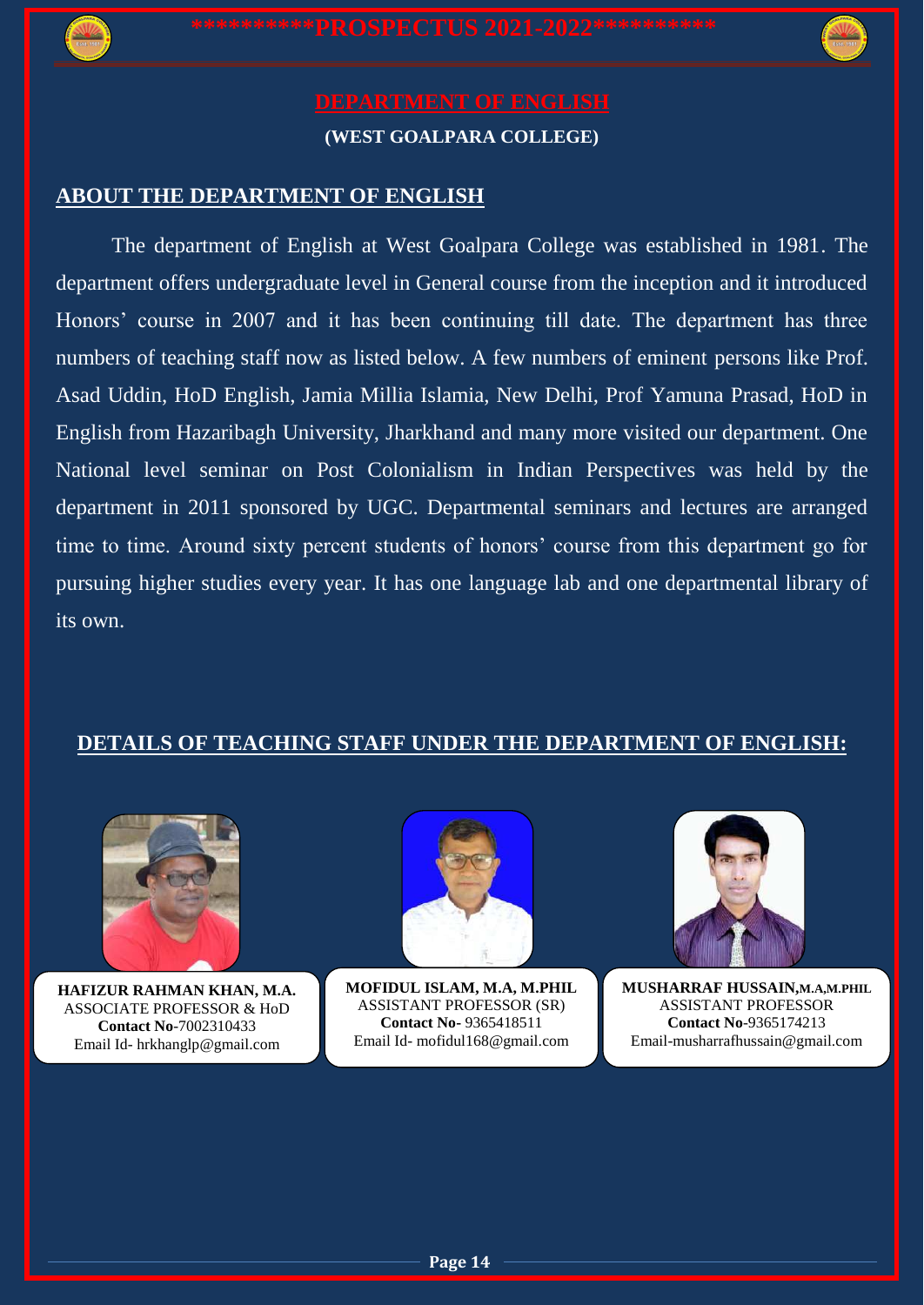

The department of Economics at West Goalpara College was established in 1981. The department offers H.S. and under graduate courses from the inception. The department has introduced honours course since 2002 and it has been continuing till date. A host of students have passed out in Honours(Major) courses and engaged in various level of jobs. The department is equipped with departmental library. There are Three Associated professors and one Assistant professor in the department.

## **DETAILS OF TEACHING STAFF UNDER THE DEPARTMENT OF ECONOMICS:**



**A.K. PRAMANIK, M.A, LLB** ASSOCIATE PROFESSOR & HoD **Contact No**-9435511966



**H. R. MOLLIK, M.A.** ASSOCIATE PROFESSOR **Contact No**-9435001171



**P. SAIKIA, M.A.** ASSOCIATE PROFESSOR **Contact No**-9435323540



**MINHAZ UDDIN AHMED, MA, M.PHIL** ASSTT. PROFESSOR **Contact No**-9678301534 Email Id- Minhazuddin123439@gmail.com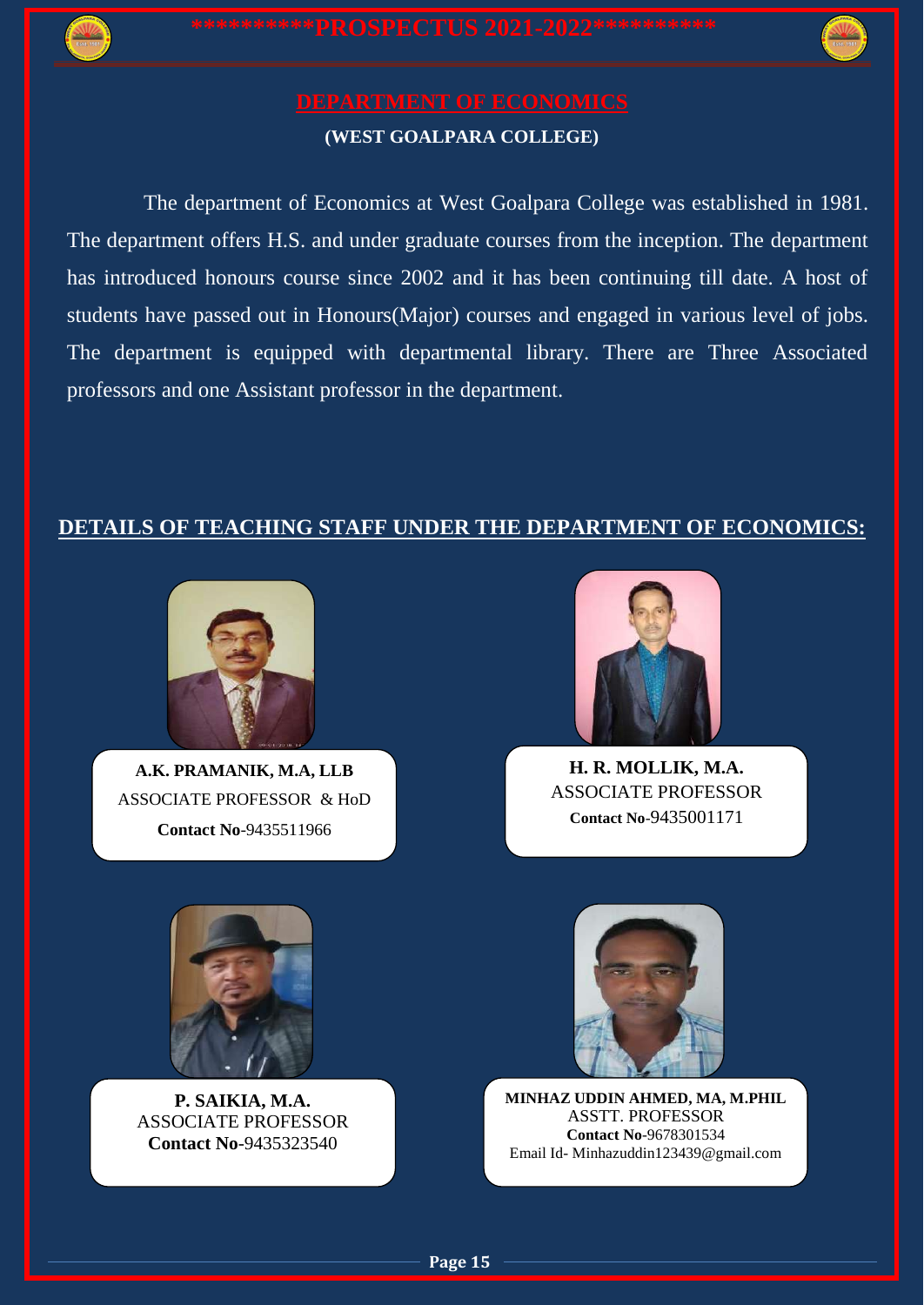

The Department of Political science of West Goalpara College had come in to existence in the year of establishment 1981. Major course were Introduced from the 1994-95. In the year of Its existence the pioneering efforts by these early incumbents of the Department help enormously in transforming it into full fledged and one of the best Department of the college.

The Mission of the Department is to impart knowledge and create consciousness by instilling socio-political awareness through learning and practice, thereby building a politically aware and socially responsible society.

The students are main Assets. Besides this, Department has its own Library with around 1500 books, Computer with internet facility.

## H.S. UNDER AHSE COUNCIL

CORSE OFFERED

THREE YEARS (SIX SEMESTERS) DEGREE COURSE UNDER GAUHATI UNIVERSITY

PG IN POLITICAL SCIENCE UNDER KKHSOU AND IDOL

The Department does not have any separate administrative policy for the general course. After passing  $12<sup>th</sup>$  classes final examination of marks the intending students are take up the political science as the general course. There are 50 seats in major course where admission is given to on the basis of cut of 50% it will differ from session to session. In case of number of the eligible candidates exceeds the intake capacity the Department given performance to the meritorious students.

### **DETAILS OF TEACHING STAFF UNDER THE DEPARTMENT OF POLITICAL SCIENCE:**



**JALAL UDDIN AHMED, M.A.** ASSOCIATE PROFESSOR & HoD **Contact No**-9435560338 Email Id- ahmedjalal25@gmail.com



**SHAHJAHAN ALI SK, M.A, M.PHIL** ASSISTANT PROFESSOR **Contact No-** 9435875771 Email Id- ashahjahanali24@gmail.com

**Page 16**



**HAFIZUR RAHMAN,M.A, M.PHIL** ASSISTANT PROFESSOR **Contact No**-9706234505 Email- rahman.hafizur247@gmail.com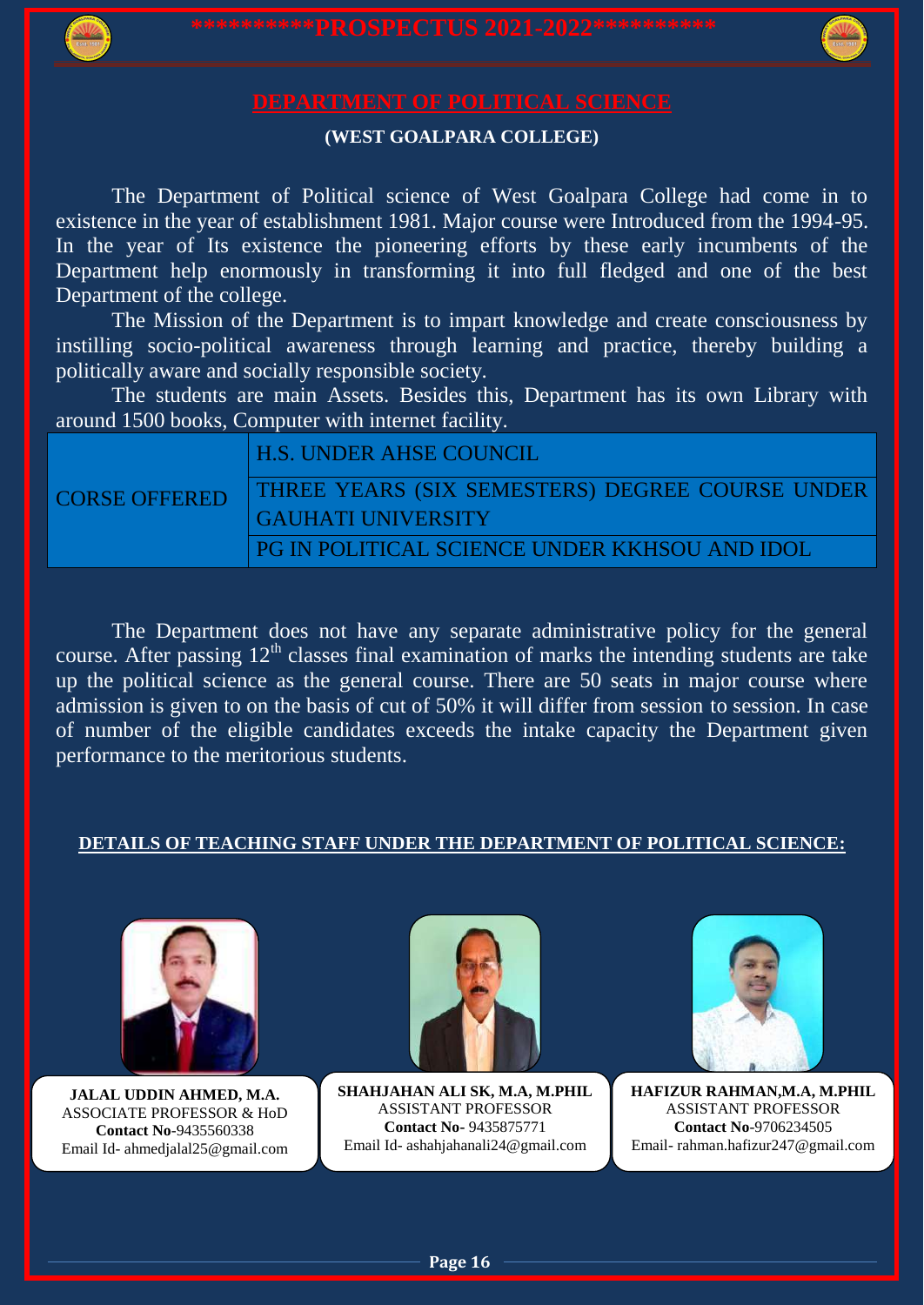



Department of history was introduced in the beginning of establishment of west Goalpara college in the year 1981. Major course was introduced in the year 1994. The department was approved by the govt of Assam in the year 1996. At present the department has three faculty members. The department has credit of good result in every year.

## **DETAILS OF TEACHING STAFF UNDER THE DEPARTMENT OF HISTORY:**



**KHODEJA KHATOON, M.A.** ASSOCIATE PROFESSOR & HoD **Contact No**-6900690935 Email Id- khodezak6@gmail.com



**DALIMON NESSA, M.A.** LECTURER **Contact No-** 6002114628 Email Id- dalimon65nessa.dn@gmail.com



**JAHEDA KHATUN, M.A.(DOUBLE)** ASSOCIATE PROFESSOR **Contact No**-9435313888 Email- jahedakhatun75@gmail.com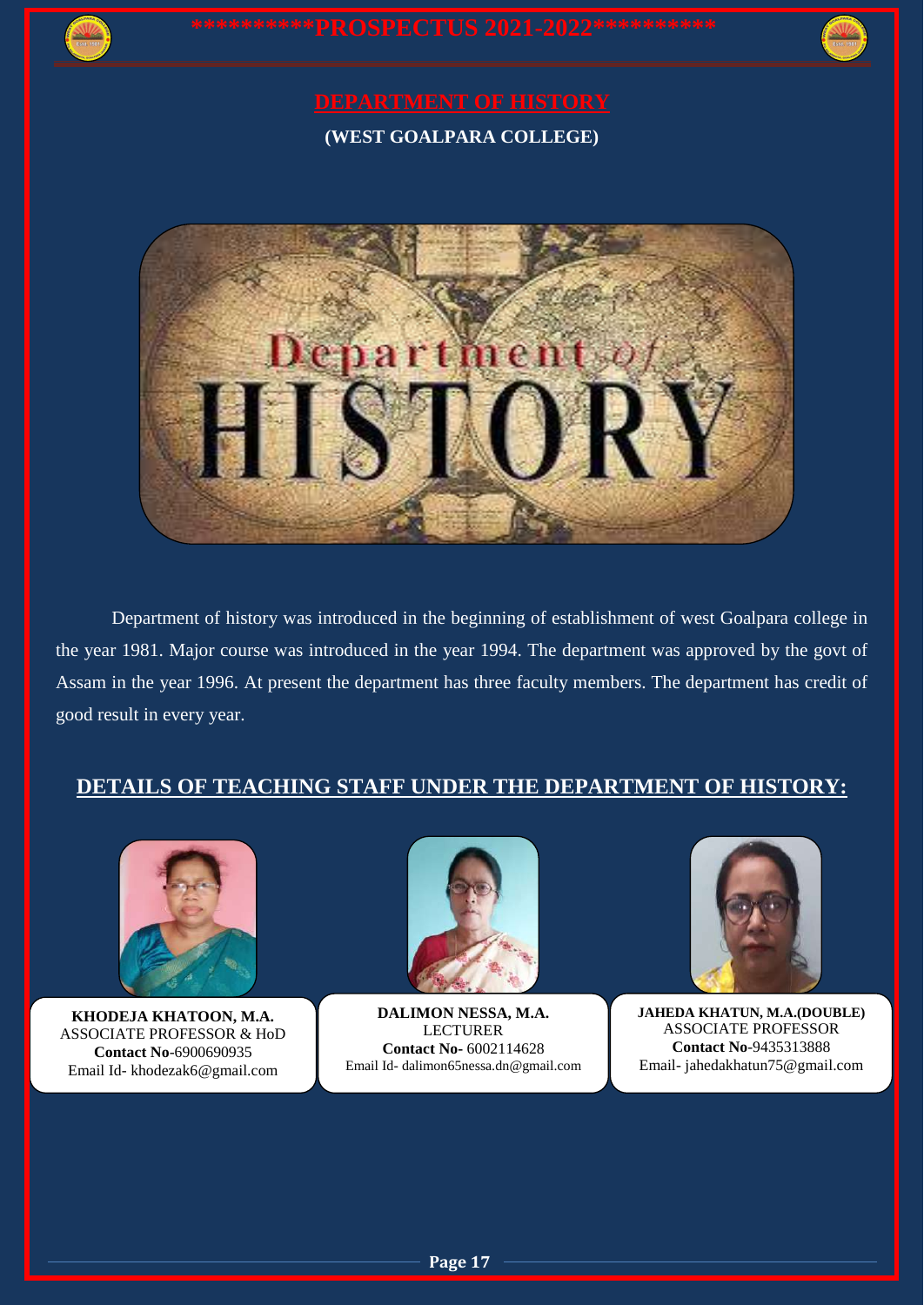

### $\div$  ARABIC LANGUAGE: AN INTRODUCTION:

Arabic is the language of an ancient civilization which conducts greatly to all branches of Human Knowledge. It is the living medium of contemporary dynamic literature, culture and trade & commerce. Arabic is the unique language of the oil producing Arabian Peninsula and the national language of the north African countries. Arabic has been employed as one of the leading official language of the UNO. Over and above, Arabic is the sacred language of the Muslim throughout the world. Learning of Arabic language has a great importance to carryout business and gets employment in the Arab countries in addition to discharge the religions duty.

The Department of Arabic:

With the establishment of West Goalpara College in  $21<sup>st</sup>$  August 1981, the Department of Arabic also opened to impart Higher Education in Arabic as a foreign language to the eligible youths. of the keenly backward area. The H.S. course under AHSEC and bachelor degree level in Arabic is available for study. B.A. Arabic Major Course was introduced in 1996. A large number of alumni from the Department are serving the society by establishing themselves in various fields with success. At present the Department has three faculty members as:

- 1. Prof. Shoriful Islam, Associate Professor & Head Department of Arabic, West Goalpara College.
- 2. Dr. Abdul Motin Khandokar, associate Professor.
- 3. Prof. Shohida Khatun, Associate Professor.

The Department has an "Arabic research Centre" and a Department Library with more than 600 books and a desktop Computer connected with the central library of the college.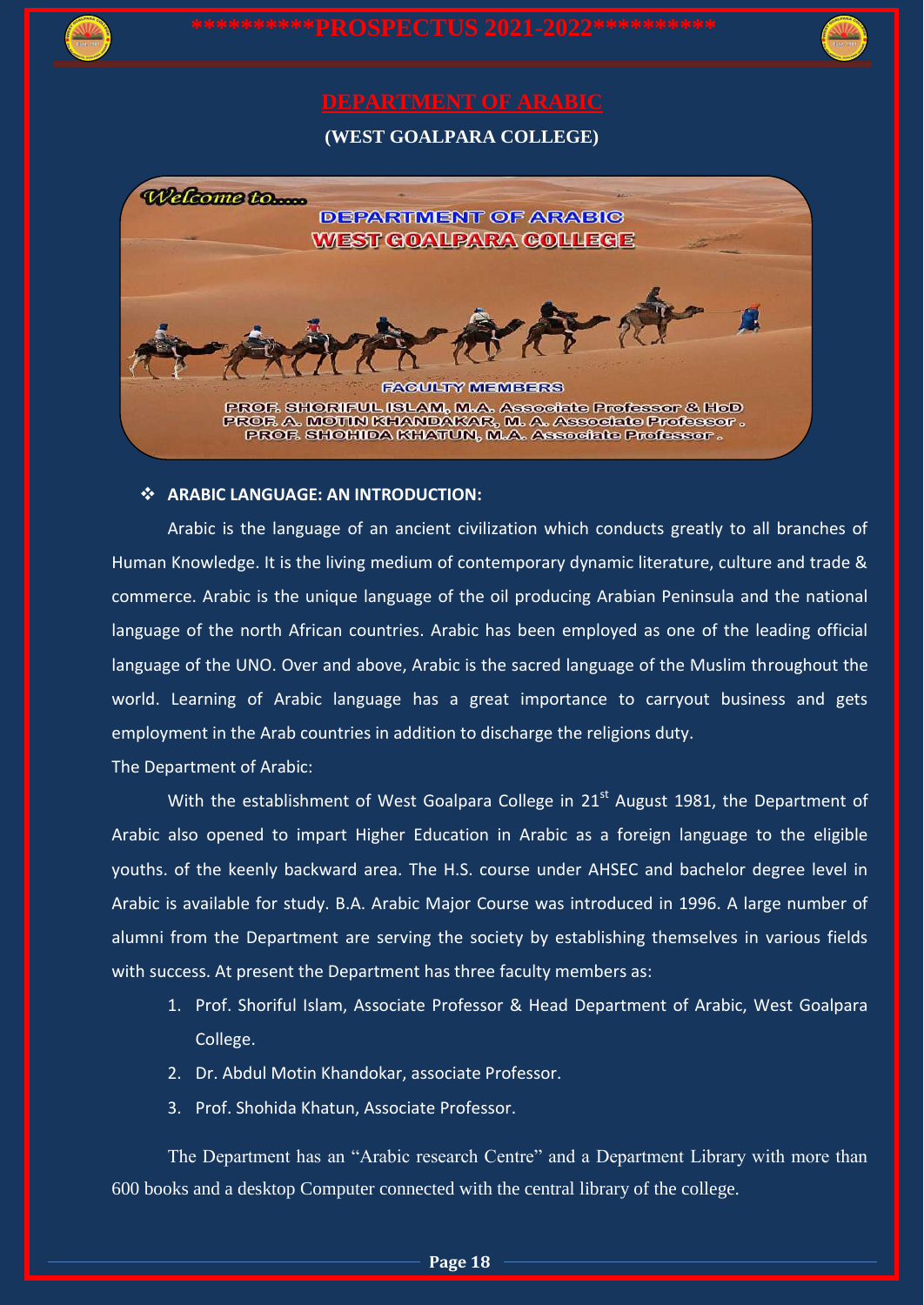# **DETAILS OF TEACHING STAFF DEPARTMENT OF ARABIC:**



**SHORIFUL ISLAM, M.A.** ASSOCIATE PROFESSOR & HoD **Contact No**-9678853822 Email Id- naajsimran@gmail.com



**DR. ABDUL MOTIN KHANDAKAR** (M.A., Ph.D ) ASSOCIATE PROFESSOR **Contact No-**7002536049 Email Id- khandakaram5@gmail.com



**SHOHIDA KHATUN, M.A.** ASSOCIATE PROFESSOR **Contact No**-9401052723 Email- shohidakhatun01@gmail.com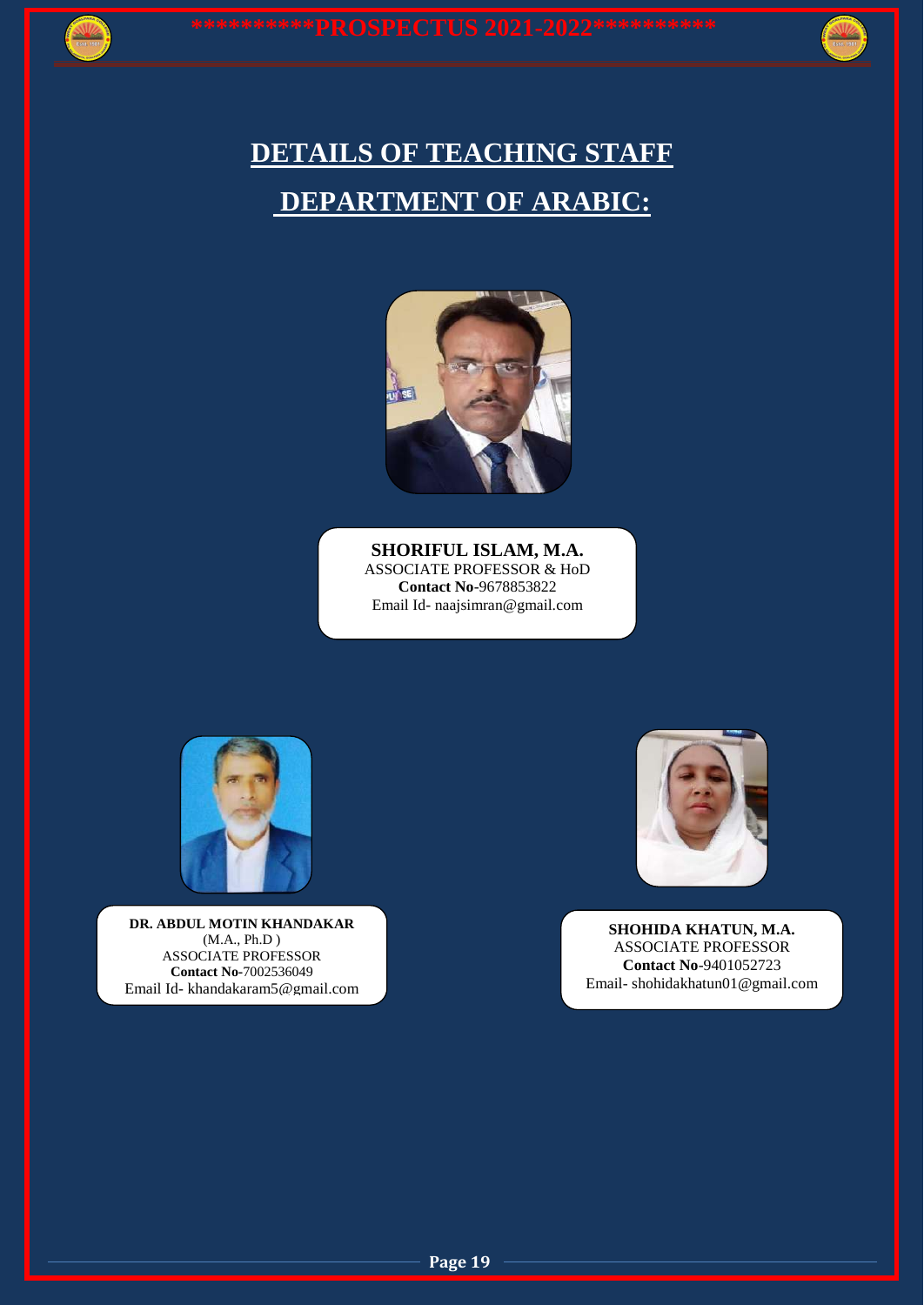

The Department of Education of West Goalpara College had come into existence in the year of 1981 in which year the college was established. Higher Secondary and B.A. general courses were introduced from the establishment of the college. In 2004, B.A. (Major/Honours) course was introduced. D.El.Ed and M.A. in Education under KKHSOU were also conducted by the department. In the year of its existence the pioneering efforts by these early incumbents of the department help enormously in transforming it into full fledged and one of the department of the college. The department has four faculty members: 1. Prof. Abdul Wahhab Miah, M.A. in Education & Psychology; Associate Professor & Principal i/c 2. Prof. Zakir Hussain Khan, M.A, Associate Professor 3. Dr. Abdus Salam, M.A, M. Phil, Ph.D, Associate Professor 4. Prof. Anower Hussain Talukdar, M.A, Assistant Professor. It has also a Psychological laboratory bearer named Mr. Rupchan Ali. To conduct smooth teaching learning process, there is a resource class room, a well equipped psychological laboratory along with a library. There are more than 750 students who are learning in B.A. (Honours), B.A. (General) and Higher Secondary level. Many more students of the department got their graduations and Master degrees and also placed in various fields like educational, political, social and official etc. Some TET, SLET, D.El.Ed qualified students are servicing in educational field as school teacher, subject teacher and college teacher also.

The Mission of the department is to impart knowledge, skills and to create a human society by inculcating scientific awareness through learning and practice thereby building a politically aware and socially responsible society.

## **DETAILS OF TEACHING STAFF UNDER THE DEPARTMENT OF EDUCATION:**



**ZAKIR HUSSAIN KHAN, M.A.** ASSOCIATE PROFESSOR & HoD **Contact No**-9435756835 Email Id- zhkhan2015@gmail.com



**Page 20 DR. ABDUS SALAM** (M.A.,M.Phil, Ph.D ) ASSOCIATE PROFESSOR **Contact No-**9101470863 Email Id- abduss10@gmail.com



**ANOWAR HUSSAIN TALUKDAR ( M.A.,M.Phil)** ASSISTANT PROFESSOR **Contact No**-8638703949 Email- ahtalukdar9@gmail.com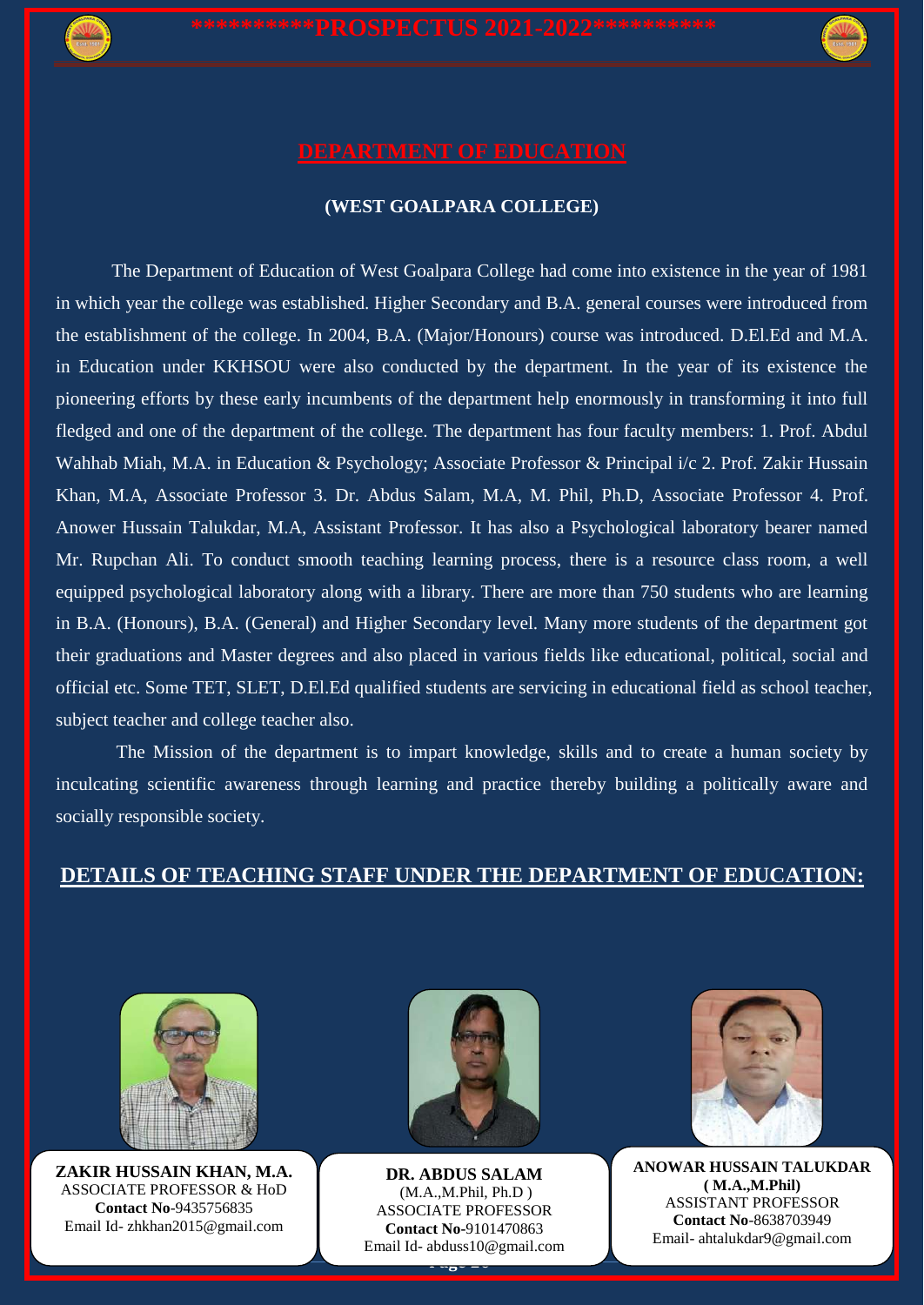

## **ABOUT THE DEPARTMENT OF GEOGRAPHY:**

The department of geography was established in the year 1995 and started functioning with two faculty members, The department was approved by Govt. of Assam in 1997,at present total faculty members is three. Major course was introduced by the department in 2009.

## **DETAILS OF TEACHING STAFF UNDER THE DEPARTMENT OF GEOGRAPHY:**



**ABDUL LATIF MOLLAH**  (M.A.,M.Phil) ASSTT PROFESSOR & HOD **Contact No**-9678092899 Email Id- lotifmollah@gmail.com



**MRS. JAMINI DEVI, M.A.,M.Phil** ASSISTANT PROFESSOR **Contact No-**9864409522 Email Id- jaminidevi55@gmail.com



**GAGAN CHANDRA NATH** ( M.A.,M.Phil) ASSISTANT PROFESSOR **Contact No**-8011118899 Email- gagannath123@gmail.com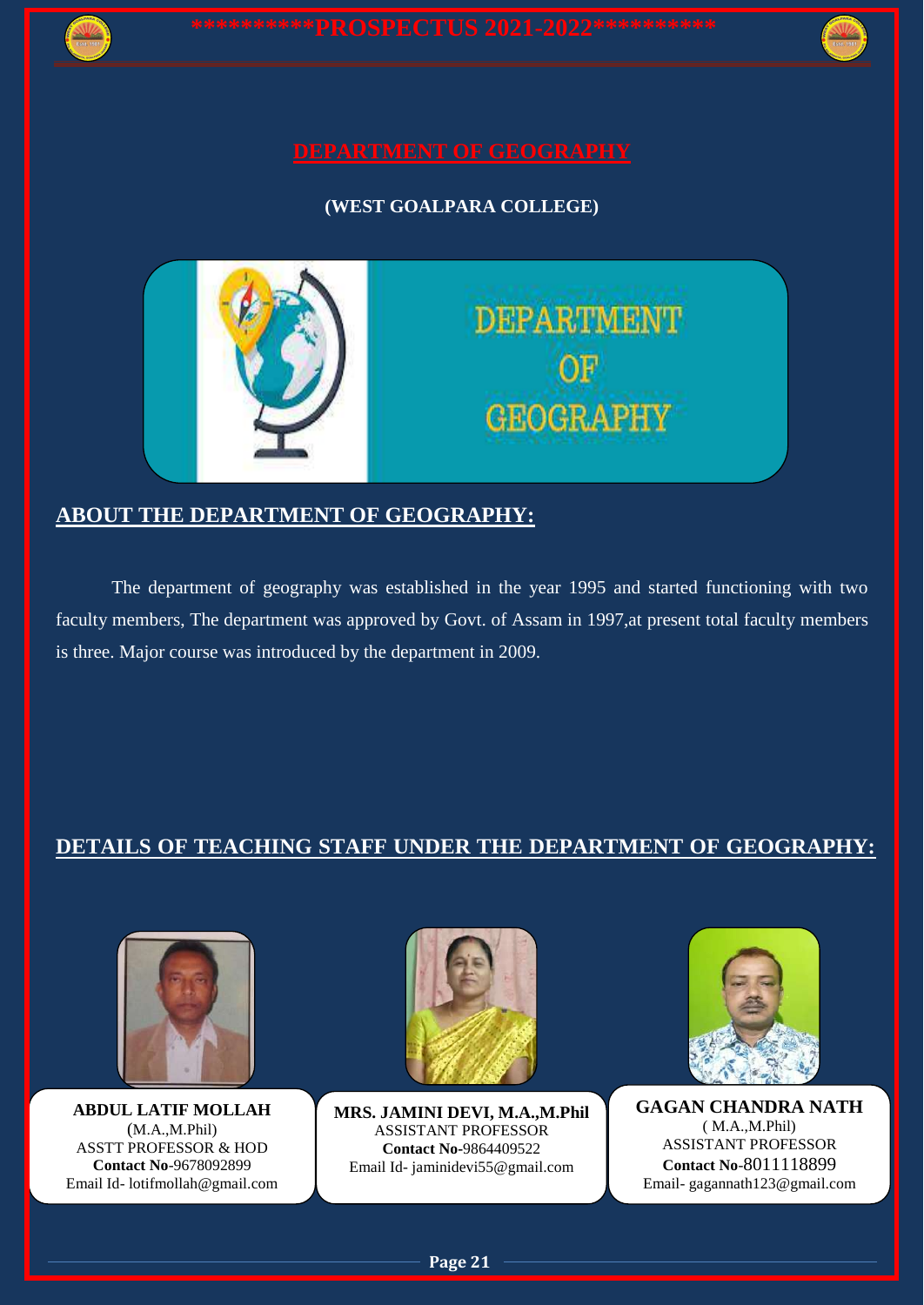

### HUMAN BEING ARE CURIUS

Philosophy deals with the fundamental question about nature of reality and knowledge. In 2003 west Goalpara College introduce this knowledge researching 'department philosophy. "The philosophy will equip students with critical reasoning and analytical problem solving skill expressive, Precision and engage rationally with argument. The faculty dedicatedly serving the student to reach their goal. The Philosophy department is well prepared for higher studies by offering major and general courses in graduate level.

### **DETAILS OF TEACHING STAFF UNDER THE DEPARTMENT OF PHILOSOPHY:**

**Page 22**



**SHAH JALAL BHUYAN** (M.A., M.PHIL,LLB) ASSTT. PROFESSOR & HOD **Contact No**-8638446390 Email Id- sjalalbhuyan@gmail.com



MOFIZ UDDIN AHMED, M.A. ASSISTANT PROFESSOR **Contact No**-9957533246 Email Id- mofizuddinahmed75@gmail.com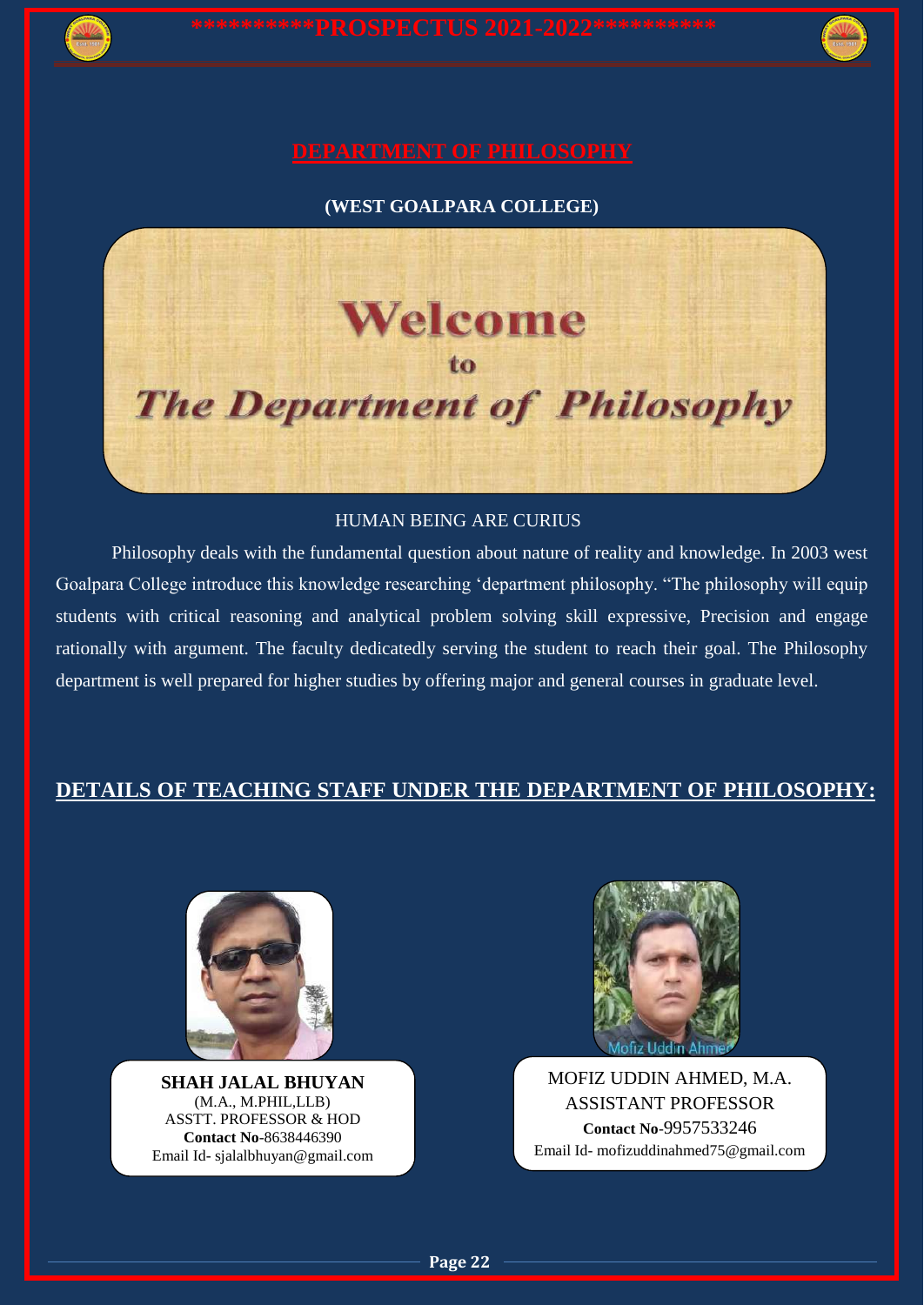

### **DEPARTMENT PROFILE (SCIENCE STREAM):**

### **(WEST GOALPARA COLLEGE)**

The department of mathematics was established in the year 1983 and started functioning with a single faculty member, Debendra nath sarmah, later professor Sharma was appointed as the principal of this college. The department was approved by the govt of Assam in the year 1996 with three faculty members. Major course was introduced by the department in 2010. The mathematics department is one of the important departments of the college.

There is four staff in this Department of Mathematics. We are young, full energetic and hard working teacher in this Department. The department is fully running. Our department has a small library and shortage of computer laboratory. There are both major and general course in the department. About 10 students with major course and 20 students with general course completed BSc degree from this Department. Out of three students studying MSc in different university.



**DR. RUHUL AMIN (M.Sc, PhD)** ASSTT. PROFESSOR & HOD **Contact No**-9435023555 Email Id- ramin9435023555@gmail.com



**BIPUL CHAKRABORTY, M.Sc, DCO** ASSISTANT PROFESSOR **Contact No**-9435001957 Email Id- bipulchakraborty1@gmail.com



**EKRAMUL ISLAM, M.Sc** ASSTT. PROFESSOR **Contact No**-7002437199 Email Id- islamekramul025@gmail.com



**DR. NAWSAD ALI, M.Sc, M.Phil, PhD** ASSISTANT PROFESSOR **Contact No**-9085051955 Email Id- nawsad.sona@gmail.com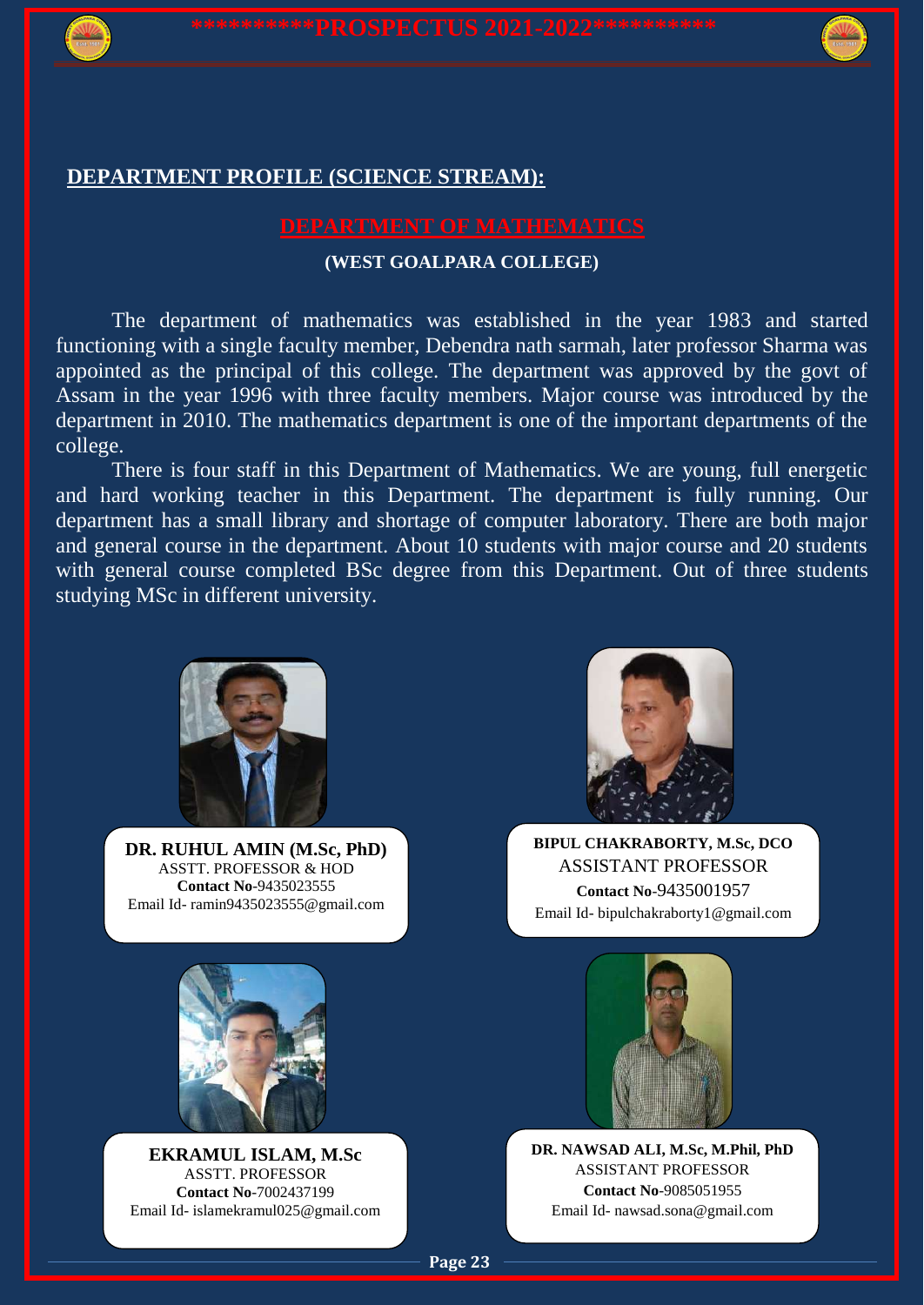

# **DEPARTMENT OF PHYSICS**

**(WEST GOALPARA COLLEGE)**



The aim of physics is to study the laws of Nature at its most fundamental level. The application of the natural laws governed by force and motion, matter and energy, space and time etc. There are numerous job opportunities for B.Sc. in Physics students in various fields of public and private sectors. Several of govt. sectors viz. DRDO,ONGC, Nationalized Banks etc.

## **DETAILS OF TEACHING STAFF UNDER THE DEPARTMENT OF PHYSICS:**



**HAYDAR HUSSAIN MOLLAH**  (M. Sc, B. Ed,PhD (pursuing)) ASSTT PROFESSOR & HOD **Contact No**-8638304548 Email Id- [rowbipul@gmail.com](mailto:rowbipul@gmail.com)



**NAZRUL ISLAM, M. SC, PH. D. (PURSUING)** ASSISTANT PROFESSOR **Contact No-**9678930552 Email Id- nozrul.nb@gmail.com



**AMINA KHATUN, M.Sc.** ASSISTANT PROFESSOR **Contact No**-8638967438 Email- aminakhatun917@gmail.com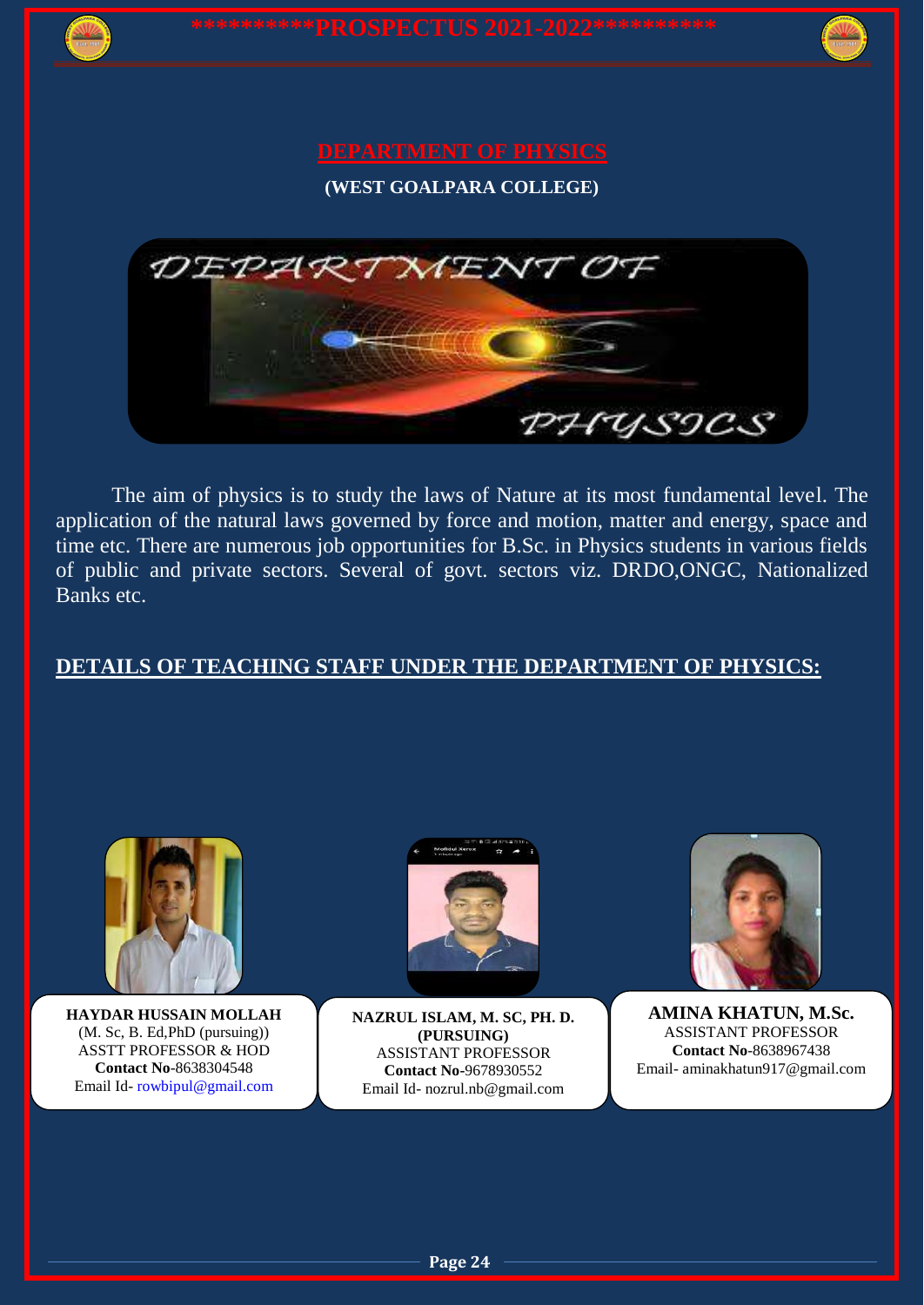

The Department of Chemistry of West Goalpara College has been imparting education at the higher secondary (H.S.) and graduate level of Chemistry and offers the Bachelor of Science (B.Sc.) courses both for General and Major Students under Gauhati University. The department has well equipped laboratory for practical experiment and project works at the graduate level. The department also have well equipped library in addition to central library having adequate number of books. The alumni of this department are pursuing higher education in different universities throughout India. Some students have got the opportunities in chemical laboratories, oil refineries, various official posts and teaching positions under state and central Government as well as in private sectors.

## **DETAILS OF TEACHING STAFF UNDER THE DEPARTMENT OF CHEMISTRY:**



**MUSTAFIZUR RAHMAN** (M.Sc., B.Ed., Ph.D.(Pursuing) ASSTT PROFESSOR & HOD **Contact No**-7002032985 Email Id- [chem.mustal@gmail.com](mailto:chem.mustal@gmail.com)



**DR. D. S. RAHMAN,** M.Sc., B.Ed., Ph.D. (NET, SLET) ASSISTANT PROFESSOR **Contact No-**9435588253 Email Id- dewanchem@gmail.com



**SUBRATA GHOSH** , M.Sc ASSISTANT PROFESSOR **Contact No**-7086647397 Email- subratag745@gmail.com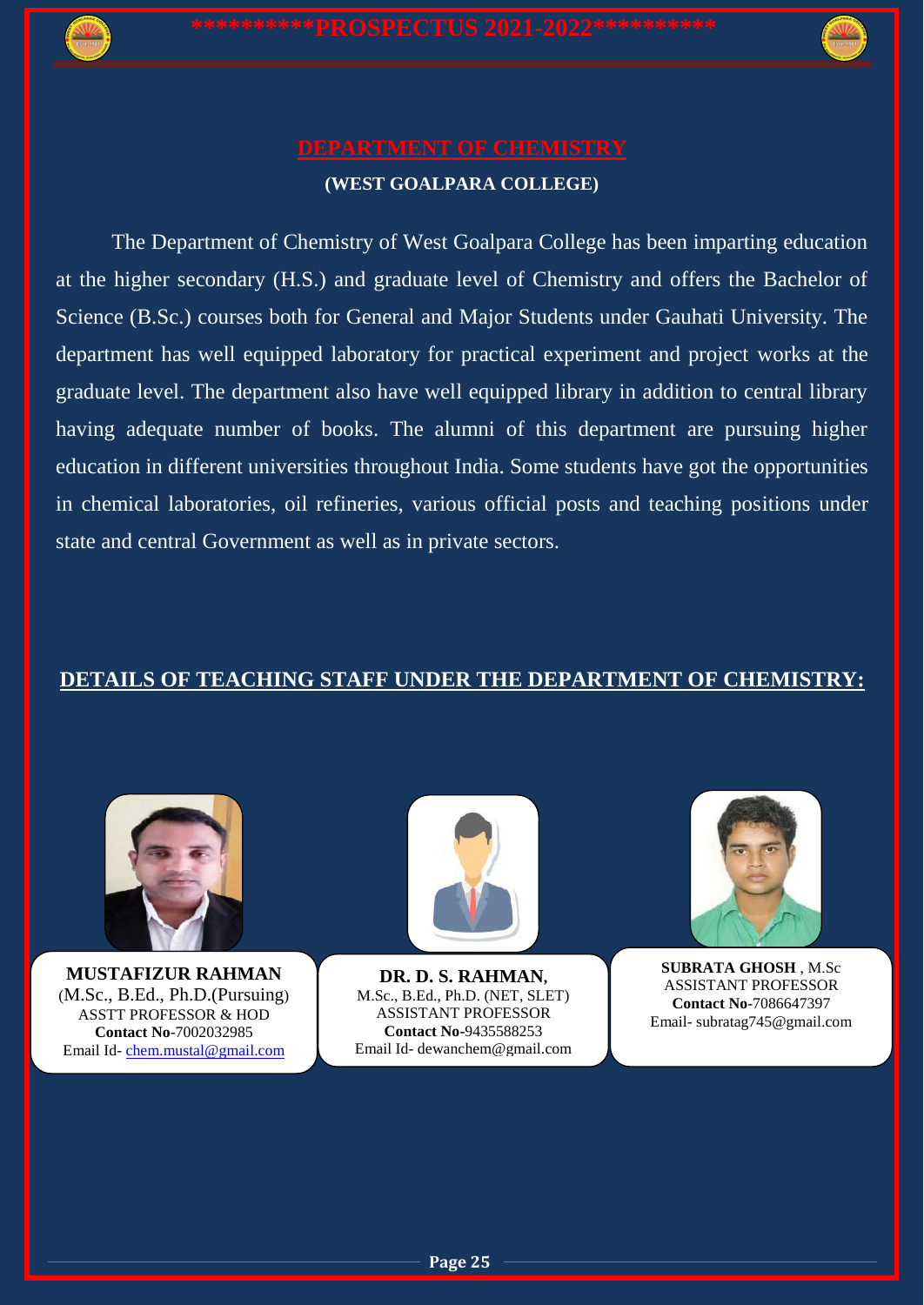

# **Department of Zoology**



### **DEPARTMENTAL PROFILE:**

The department of Zoology was one of the very first departments with which West Goalpara College began its journey in the year 2015. Initially only Pass-Course was provided but later in the year 2016 major was introduced with 08 students. Since then, it has been an untiring effort of the department to impart quality education and produce students who are compatible and competent enough to rear themselves a niche in the society. Presently the department is functional with 30 students.

The Department organizes zoological excursion and study tours at different places for studying living animals, their behaviuor with their habitats. Training programme on Bird Watching, Awareness Bat Training and awareness programmes are highlights of the Department.

Departmental Library is also available with reference books and Journals. The Department of Zoology has a well-equipped laboratory with Research facilities for Project work of Students and Teachers.

### **Departmental Results/Achievements**:

Every year department of Zoology shows excellent result in the final examination. From the very beginning the department has been producing excellent result. Many students who passed out of this department have already occupied attractive positions in different governmental and non-governmental institutions and organizations.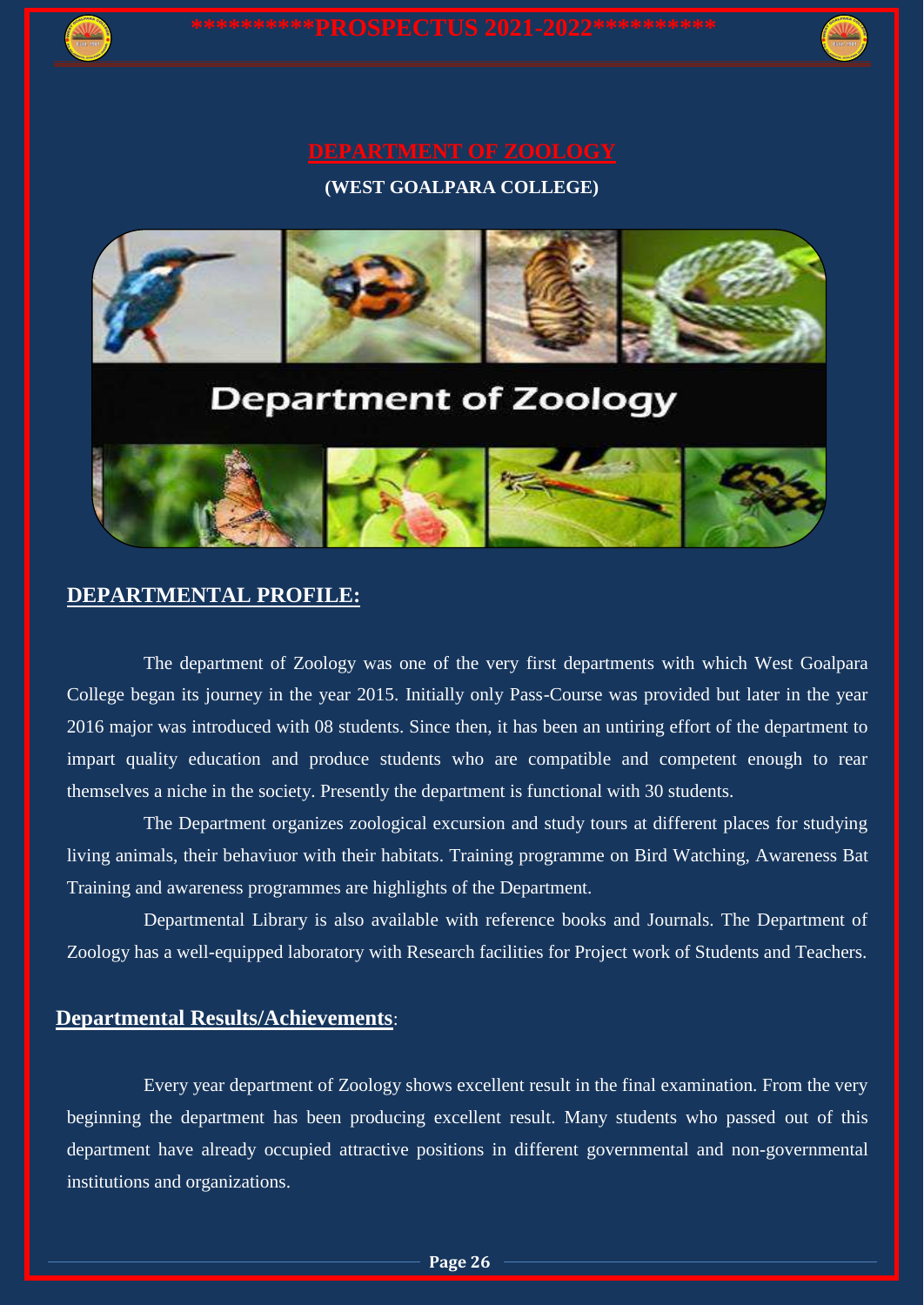## **Vision:**

The holistic development of the student and make them able to contribute effectively for their welfare and society in this dynamic era.

## **Mission:**

Theme - Aspire, Hard work & achieve the goal.

- $\triangleright$  Provide inexpensive educational services, inspire to all the section of society to get expertise/skills at P.G. and above level in biological sciences.
- $\triangleright$  To develop research aptitude and a scientific advancement.
- $\triangleright$  Inculcate high values through a liberal education and also to provide platform to have nonformal educational services.
- To bring about an awareness regarding nature and biodiversity and help to solve different problems to establish sound and peaceful environment and life for community and society.
- Provide a broad range of Transform society through the empowerment of youth.
- $\triangleright$  Reinvent ourselves in response to the changing demands of society with high moral values as a good citizen.

## **DETAILS OF TEACHING STAFF UNDER THE DEPARTMENT OF ZOOLOGY:**



**MYRUL ISLAM**  (M.Sc,Ph.D(PURSUING)) ASSISTANT PROFESSOR **Contact No-**7002062745 Email Id-myrul2013@gmail.com



**SUCHITRA DAS, M.Sc** ASSISTANT PROFESSOR **Contact No**-9864819612 Email- dsuchitra106@gmail.com



**IRFAN IZAZ, M.Sc** ASSISTANT PROFESSOR **Contact No**-7002178501 Email- irfanizaz499@gmail.com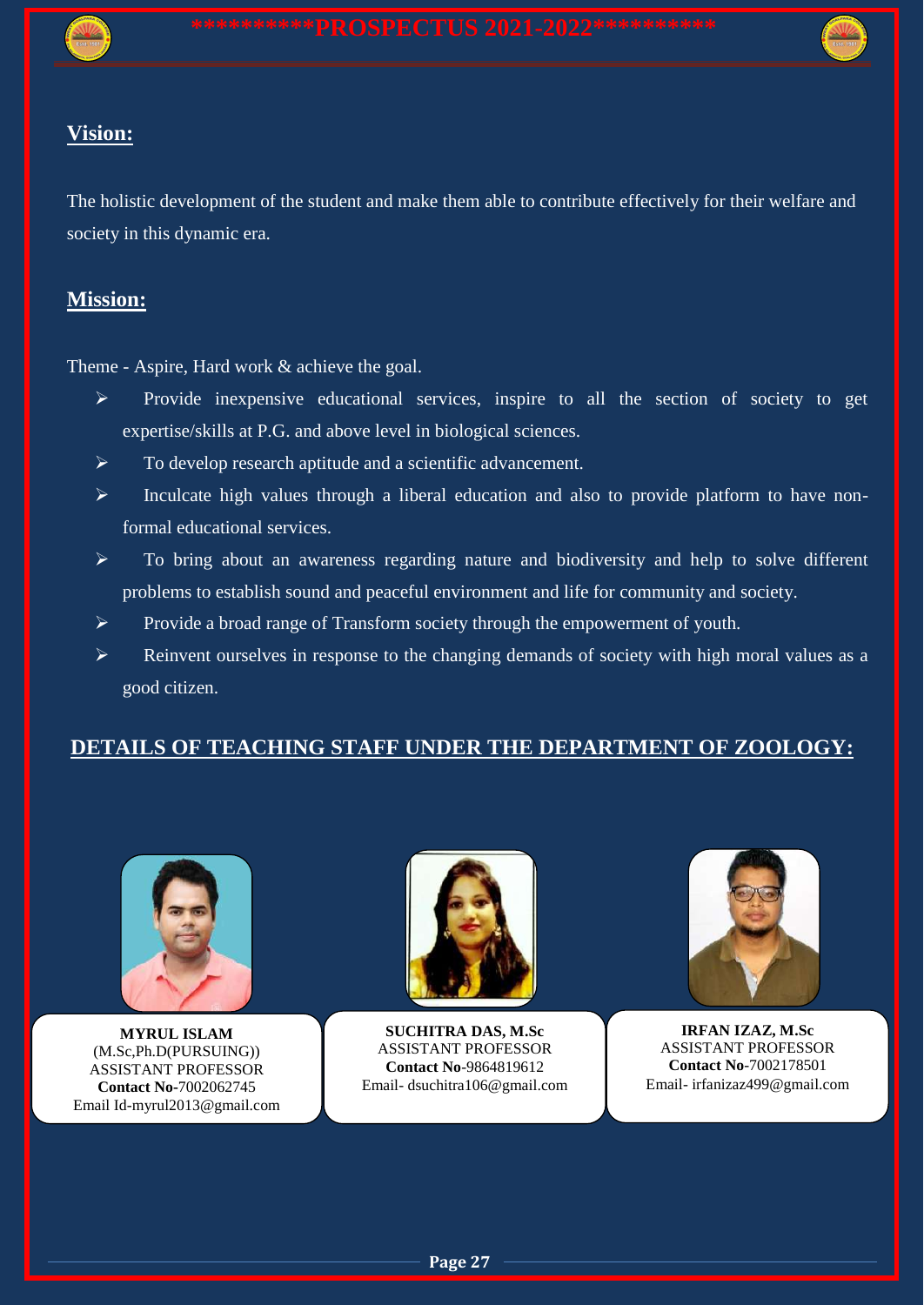

Botany is the scientific study of the physiology, structure, genetics, ecology, distribution, classification, and economic importance of plants. It includes the study of morphology, anatomy, physiology, biochemistry, genetics and their role in maintaining the ecosystems. Botanists study how plants evolve and adapt to changing climates and environments and also how they interact with other organisms. They have a pivotal role in mitigating the loss of biodiversity. With the challenges posed by environmental changes on the existing flora, the significance and scope of Botany has widened to a great extent. With the growing world population, there is continuous need of increasing the food supplies. The search for new drugs, medicines and useful genes for improving crops will continue to create a need for botanical explorers. The Department of Botany focuses on all the aspects discussed above.

## **DETAILS OF TEACHING STAFF UNDER THE DEPARTMENT OF BOTANY:**



**SHIBANI DAS** (M.Sc ,SLET) ASSTT PROFESSOR & HOD Contact No-8638763343 Email Id- shibani1687@gmail.com



**EVLINA BEGOM** (M.Sc,Ph.D(PURSUING)) ASSISTANT PROFESSOR **Contact No-**6001402945 Email Id- begomevlina**@**gmail**.com**



**SHAHAB UDDIN** M.Sc, B.ed ASSISTANT PROFESSOR **Contact No**-7002096702 Email- uddinshahab103@gmail.com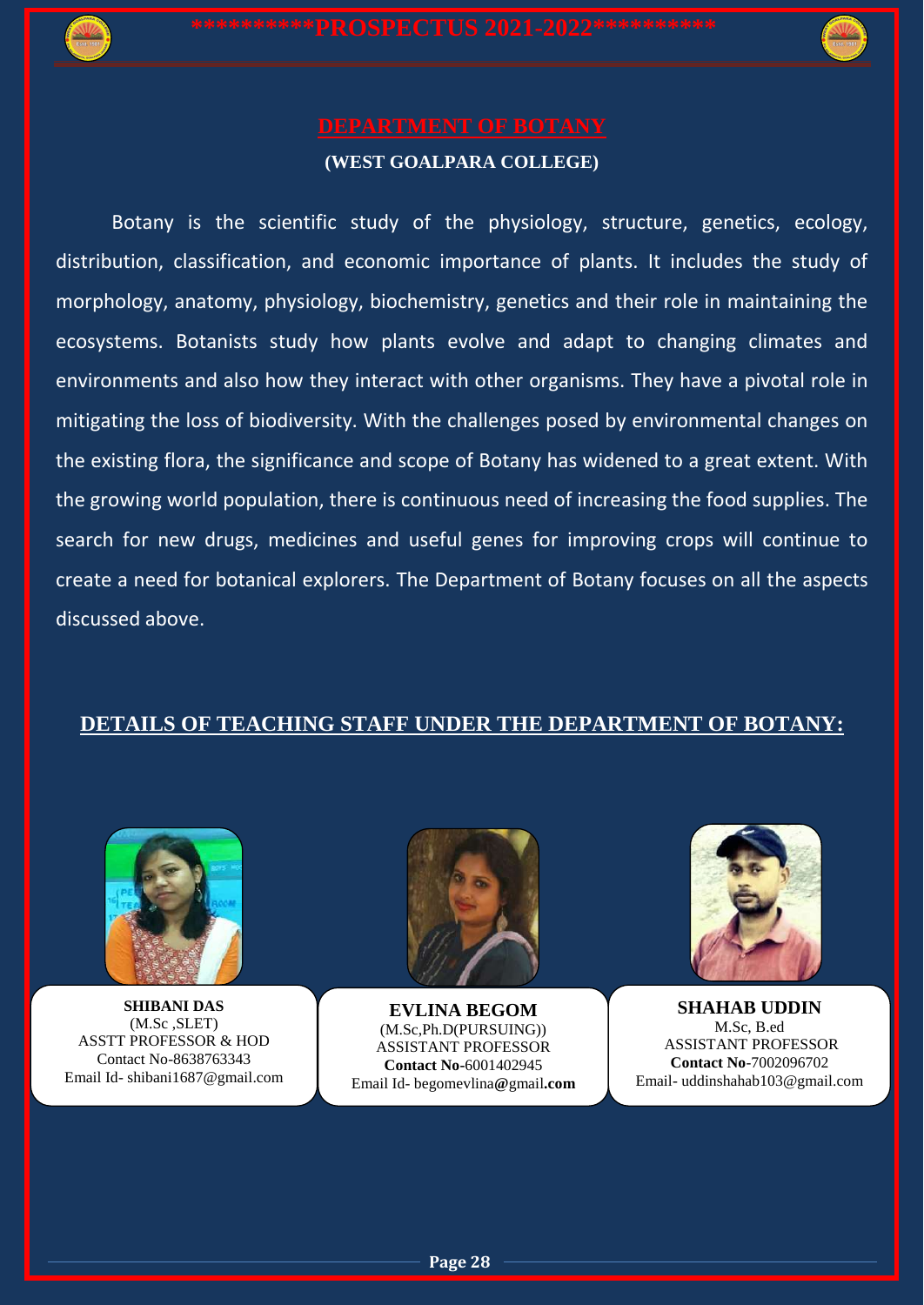

### **TEACHING METHODOLOGY:**

The College authority believes that mere theoretical knowledge in subjects is not sufficient for students, so they place equal importance on experimental learning. As per the NAAC guideline, assurance of quality in courses, the following methodology is adopted:

- **1.** Lectures.
- **2.** Group Discussions and holding Seminar Deptt. Wise.
- **3.** Live Projectors.
- **4.** Monthly Assignments.
- **5.** Modern Teaching aids including Computer, Laser Projector and Over Head Projector are used.
- **6.** Interaction and preparation for methodology for projects among the students.
- **7.** Learning/ Teaching methodologies are encouraged.
- **8.** Providing Digital Smart Board in Semester Classes.
- **9.** Audio Visual Conference Room for counseling and etc.
- **10.** Sessional Tests for encouraging and upliftments of Student career under Gauhati University Regulation.
- **11.** Spot evaluation process introduced in the college campus.

### **ACADEMIC CALENDER:**

The college follows its Academic Calendar for different courses and students have to attend classes, Sessional Tests, Seminars, Lectures, Workshops, organized by the college and respective Depts.

### **ATTENDANCE:**

- **A.** Every student shall have to attend minimum 75% of classes in each subject to be eligible to appear in the final examination. No claim shall be entertained in this regard and student may be Non-collegiate or Dis-collegiate due to lack of percentage in attendance.
- **B.** As per UGC guideline, attendance in seminar, group discussion and home assignment organized by the departments in time of course is compulsory for undergoing TDC semester course.
- **C.** Sessional test is compulsory for undergraduate students of semester system. His / her secured marks in test will be added in concerned semester final examination.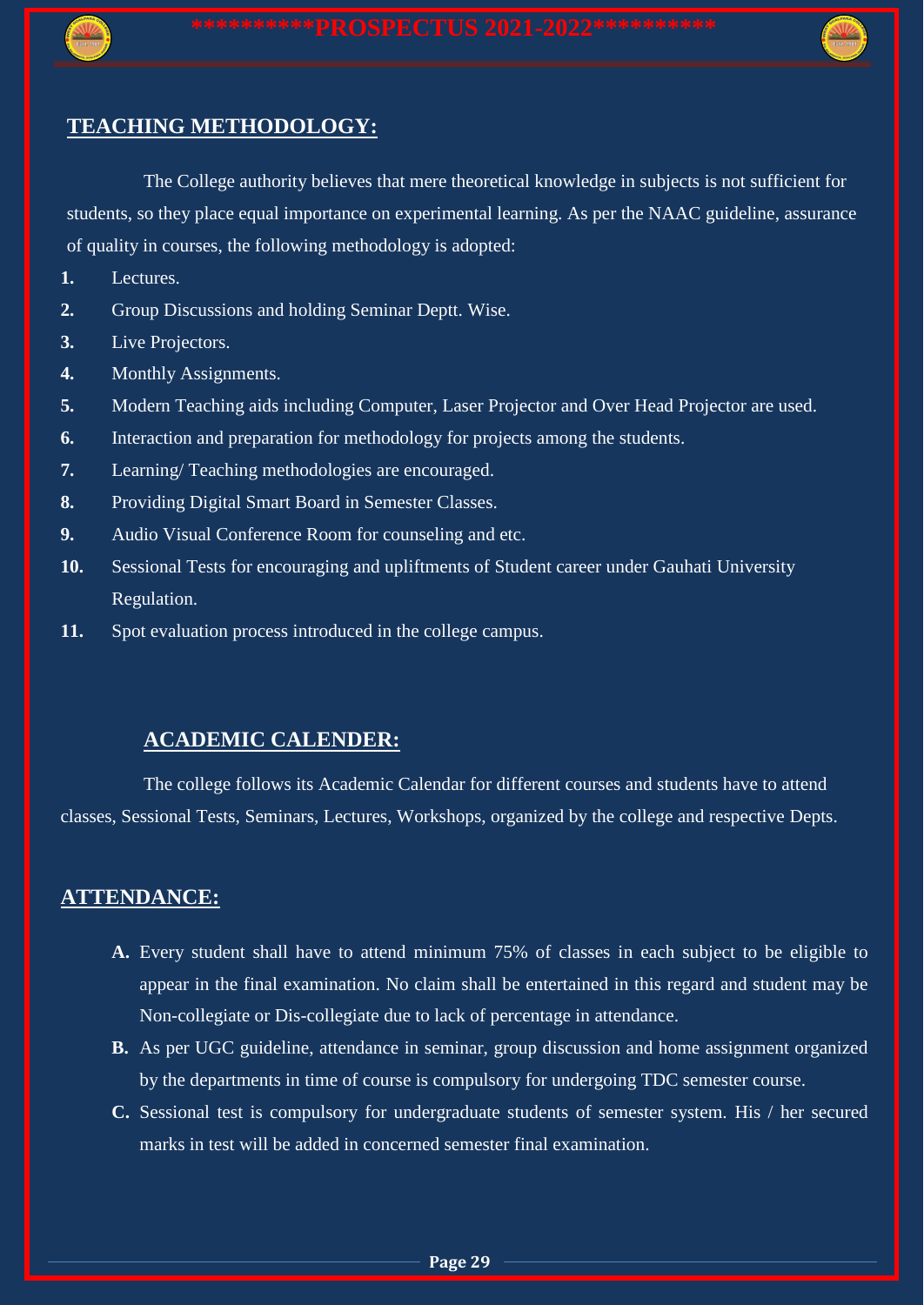

### **RULES REGARDING INTERNAL AND FINAL EXAMINATION:**

Sessional tests will be held in college as per Academic Calendar for each odd and even semester. Unit tests for HS classes for improving overall performances of the students will be held. The sessional tests will be conducted by the department concerned. Students securing marks in subjects concerned will be added in aggregate on the basis of seasonal test, seminar, group discussion and home assignments.

 Semester Examinations are conducted by the Gauhati University HS Final Examination be conducted by the AHSEC. Result will be declared by the concerned authorities in time.

### **STUDENTS' UNION:**

The office bearer of Students Union is democratically formed every year as per provision of UGC guidelines. Every students of the college is a member of the union. The Election for Students Union will be held in scheduled time. Separate Union Office is in the College Campus.

### **COLLEGE MAGAZINE:**

The college magazine is published annually. The magazine gives opportunity to students to express their creativity in fields of literature.

### **KRISHNA KANTA HANDIQUE CENTRAL LIBRARY:**

 The college has a rich library containing course text books, reference books for the students with internet provision. Book Bank is also provided for meritorious students. Apart from books the college subscribes a number of journals, periodicals, news papers etc. Well equipped reading rooms for teachers and students are available. Students can have accesses to the Library. Books are issued only against the Library card holders. Library Caution Money Rs. 50 has to be paid for Registration in Library. Library remains open from 10.30 am to 4.30 pm in all working days.

### **The Central Library of the college accessed-**

- Replaced SOUL 2.0 Library software 'KOHA" the latest Tech Library Software installed.
- ❖ OPAC facility accessed.
- $\bullet$  World e-library 30000000 + titles.
- $\div$  E-library 1, 25,000 + titles.
- $\div$  Shodhanganga 99,995 + Thesis.
- \* NLIST all the faculty members under INFLIBNET
- Digital Repository software installed
- **❖** Content Management Software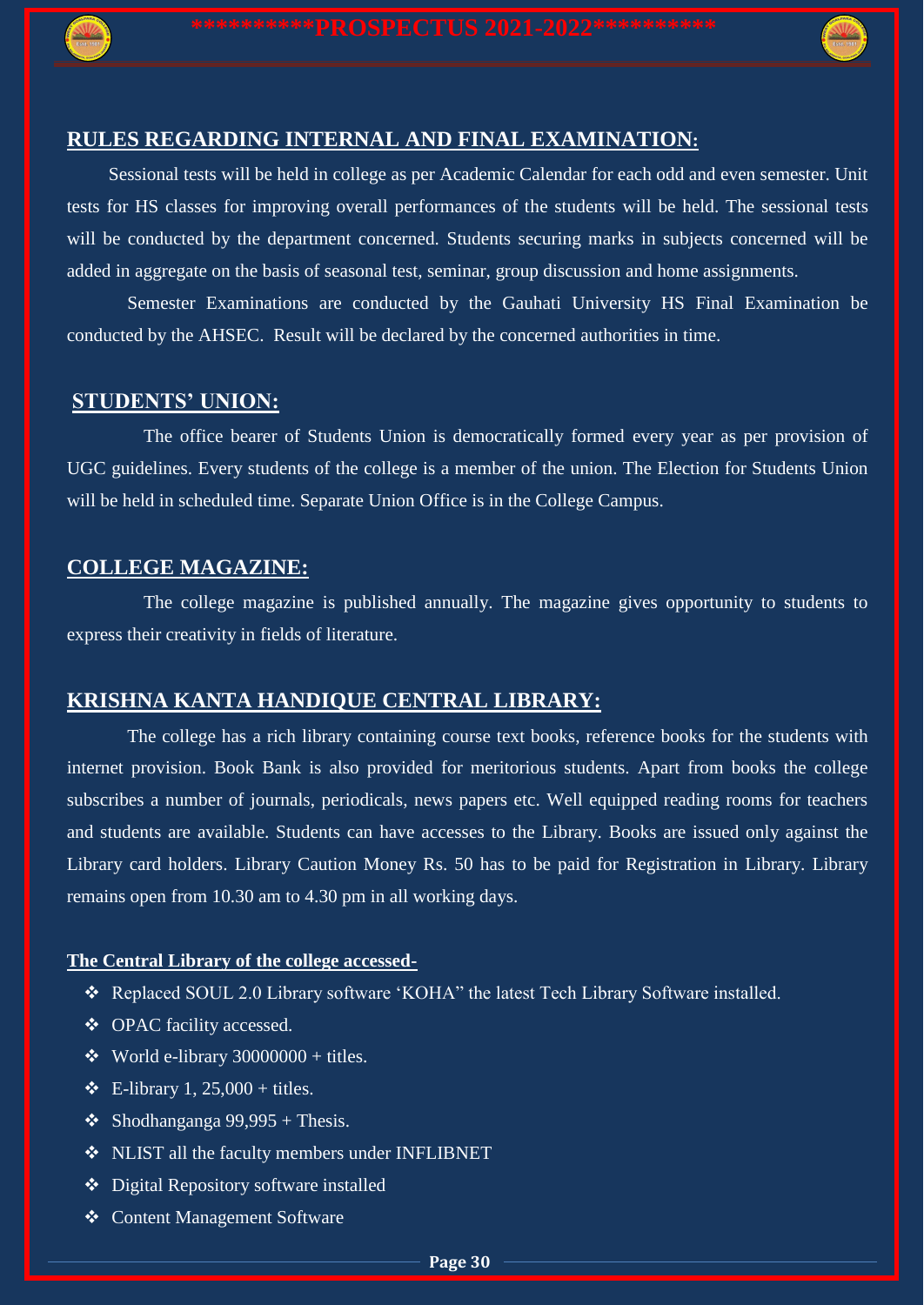- Collection of 37 Nos. of Manuscripts known and unknown.
- 12 Nos. of Journals in different categories.
- Library Books: Text Books : 17,224 Reference Books : 3100
- ◆ Magazine and Daily Newspaper provided.
- $\triangleleft$  Internet facilities provided.
- $\triangle$  Reading room facilities to the Stakeholders.
- Qualified staff has been engaged.
- Library rules strictly followed.
- **❖** HD CCTV Camera installed
- $\triangle$  Photographs of eminent personalities are installed.

### **DISCIPLINE:**

 The college pursues the ideals of training, quest of knowledge and healthy life. It lays great emphasis on Mental and Physical Discipline and it is expected the students will strictly abide by the rules and disciplines inside and outside the classroom. Every student will have to behave properly and maintain discipline in College Campus. Students should not indulge in ragging, teasing or intimidating, Drugsaddiction, alcoholism and any other activity involving moral turpitude or criminal activity etc.

### **HOSTEL ACCOMODATION:**

The college has full-flagged Boys' and Girls' Hostels. Application for admission into Boys' and Girls' Hostels is required for admission.

## **DAY CARE CENTRE:**

Day Care Centre is available in the college campus.

## **MEDICAL HEALTH CARE CENTRE:**

Health Care Centre is available in the campus. Regular Health check-up for students and staff by experienced Doctors for Govt. Health Services.

## **COMPUTER LABORATORY:**

The college has well equipped Computer Lab consisting of 22 Nos. of Computers with Internet and networking facilities. It provides an ample opportunity to the students to gain hand on computer applications and efficiency in working with computer.

**Page 31**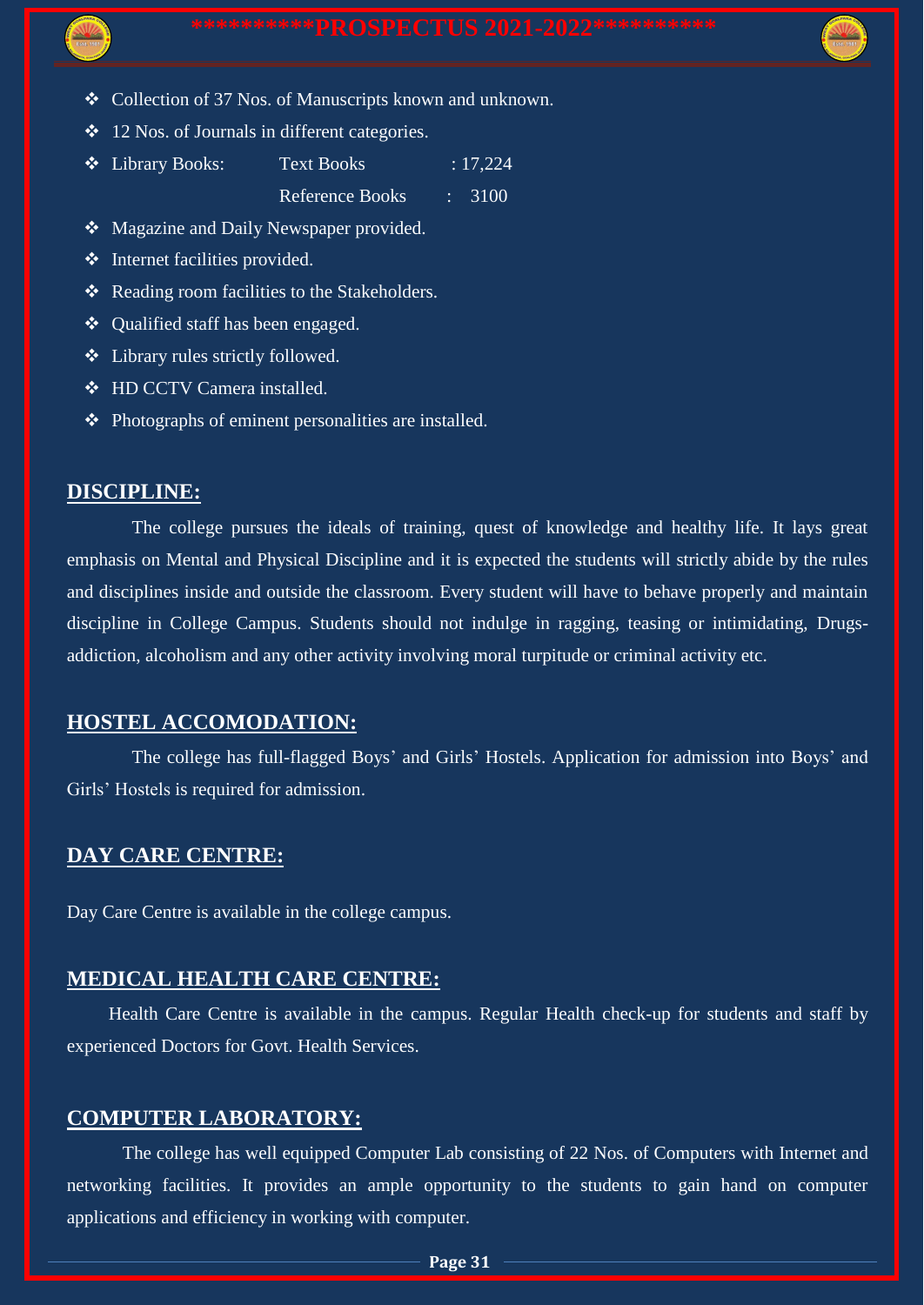



## **REMEDIAL / TUTORIAL CLASSES:**

The college authority arranges the remedial / tutorial classes for weaker students in different subjects for undergoing TDC courses under UGC grants.

### **SCHOLARSHIPS:**

Students belonging to SC, ST, OBC and MOBC communities of different courses are offered Scholarships from the Govt. of Assam. Minority scholarships are awarded through its Director of Char Area Development. The UGC sponsored a good number of scholarships for undergoing meritorious students of TDC Courses from BPL and non-creamy layer.

## **INCENTIVES:**

- **1.** Bus fare for undergoing regular students of Degree Courses about a distance 14Km apart from the college is admissible Under UGC grants and Govt. direction.
- **2.** Free hostel facility for outsiders will be provided for undergoing students of Degree Courses as per rules.
- **3.** Disable students for undergoing Degree Courses be provided all facilities as required as per Govt. direction.

### **STUDY TOUR:**

All regular students undergoing TDC Semester Courses are entitled to avail study tour during their period of study under UGC grants and Departmental concern.

## **CANTEEN FACILITY:**

The College has one canteen for day scholars, hostellers, teaching and non-teaching staff of the College. A variety of tasty hygienically prepared food is available at specially subsidized rate.

## **GYM FACILITY:**

The College has one well equipped multi Gym in the campus which provides the students the opportunity to build up their physical and mental stamina to be better able to cope with the rig ours of life.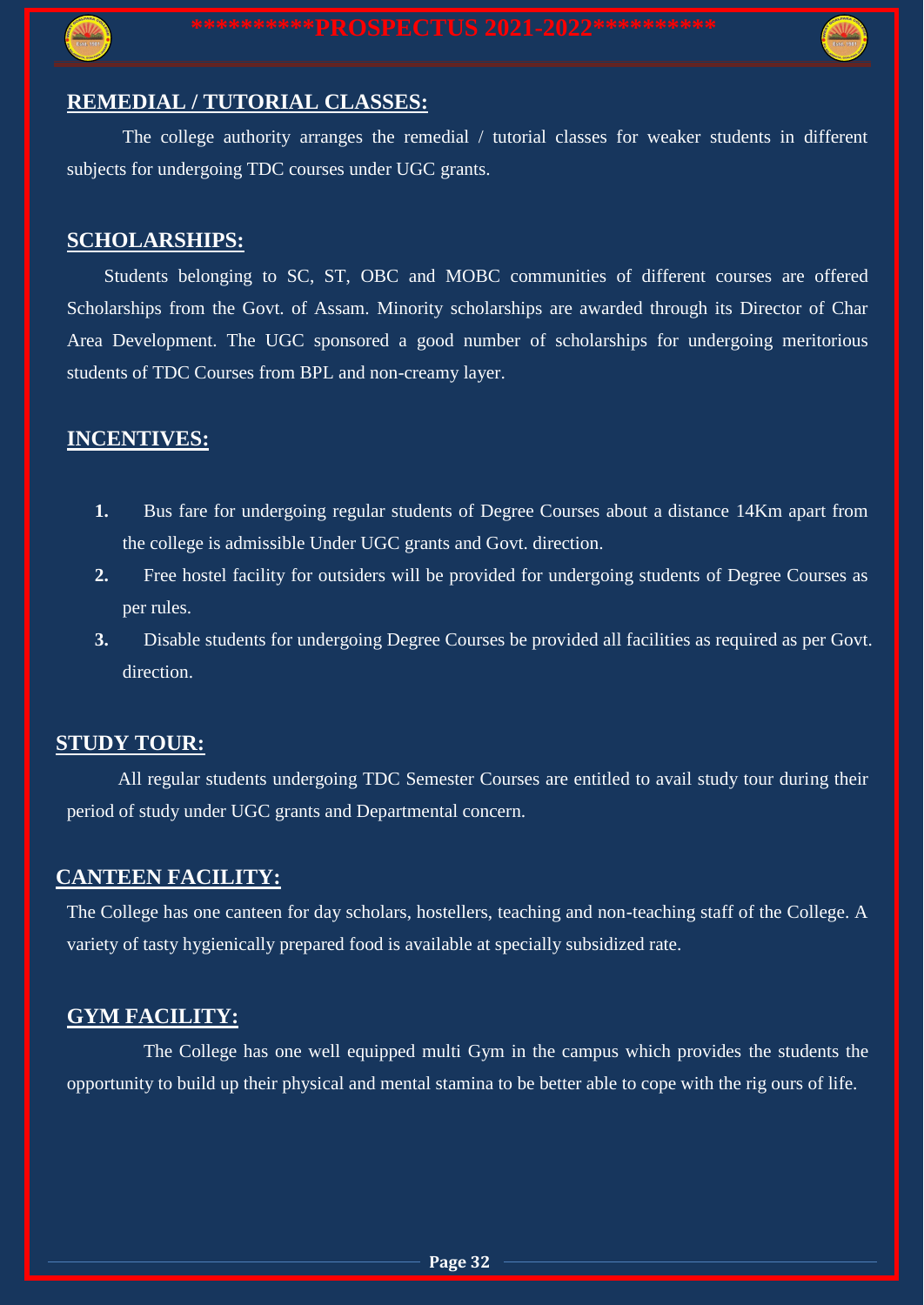

## **OTHER FACILITIES:**

- **1.** Career Guidance and Counseling Cell.
- **2.** Extension Education Centre.
- **3.** Canteen facilities.
- **4.** Co Curricular Development facilities.
- **5.** Scout Guide & NCC to be opened.
- **6.** Sports facilities for all in the campus.

## **ORGANISATION AND ASSOCIATION:**

The College is a member of the following organization and association:

- 1. Assam Science Society
- 2. Assam Sahitya Sabha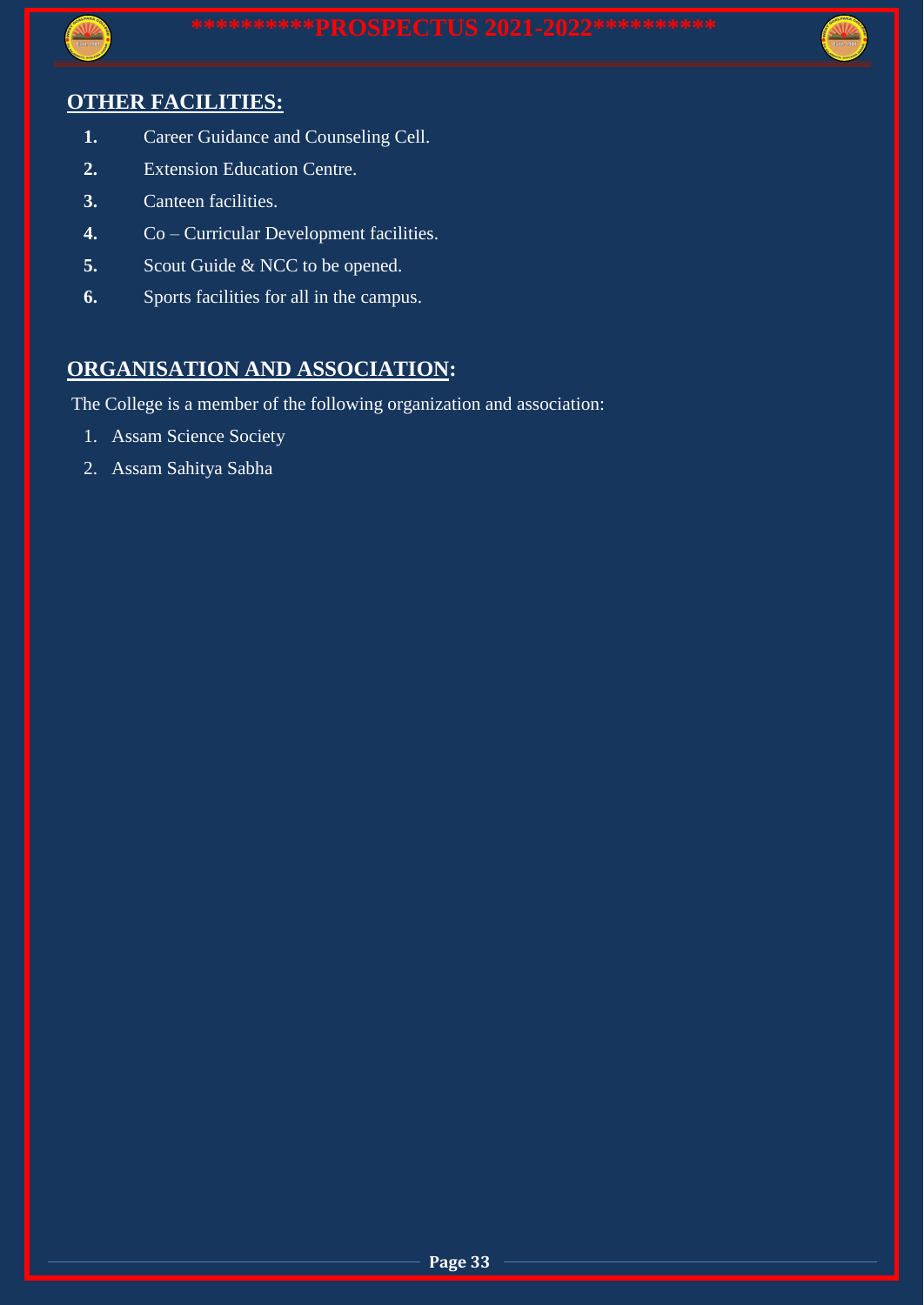

# **CHAPTER – V**

# **GOVERNING BODY OF WEST GOALPARA COLLEGE:**

| 1.  | Sri Gopal Pandey, M.A.         |         | President     |
|-----|--------------------------------|---------|---------------|
| 2.  | Abdul Wahhab Miah, M.A.        |         | Principal i/c |
| 3.  | Alhaj Abdur Rashid Mondal, MLA |         | Member        |
| 4.  | Dr. Amiyo Kumar Baro           |         | Member        |
| 5.  | Dr. Pradeep Kumar Seal         |         | Member        |
| 6.  | Nazrul Islam, BA               |         | Donor Member  |
| 7.  | Anisul Ambia                   |         | Member        |
| 8.  | Abdul Jalil Khan               |         | Member        |
| 9.  | Mrs.Mehbuba Parbin             |         | Member        |
| 10. | Abdus Sobur Ahmed, M.A.        | (T.R)   | Member        |
| 11. | Bipul Chackraborty, M.Sc.      | (T.R)   | Member        |
| 12. | Abu Bakkar Siddique, BA        | (N.T.R) | Member        |

## **MINISTERIAL , NON- TEACHING STAFF:**

# **Ministerial Staff:**



**ABU BAKKAR SIDDIQUE, B.A** (U.D. Assistant)



**SHAHAB UDDIN** (L.D. Assistant)



**ARFAN ALI MOLLAH** (L.D. Assistant)



**SOFIOR RAHMAN** (U.D. Assistant)



**BHASKAR DAS, B.A., PGDCA** (Junior Assistant)

**Page 34**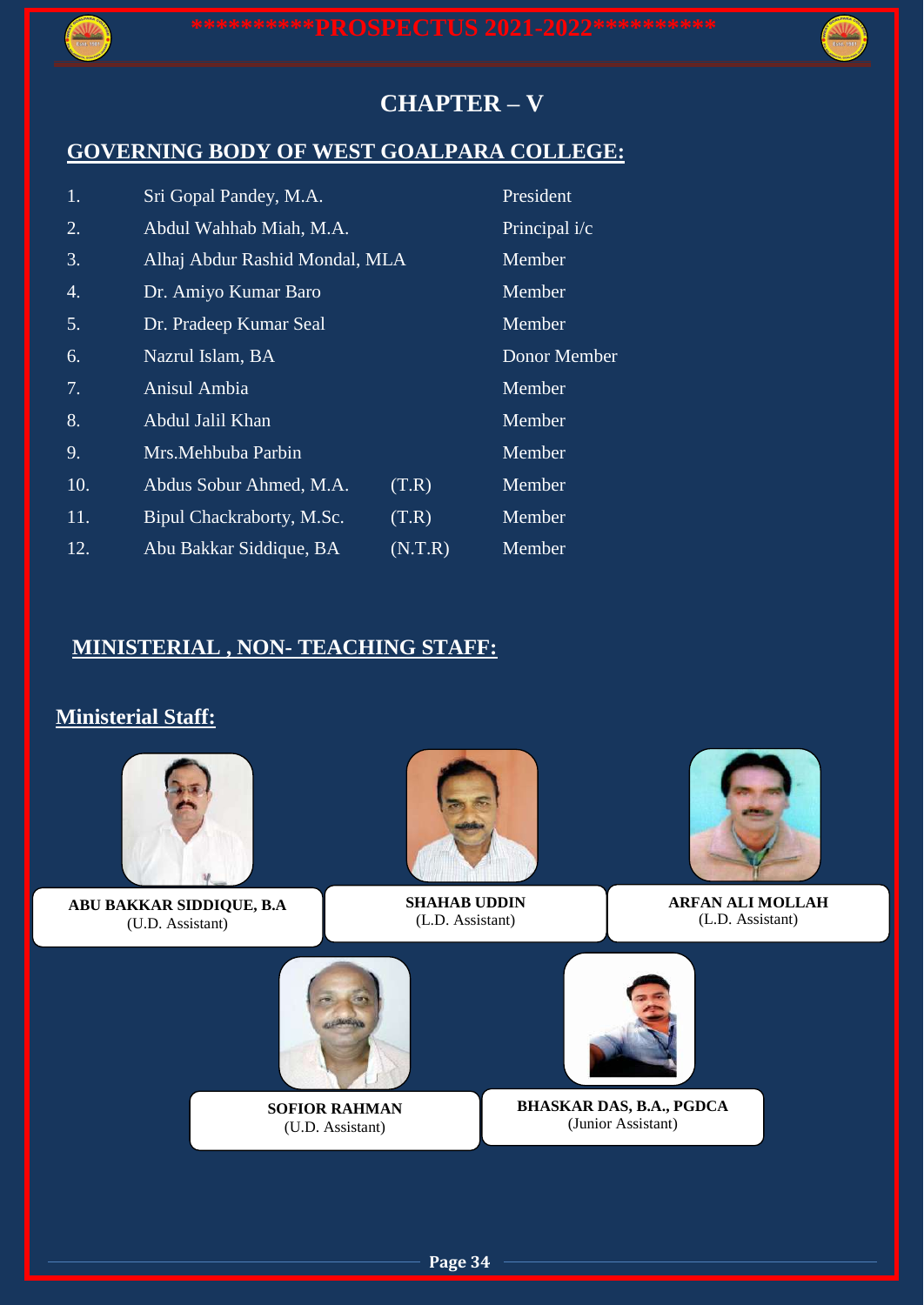

## **Ministerial Staff:**

- 1. Abu Bakker Siddique, B.A.- UD Assistant
- 2. Sahab Uddin L.D. Assistant (Acctt.)
- 3. Arfan Ali Mollah L.D. Assistant
- 4. Sofior Rahman L.D. Assistant
- 5. Bhaskar Das, B.A. PGDCA Junior Assistant

## **List of Non-Teaching Staff: Arts Stream:**

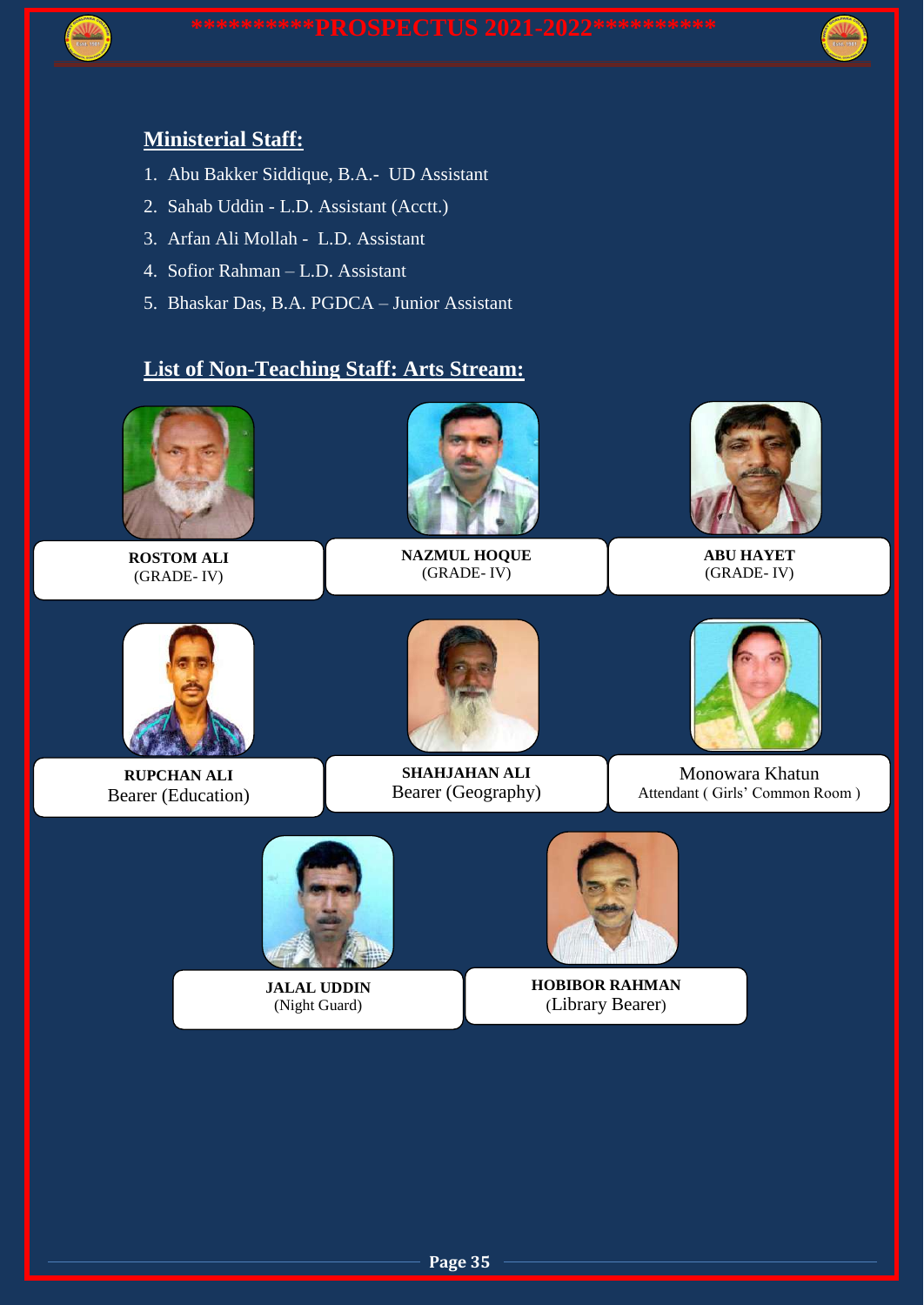

# **List of Non-Teaching Staff: Science Stream:**



**NUR AMIN MOLLAH, B.A.** (Office Assistant)



**BUPUL HUSSAIN** Bearer



**JAHANUR ALOM** (Lab. Assistant)



**HAFIZUR RAHMAN** (GRADE- IV)



**TARIQUL ISLAM** Bearer



Mrs. KIRAN DEVI Bearer

## **List of Non-Teaching Staff: KKHSOU & IDOL:**

- 1. Anowar Hussain, Office Assistant
- 2. Nazma Sultana, O/A



**ANOWAR HUSSAIN** (Office Assistant)



 $(O/A)$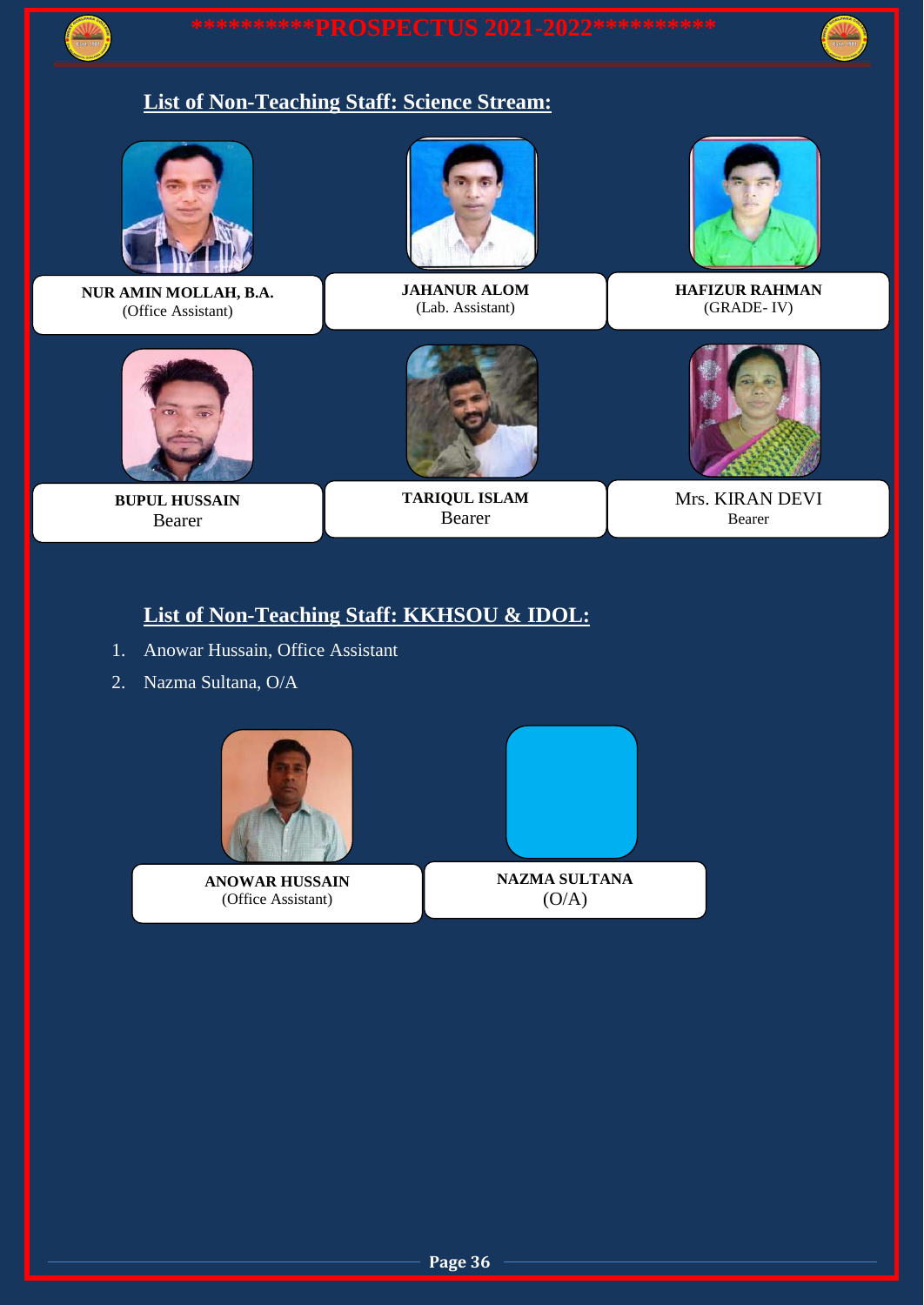

# **WEST GOALPARA COLLEGE STUDENT'S UNION 2020-2021**

### **Adhoc Committee of West Goalpara College Students' Union for the Year 2020-21**

| <b>NAME</b>                | <b>CLASS</b>                         |
|----------------------------|--------------------------------------|
| 1. SAYED MUZAKKIR HUSSAIN  | <b>B.A. 5TH SEMESTER</b>             |
| 2. RASHIDUL ISLAM          | <b>B.A. 3<sup>RD</sup> SEMESTER</b>  |
| 3. SULTAN AMIN             | <b>B.A. 3<sup>RD</sup> SEMESTER</b>  |
| 4. SHORIF SADIK ALOM       | <b>B.Sc. 3<sup>RD</sup> SEMESTER</b> |
| 5. UPANANDA NATH           | <b>B.A. 3<sup>RD</sup> SEMESTER</b>  |
| 6. ASMA YESMIN             | <b>B.Sc. 3<sup>RD</sup> SEMESTER</b> |
| 7. MOIDUL ISLAM MOLLAH     | H.S. 1 <sup>ST</sup> YEAR            |
| 8. SAIFUL ISLAM            | <b>B.A. 3<sup>RD</sup> SEMESTER</b>  |
| 9. SHAKIL IMTIHAN AHMED    | <b>B.A. 5<sup>TH</sup> SEMESTER</b>  |
| <b>10. ROSHIDUL SARKAR</b> | <b>B.A. 1<sup>ST</sup> SEMESTER</b>  |
| 11. SANIDUL ISLAM          | <b>B.A. 5<sup>TH</sup> SEMESTER</b>  |
| 12. FARUK ARKAM            | <b>B.A. 3<sup>RD</sup> SEMESTER</b>  |
| 13. ASHRAFUL ISLAM         | <b>B.A. 5<sup>TH</sup> SEMESTER</b>  |
| <b>14. HUMAYUN KABIR</b>   | <b>B.Sc. 5<sup>TH</sup> SEMESTER</b> |
| <b>15. SANIDUL ISLAM</b>   | <b>B.A. 1<sup>ST</sup> SEMESTER</b>  |
| <b>16. MONU MOZUMDER</b>   | <b>B.A. 5TH SEMESTER</b>             |
| 17. ASHRAFUL ISLAM         | <b>B.A. 5TH SEMESTER</b>             |

## **VARIOUS COMMITTEE & OFFICE BEARERS:**

- **1.** Governing body, West Goalpara College -Principal
- 
- **3.** Internal Quality Assurance Cell -Prof. Shoriful Islam
- **4.** Grievances & Redress Cell -Prof.Shahjahan Ali Sheikh
- **5.** Career Guidance & Counselling Cell -Prof. Jalal Uddin Ahmed
- **6.** Extension Education cell -Prof.Zakir H. Khan
- 
- 
- 
- **10.** Health Care Sub- Committee -Dr. Abdus Salam
- **11.** Scout and Guide **-Prof.Jaheda Khatun**
- 
- **13.** Research Committee **-Dr. Abdus Salam**
- 
- **15.** Co-Curricular Committee The Shoriful Islam
- 
- **17.** Plantation &Beautification Committee Prof. Hafizur Rahman Mollik
- 
- **19.** Academic Sub-Committee -Dr.Ruhul Amin
- **20.** Information & Technology -Prof.Mofidul Islam (Eng.)
- 2. Steering Committee The Steering Committee Prof. Abul Kashem Pramanik **7.** Library Sub-Committee - The Prof.Bipul Chakraborty<br> **8.** Examination Committee - Prof.Abdus Sobur Ahm **8.** Examination Committee - The Prof.Abdus Sobur Ahmed **9.** Admission Committee **-** Admission Committee - Admission Committee - Admission Abul Kashem Pramanik **12.** Planning Board **-Prof.Bipul Chakraborty 14.** NSS Cell **15.** Co-Curricular Committee **15.** Prof.Shohida Khatun **15.** Co-Curricular Committee **15.** Prof. Shoriful Islam **16.** Red Ribbon club **-Prof.** Abdul Motin Khandakar 18. Canteen Sub-Committee - Prof. Hafizur Rahman Khan
	-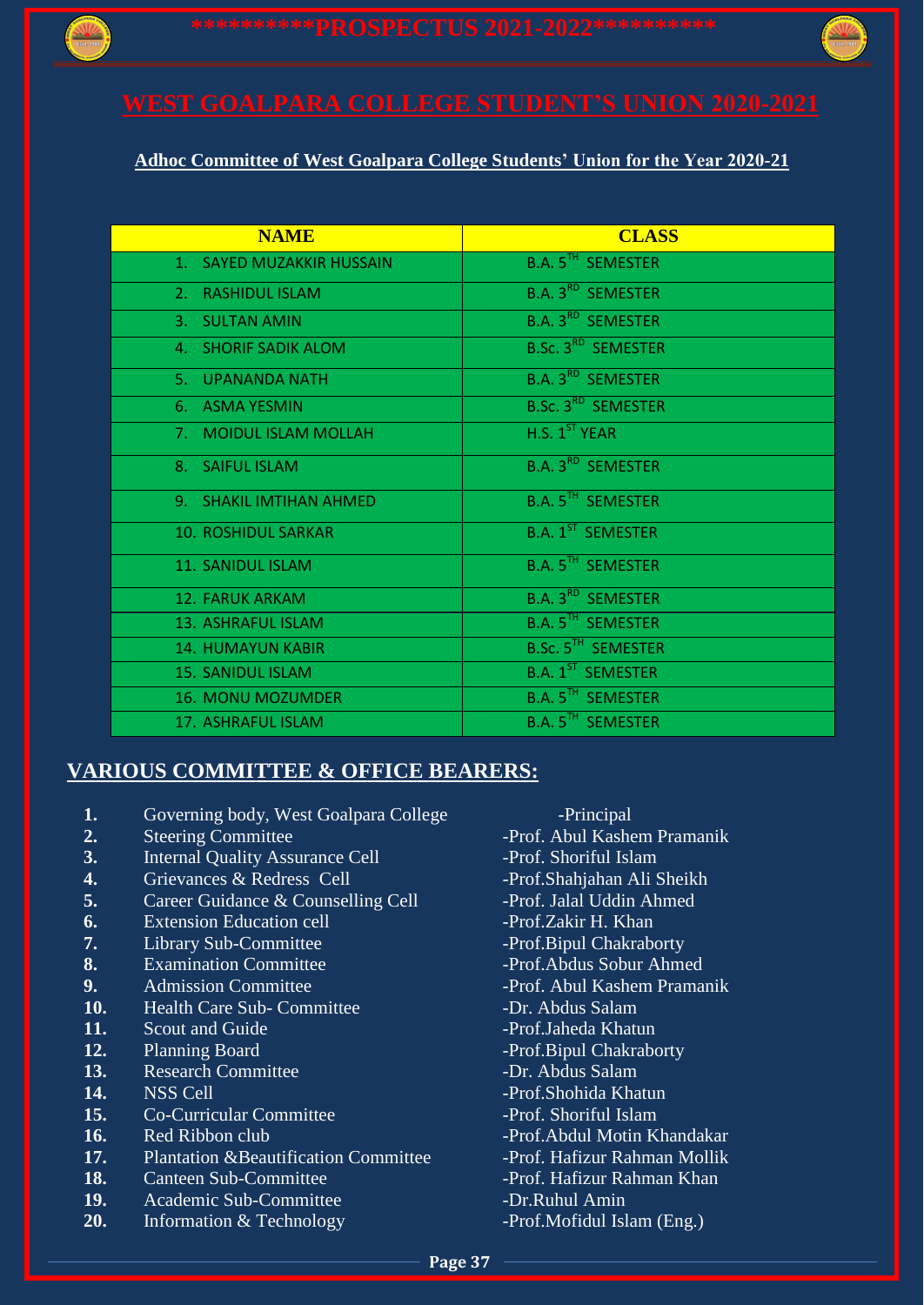



- **21.** Anti-Ragging Committee -Prof.Pradip Saikia
- 22. Anti-Sexual Committee Prof.Khodeza Khatun
- 23. Disciplinary Action Committee -Prof. Jalal Uddin Ahmed
- 24. Skill Development Committee -Prof. Prof. Ekramul Islam
- 25. Day care Centre Committee -Prof. Dalimon Nessa
- **26.** Literary Association Dr. Rina Rani Das
- **27.** Purchase Committee **-Prof.Shoriful Islam**
- **28.** RUSA (PMU) Prof.Shoriful Islam

## **VARIOUS COMMITTEE & CELLS:**

### **Principal is the Chairperson of all the Committee and cells.**

Prof.Abdul Wahhab Miah – <sup>—</sup>Chairman Prof. Abul Kashem Pramanik – Co- Coordinator Prof. Abdus Sobur Ahmed -Member Prof.Jalal Uddin Ahmed -Member Prof.Shoriful Islam -Member Prof. Khodeza Khatun - Member Dr.Ruhul Amin - Member Prof.Hafizur Rahman Khan -Member Prof. Abdul Lotif Mollah -Member

### **Admission Committee: Library Committee:**

### Prof. Abul Kashem Pramanik - Co- Coordinator Prof.Jalal Uddin Ahmed -Member Prof.Abdus Sobur Ahmed -Member Prof. Hafizur Rahman Khan -Member Prof.Shoriful Islam -Member Prof.Jamini Devi - Member Prof.Musharaf Hussain -Member Prof. Myrul Islam -Member Mr. Abu Bakkar Siddique (UDA) -Member

Prof.Bipul Chakraborty -Co- Coordinator Prof.Jalal Uddin Ahmed -Member Prof.Abdus Sobur Ahmed -Member Prof.Ruhul Amin -Member Prof.Hafizur Rahman Mollik -Member Mr. Abu Bakkar Siddique (UDA) -Member

### **Steering Committee: Examination Sub- Committee:**

| Prof.Abdus Sobur Ahmed  | -Conveno |
|-------------------------|----------|
| Prof.Jalal Uddin Ahmed  | -Member  |
| Prof. Abdul K. Pramanik | -Member  |
| Prof.Shoriful Islam     | -Member  |
| Prof.Jaheda Khatun      | -Member  |
| Prof. Minhaz U.Ahmed    | -Member  |

| Prof.Bipul Chakraborty -Co- Coordinator |         |
|-----------------------------------------|---------|
| Prof. Jaheda Khatun                     | -Member |
| Dr. Kanta Chakraborty                   | -Member |
| Prof. Hafizur R.Khan                    | -Member |
| Prof.Hydar.H.Mollah                     | -Member |
| Mr. Shahab Uddin, LDA                   | -Member |

### **Planning Board: Health Care Sub Committee:**

| Dr. K. Chakraborty               | -Co- Coordinator |
|----------------------------------|------------------|
| Prof.Zakir H. Khan               | -Member          |
| Prof. Dalimon Nessa              | -Member          |
| Dr.Rina Rani Das                 | -Member          |
| Prof.Shohi <del>d</del> a Khatun | -Member          |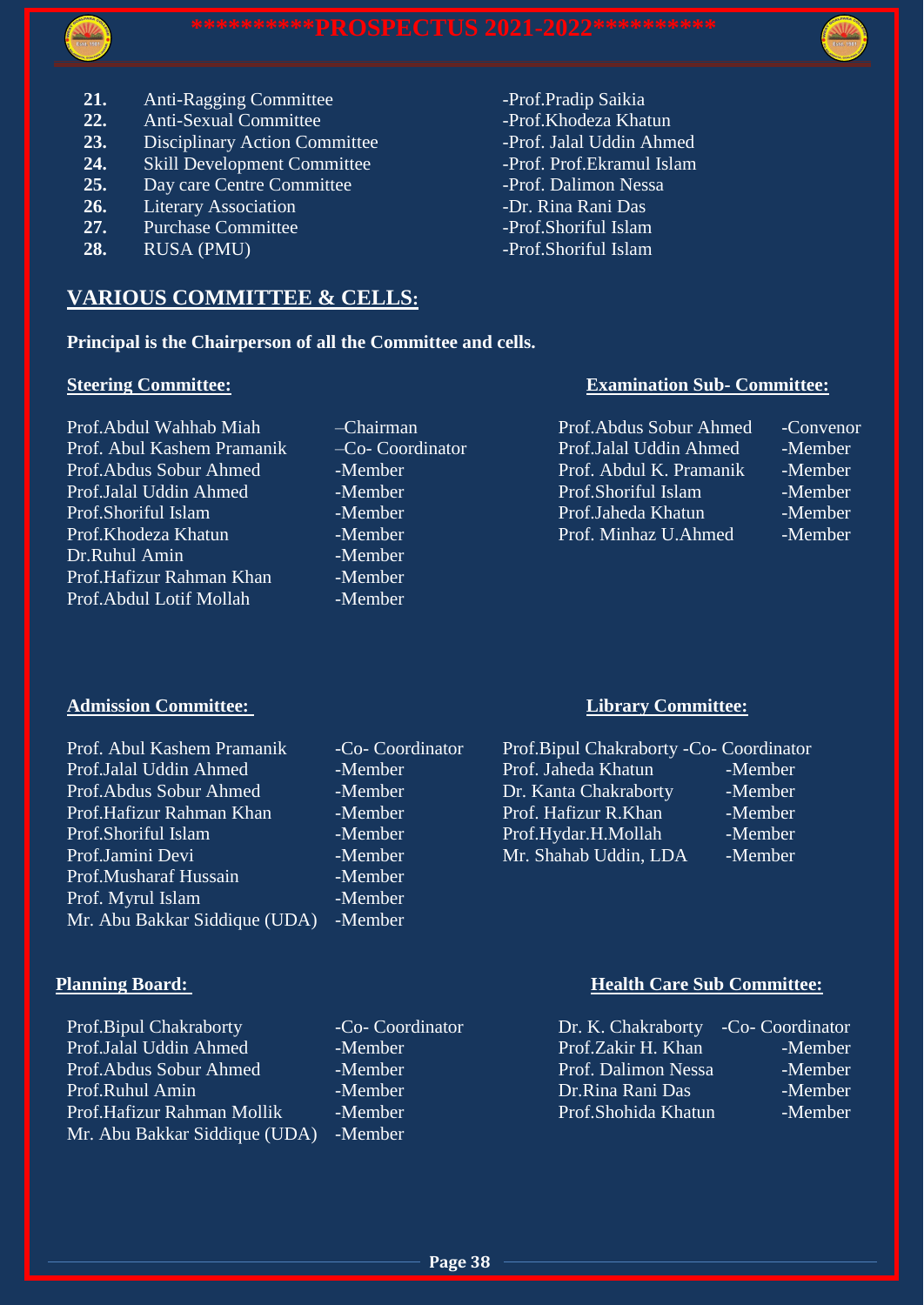



Prof.Shahjahan Ali Sheikh -Co- Coordinator<br>Dr Ruhul Amin -Member Dr.Ruhul Amin -Member<br>Prof. Abul K. Pramanik -Member Prof. Abul K. Pramanik Prof.Abdul Lotif Mollah -Member Prof. Shahjalal Bhyuan -Member Dr. A Motin Khandakar -Member

| Prof.Shohida          | Khatun-Co- Coordinator | Dr.Rina Rani Das         | -Co- Coordinator |
|-----------------------|------------------------|--------------------------|------------------|
| Prof. Shahajal Bhuyan | -Member                | Prof. Dalimon Nessa      | -Member          |
| Prof.Mofiz U.Ahmed    | -Member                | Prof.Mofidul Islam (Eng) | -Member          |
| Prof. Hydar H. Mollah | -Member                | Prof. Musharaf Hussain   | -Member          |

| Dr. Abdus Salam          | -Co- Coordinator | Prof.Pradip Saikia      | -Co- Coordinator |
|--------------------------|------------------|-------------------------|------------------|
| Prof.Hafizur Rahman Khan | -Member          | Prof.Jaheda Khatun      | -Member          |
| Prof.Ruhul Amin          | -Member          | Prof. Ekramul Islam     | -Member          |
| Prof.A.Motin Khandakar   | -Member          | Prof.Zakir H. Khan      | -Member          |
| Dr. Kanta Chakraborty    | -Member          | Dr. Mofidul Islam       | -Member          |
| Dr.Rina Rani Das         | -Member          | Prof.Abdul Lotif Mollah | -Member          |
| Prof.Mustafizur Rahman   | -Member          |                         |                  |

| Prof. Dalimon Nessa | -Co- Coordinator |
|---------------------|------------------|
| Prof.Jamini Devi    | -Member          |
| Prof.Nitamoni Nath  | -Member          |
| Prof.Suchitra Das   | -Member          |
| Prof. Evlina Begom  | -Member          |
| Prof.Asma Yasmin    | -Member          |

# **Grievance Redress Cell: Co-Curricular Development Committee:**

| Prof.Shoriful Islam      | -Co- Coordinator |
|--------------------------|------------------|
| Prof.Gagan Ch. Nath      | -Member          |
| Prof. Dalimon Nessa      | -Member          |
| Prof.Mofidul Islam (Eng) | -Member          |
| Prof.Shohida Khatun      | -Member          |
| Prof. Anowar Hussain     | -Member          |
| Prof. Minhaz U.Ahmed     | -Member          |
|                          |                  |

### **NSS Cell: Literary Association:**

| Dr.Rina Rani Das         | -Co- Coordinator     |
|--------------------------|----------------------|
| Prof. Dalimon Nessa      | -Member              |
| Prof.Mofidul Islam (Eng) | -Member'             |
| Prof. Musharaf Hussain   | -Member <sup>1</sup> |

### **Research Committee:** Anti-Ragging Committee:

| Prof.Pradip Saikia      | -Co- Coordinator |
|-------------------------|------------------|
| Prof.Jaheda Khatun      | -Member          |
| Prof. Ekramul Islam     | -Member          |
| Prof.Zakir H. Khan      | -Member          |
| Dr. Mofidul Islam       | -Member          |
| Prof.Abdul Lotif Mollah | -Member          |

# **Day Care centre Committee:** Plantation and Beautification Committee:

| Prof. Dalimon Nessa | -Co- Coordinator | Prof.Hafizur Rahman Mollik -Co- Coordinator |         |
|---------------------|------------------|---------------------------------------------|---------|
| Prof.Jamini Devi    | -Member          | Prof.Hafizur R. Khan                        | -Member |
| Prof.Nitamoni Nath  | -Member          | Prof.Mofidul Islam (Eng.)                   | -Member |
| Prof.Suchitra Das   | -Member          | Prof.Hafizur Raham                          | -Member |
| Prof. Evlina Begom  | -Member          | Prof.Gagan Ch. Nath                         | -Member |
| Prof.Asma Yasmin    | -Member          | Dr.Dewan S. Rahman                          | -Member |
|                     |                  |                                             |         |

## **Information Technology Committee:** Anti-sexual Harassment Committee:

| Prof.Mofidul Islam (Eng) | -Co- Coordinator | Prof.Khodeza Khatun        | -Co- Coordinator |
|--------------------------|------------------|----------------------------|------------------|
| Dr.Mofidul Islam         | -Member          | Prof.Hafizur Rahman Mollik | -Member          |
| Prof. Evlina Begom       | -Member          | Prof. Hafizur Rahman Khan  | -Member          |
| Prof.Shibani Das         | -Member          | Dr. Nawsad Ali             | -Member          |
| Prof.Amina khatun        | -Member          | Prof.Nozrul Islam          | -Member          |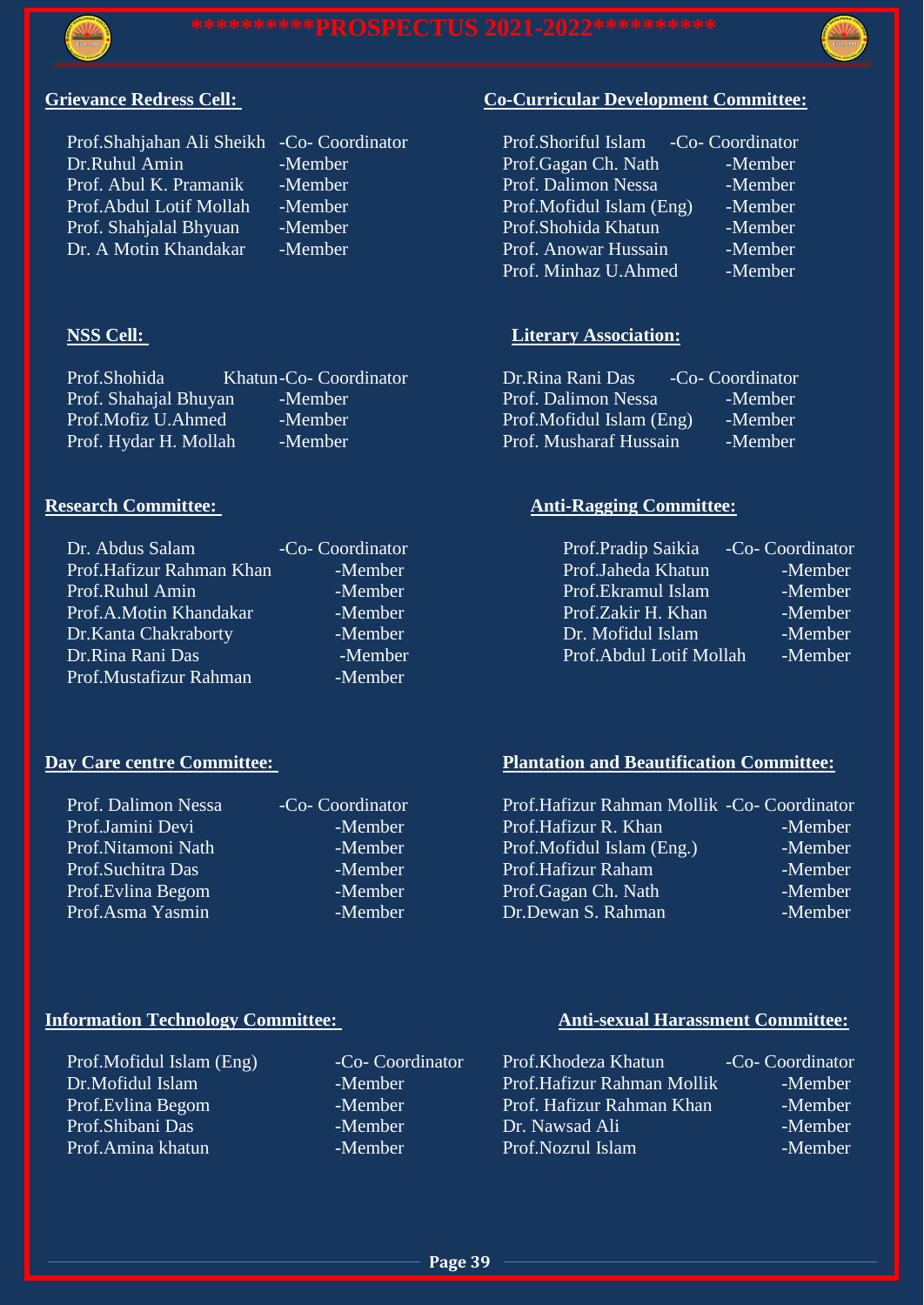



### **Disciplinary Action Committee:** Academic Committee:

| -Co- Coordinator                         | Dr.Ruhul Amin             | -Co- Coordinator |
|------------------------------------------|---------------------------|------------------|
| -Member                                  | Prof. Jalal Uddin Ahmed   | -Member          |
| -Member                                  | Prof.Abdus Sobur Ahmed    | -Member          |
| -Member                                  | Prof. Abu Kashem Pramanik | -Member          |
| -Member                                  | Prof.Zakir H.Khan         | -Member          |
| -Member                                  |                           |                  |
| Mr. Abu Bakkar Siddique (UDA)<br>-Member |                           |                  |
|                                          |                           |                  |

Dr. A Motin Khandakar -Co- Coordinator Prof.Shohida Khatun -Member Prof. Shahab Uddin -Member Prof.Subrata Ghosh -Member

## **Red Ribbon Club:** Scout and Guide:

| Prof.Jalal Uddin Ahmed       | -Co- Coordinator | Dr.Ruhul Amin             | -Co- Coordinator |
|------------------------------|------------------|---------------------------|------------------|
| Prof.Abdul Lotif Mollah      | -Member          | Prof. Jalal Uddin Ahmed   | -Member          |
| Prof. Abul Kashem Pramanik ' | -Member          | Prof. Abdus Sobur Ahmed   | -Member          |
| Prof.Shahjahan Ali Sheikh    | -Member          | Prof. Abu Kashem Pramanik | -Member          |
| Prof.Abdus Sobur Ahmed       | -Member          | Prof.Zakir H.Khan         | -Member          |

| Prof.Jaheda khatun     | -Co- Coordinator |
|------------------------|------------------|
| Prof. Shajahan Ali Sk. | -Member          |
| Prof.Jamini Devi       | -Member          |
| Prof.Nitamoni Nath     | -Member          |
|                        |                  |

### **Canteen/Cafeteria Committee:** Skill Development Committee:

| Prof. Hafizur Rahman Khan-Co- Coordinator |         |
|-------------------------------------------|---------|
| Prof. Jalal Uddin Ahmed                   | -Member |
| Prof.Abdus Sobur Ahmed                    | -Member |
| Prof. Abul Kashem Pramanik                | -Member |
| Prof.Nitamoni Nath                        | -Member |
| Prof. Mofiz U. Ahmed                      | -Member |

### **Extension Education Cell: Purchase Commitee**

| Prof. Zakir Hussain Khan | -Co- Coordinator | Prof. Shoriful Islam  | -Convener |
|--------------------------|------------------|-----------------------|-----------|
| Prof.Khodeza Khatun      | -Member          | Prof. Z. H. Khan      | -Member   |
| Prof.Dalimon Nessa       | -Member          | Prof. K. Chakraboarty | -Member   |
| Prof. Musharaf Hussain   | -Member          | Mr. Shahab Uddin      | -Member   |

| Prof. Hafizur Rahman Khan-Co- Coordinator |         | Prof.Ekramul Islam         | -Co- Coordinator |
|-------------------------------------------|---------|----------------------------|------------------|
| Prof. Jalal Uddin Ahmed                   | -Member | Prof.Mofidul Islam (Eng)   | -Member          |
| Prof. Abdus Sobur Ahmed                   | -Member | Prof.Shoriful Islam        | -Member          |
| Prof. Abul Kashem Pramanik                | -Member | Prof.Hafizur Rahman Mollik | -Member          |
| Prof.Nitamoni Nath                        | -Member | Dr. Kanta Chakraborty      | -Member          |
| Prof. Mofiz U. Ahmed                      | -Member | Prof.Myrul Islam           | -Member          |

| Prof. Shoriful Islam  | -Convener |
|-----------------------|-----------|
| Prof. Z. H. Khan      | -Member   |
| Prof. K. Chakraboarty | -Member   |
| Mr. Shahab Uddin      | -Member   |

### **Career Guidance & Counselling Cell:**

| Prof.Jalal U. Ahmed | -Co- Coordinator |
|---------------------|------------------|
| Prof.A. Sobur Ahmed | -Member          |
| Prof. Dalimon Nessa | -Member          |
| Prof.Shibani Das    | -Member          |
| Prof.Amina khatun   | -Member          |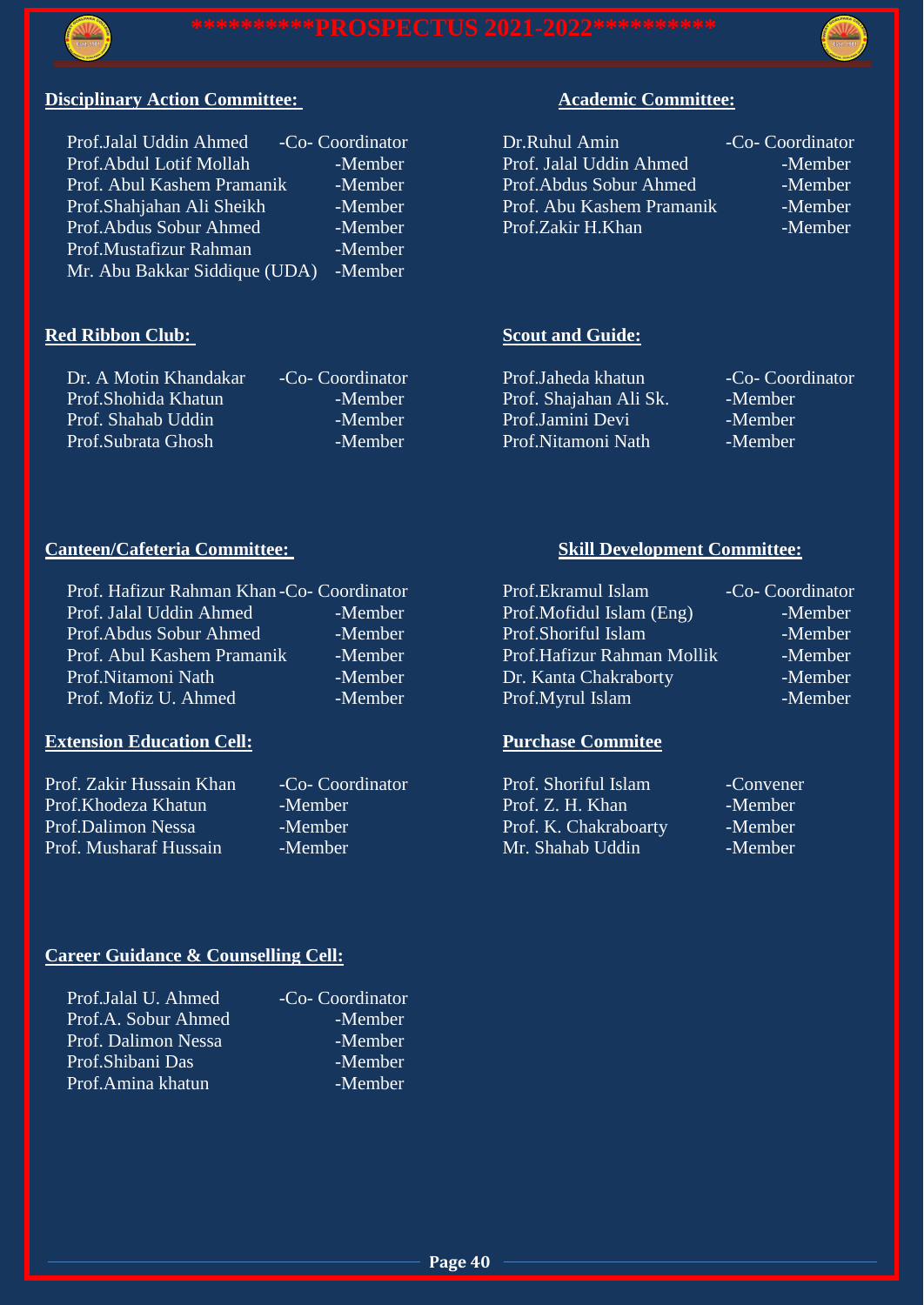

### **RUSA (PMU):**

| 1.               | Principal                        | -Chairperson     |
|------------------|----------------------------------|------------------|
| 2.               | Prof. Shoriful Islam             | -Co- Coordinator |
| $\overline{3}$ . | Prof.Jalal U. Ahmed              | -Member          |
| 4.               | Prof.A. Sobur Ahmed              | -Member          |
| 5.               | Dr. Ruhul Amin                   | -Member          |
| 6.               | Prof. Bipul Chakraboarty         | -Member          |
| 7.               | <b>General Secretary (WGCSU)</b> | -Member          |
| 8.               | (WGCSU)<br>President             | -Member          |
|                  |                                  |                  |

### **IQAC (INTERNAL QUALITY ASSURANCE CELL)**

| 1.                | Principal                  | -Chairperson                                |
|-------------------|----------------------------|---------------------------------------------|
| 2.                | Prof. Shoriful Islam       | -Co-coordinator                             |
| 3.                | Prof. Abul Kashem Pramanik | -Member, HoD, Economics                     |
| 4.                | Prof. Jalal Uddin Ahmed    | -Member, HoD, Political Science             |
| 5.                | Prof. Bipul Chakraborty    | -Member, Associate prof. Deptt. Mathematics |
| 6.                | Prof. Khodeza Khatun       | -Member, HoD History                        |
| 7.                | Prof. Abdus Sobur Ahmed    | -Member, HoD, Assamese                      |
| $\lceil 8 \rceil$ | Prof. Dr. Ruhul Amin       | -Member, HoD, Mathematics                   |
|                   |                            |                                             |

### **IMPORTANTS NOTES FOR STUDENTS:**

- 1. Minority Scholarships are awarded to the students belonging to Minority Community to be applied through online process and hard copy to be filled by the students. The last date of submission of form is fixed on as notified by the Govt. of Assam. Individual Bank Pass Book (Nationalized Bank like State Bank of India & United Bank of India) is required. Student's secured 50% marks of last examination are eligible.
- 2. The last date of submission SC, ST, OBC & MOBC Scholarship forms is fixed on as notified by the Board, Council or Govt. of Assam.
- 3. The Last date for Submission of UGC Scholarship forms is fixed on notified by the University Grants Commission. Only T.D.C. students are eligible.

### **After admission, all forms for Scholarships are to be obtained from office.**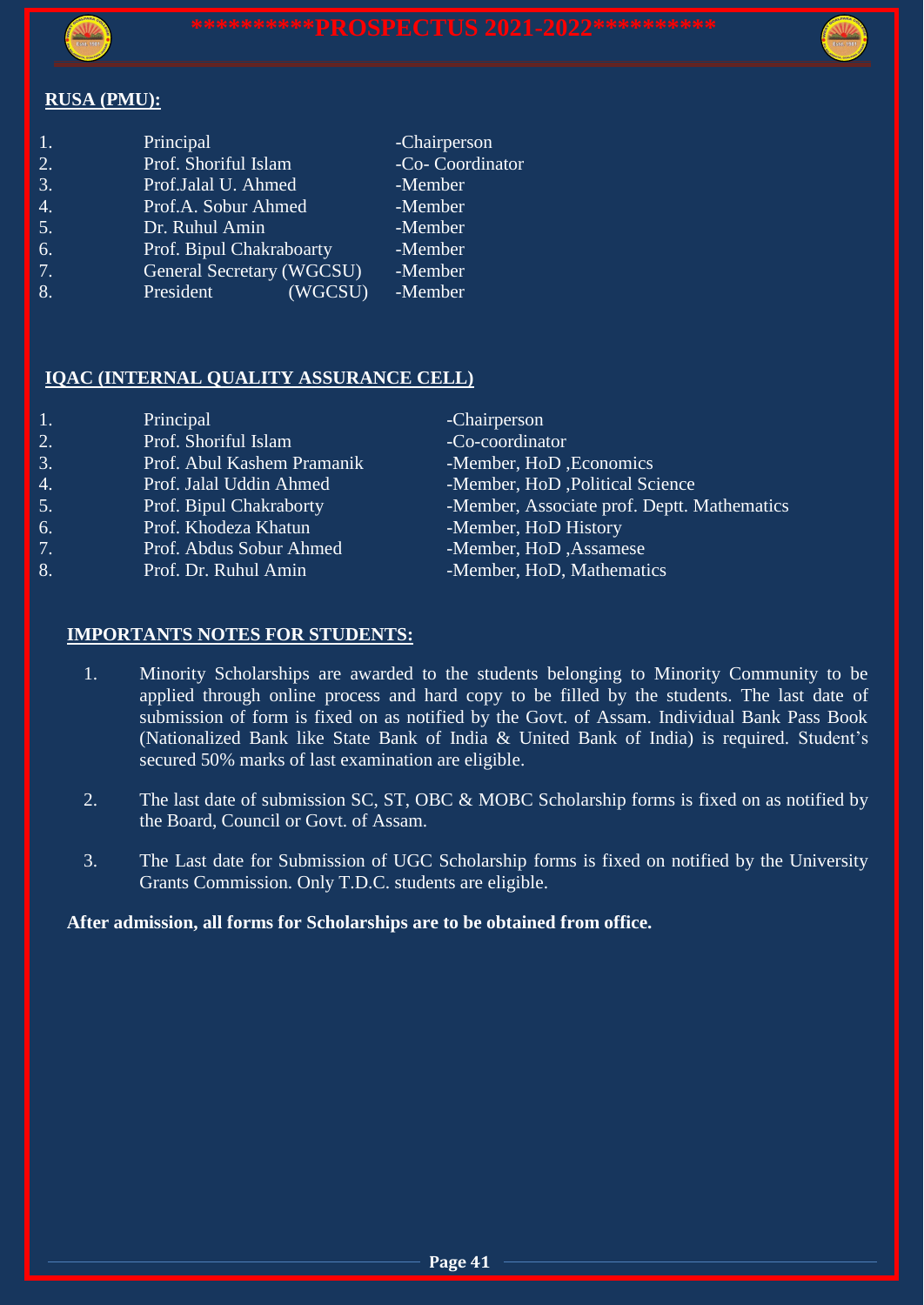

# **CHAPTER VI**

### **SWOT: (Strengths, Weakness, Opportunities and Threat)**

### **A. Strengths :**

- 1. The Governing Body, IQAC, Steering Committee and Sub Committees / Cells consist of highly motivated persons.
- 2. The teaching staff highly qualified, expert and energetic in teaching, research and proficiency developed activities.
- 3. Class Rooms are smart ones.
- 4. Computerized Central Library.
- 5. Computer Centre is available for the students.
- 6. Language Lab. fully equipped.
- 7. Audio Visual Common Rooms for students are under process.
- 8. Internet facilities will also be available for students so that they can access the internet and take the opportunities to learn online and get up to date with latest advancement in Science and Technologies.
- 9. Practical Laboratories will be well established with all facilities.
- 10. Guest Lecturer will be delivered by senior most teachers from other colleges so that student can shares their ideas.
- 11. Mandatory remedial, tutorial class seminar and project work.
- 12. Career consultancy and personality development classes will also be provided to the students.
- 13. With constant support from the faculty, every student has to be sincere as well as hard working to perform well in each semester.

### **B. Weakness :**

 $\triangleright$  A saying goes as "when you want something, the entire universe conspires in helping you to achieve it." So the college will turn any weakness into its strength.

### **B. Opportunities :**

- $\triangleright$  The Students receive Scholarship from the UGC, the Govt. of Assam (OBC/MOBC/Minority)
- $\triangleright$  The college library is equipped with recent published book every year.
- $\triangleright$  "A sound body holds a sound mind" considering this, a Gym Hall is available for the students.

### **C. Threat :**

- $\triangleright$  Negligence to the weakness itself it a threat to the department.
- $\triangleright$  Antiestablishment, antagonists and political vendetta tries to disturb the congenial environment.